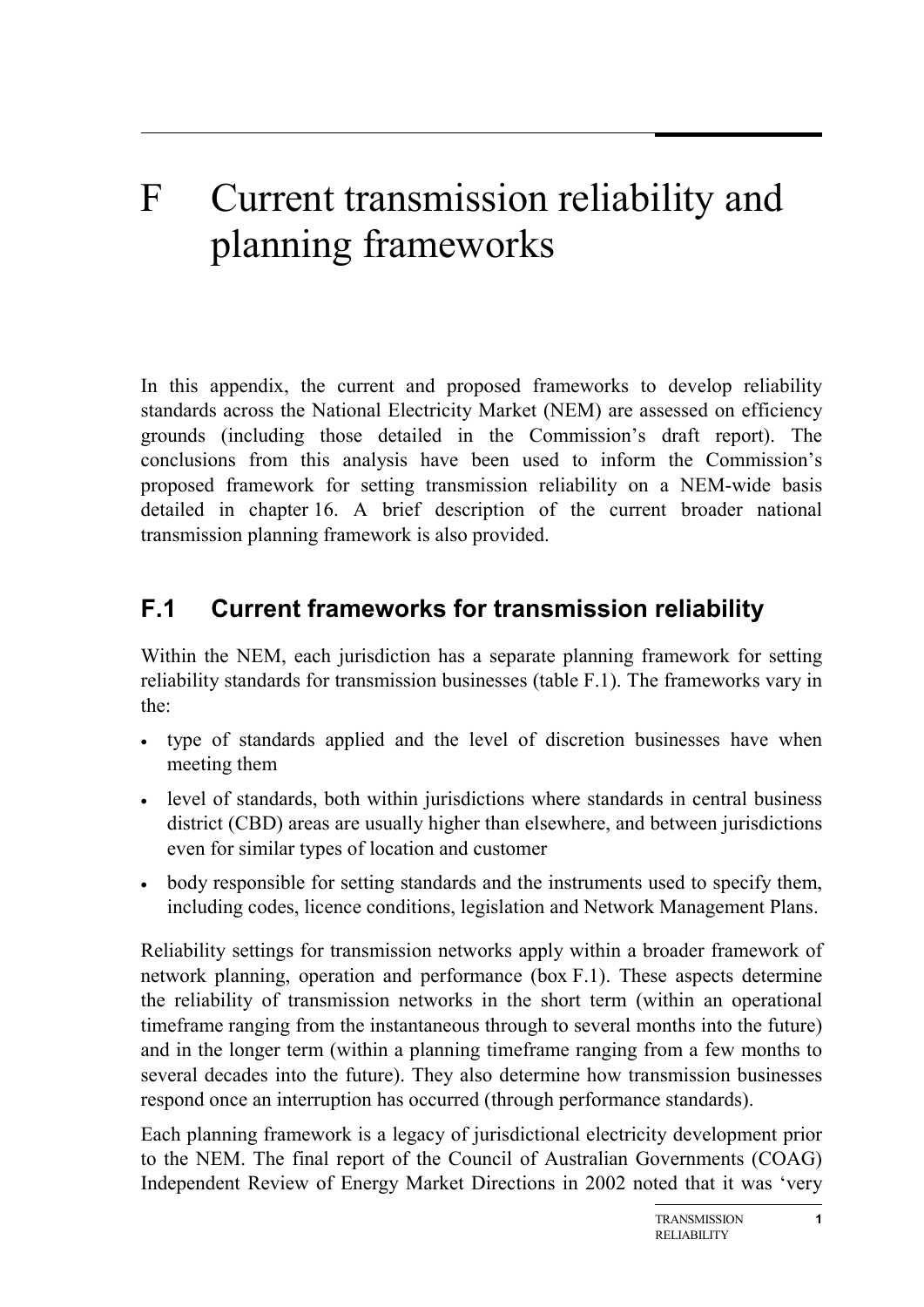much aware of community and hence government sensitivity to issues of supply reliability' (MCE 2002, p. 8), which underpinned the reluctance of jurisdictions to relinquish control of reliability settings in their networks.

| <b>State</b> | Type of standard                                                                                                                   | <b>Standard</b>                                                                                                                                                                                                                                                                | Source of standard                                                                                                                                                                                  |
|--------------|------------------------------------------------------------------------------------------------------------------------------------|--------------------------------------------------------------------------------------------------------------------------------------------------------------------------------------------------------------------------------------------------------------------------------|-----------------------------------------------------------------------------------------------------------------------------------------------------------------------------------------------------|
| <b>NSW</b>   | Deterministic                                                                                                                      | N-1 everywhere, except CBD of Sydney<br>where it is N-2                                                                                                                                                                                                                        | Contained in<br><b>Transmission Network</b><br>Design and Reliability<br>Standard for NSW from<br>the Department of<br>Industry and Investment                                                      |
| Vic          | Probabilistic                                                                                                                      | Standard depends on the value of<br>customer reliability (VCR) used at each<br>connection point. The higher the VCR,<br>the higher the standard (Melbourne<br>CBD has the highest VCR)                                                                                         | Sections 50C and 50F of<br>the National Electricity<br>Law                                                                                                                                          |
| Qld          | Deterministic                                                                                                                      | N-1 everywhere but also includes<br>generation assets (sometimes<br>expressed as N-1-G)                                                                                                                                                                                        | <b>Transmission Authority</b><br>(licence) issued under<br>section 34 of the<br><b>Queensland Electricity</b><br>Act 1994                                                                           |
| <b>SA</b>    | Expressed as<br>deterministic, but<br>changes are made<br>based on<br>probabilistic<br>analysis                                    | Six (revised to five from July 2013)<br>categories of standard specified at<br>connection points ranging from N to<br>equivalent N-2 for line and transformer<br>capacity. Categorisation depends on<br>VCR at that point                                                      | <b>Electricity Transmission</b><br>Code administered by<br><b>Essential Services</b><br><b>Commission of South</b><br>Australia with advice from<br>the Australian Energy<br><b>Market Operator</b> |
| Tas          | Deterministic and<br>performance<br>based, according<br>to limits on size of<br>load interrupted or<br>duration of<br>interruption | For intact system:<br>N-1 for connections >25 MW.<br>No asset failure will interrupt >850 MW<br>No credible contingency will cause<br>unserved energy >3000 MWh<br>For network element out of service, no<br>credible contingency to cause unserved<br>energy of $>18,000$ MWh | Regulations<br>recommended by<br>Tasmanian Reliability and<br>Network Planning Panel<br>of the Tasmanian Energy<br>Regulator and issued by<br><b>Tasmanian Government</b>                           |

| Table F.1 | Transmission network reliability standards under existing |
|-----------|-----------------------------------------------------------|
|           | planning frameworks <sup>a</sup>                          |

**a** Deterministic standards and probabilistic planning are described in boxes F.2 and F.4 respectively and VCRs are discussed in chapter 14.

*Source*: AEMC (2008a).

While significant variations between jurisdictions exist, it is possible to assign each jurisdiction's framework into one of three broad planning frameworks for setting transmission network reliability standards:

- the use of deterministic standards in New South Wales, Queensland and Tasmania
- probabilistic planning in Victoria
- the use of hybrid standards in South Australia.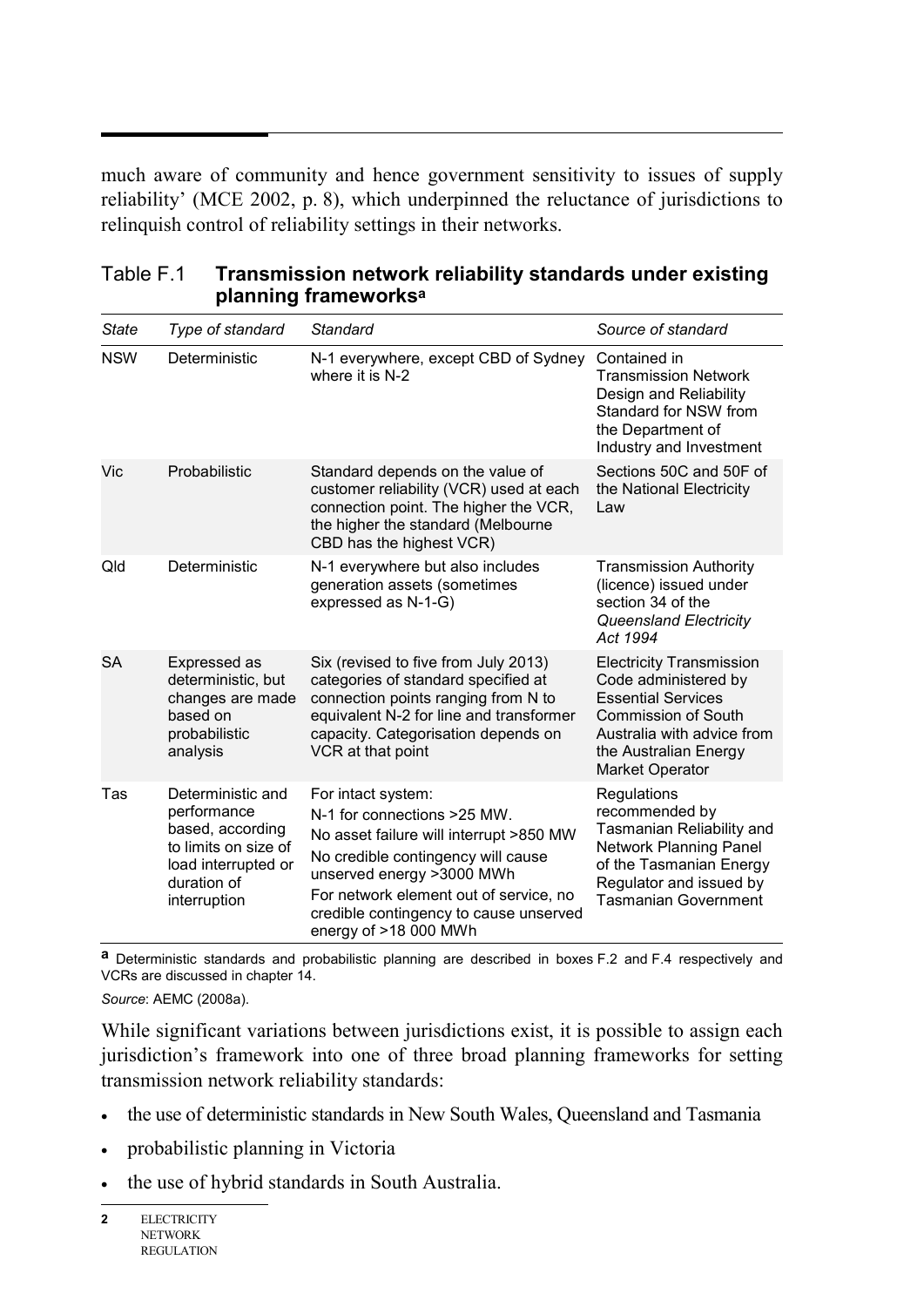# Box F.1 **Reliability settings in transmission networks**

Each jurisdiction's reliability settings are a critical factor in transmission planning, operation and performance. Planning, operational and performance standards are designed to influence the likelihood, size and the duration of an outage.

Reliability of the network in the operational timeframe is largely controlled by transmission businesses. The National Electricity Rules (schedules 5.1a and 5.1) specify that the network must remain in a secure operating state.<sup>1</sup>

Requirements for reliability beyond those specified in the Rules are mostly set at the jurisdictional level, except the NEM-wide standard that unserved energy per year for each region must not exceed 0.002 per cent of the total energy consumed for that year.

Transmission businesses also set standards for the proportion of line and transformer capacity that can be used at any given time. This can affect congestion on transmission lines and the order of dispatch of generation (chapter 19).

Post-interruption performance standards exist to prompt transmission businesses to respond quickly when an outage occurs. Some elements of performance are captured in standards set by jurisdictions, and performance is also part of the Australian Energy Regulator's Service Target Performance Incentive Scheme for transmission.

In the planning timeframe, jurisdictional planning standards aim to ensure that as demand changes, networks can continue to operate in a secure state given the contingency events that might arise. $2$ 

There has also been considerable debate around a possible national framework for transmission reliability — dating back to 2002 (chapter 21). Of the more recent reviews, the final report of the Australian Energy Market Commission's (AEMC's) 2008 *Transmission Reliability Standards Review* found that most parties agreed with a national framework, but differed in how they envisioned that framework, and most particularly, its scope to allow jurisdictions to set their own standards (AEMC 2008a, p. 13). The debate currently revolves around two models for a national framework for transmission reliability and planning:

-

 $1$  A secure operating state requires the power system to be in a satisfactory operating state and to be able to return to a satisfactory operating state following the occurrence of any credible contingency. A satisfactory operating state requires all network elements to be loaded within their ratings. The Australian Energy Market Operator (AEMO) considers contingencies to be credible if it is reasonably possible that they might occur (AEMO 2012e, p. 8).

<sup>2</sup> A contingency event is an event affecting the power system that the AEMO expects would be likely to involve the failure or removal from operational service of one or more generating units and/or transmission elements (National Electricity Rules, clause 4.2.3(a)).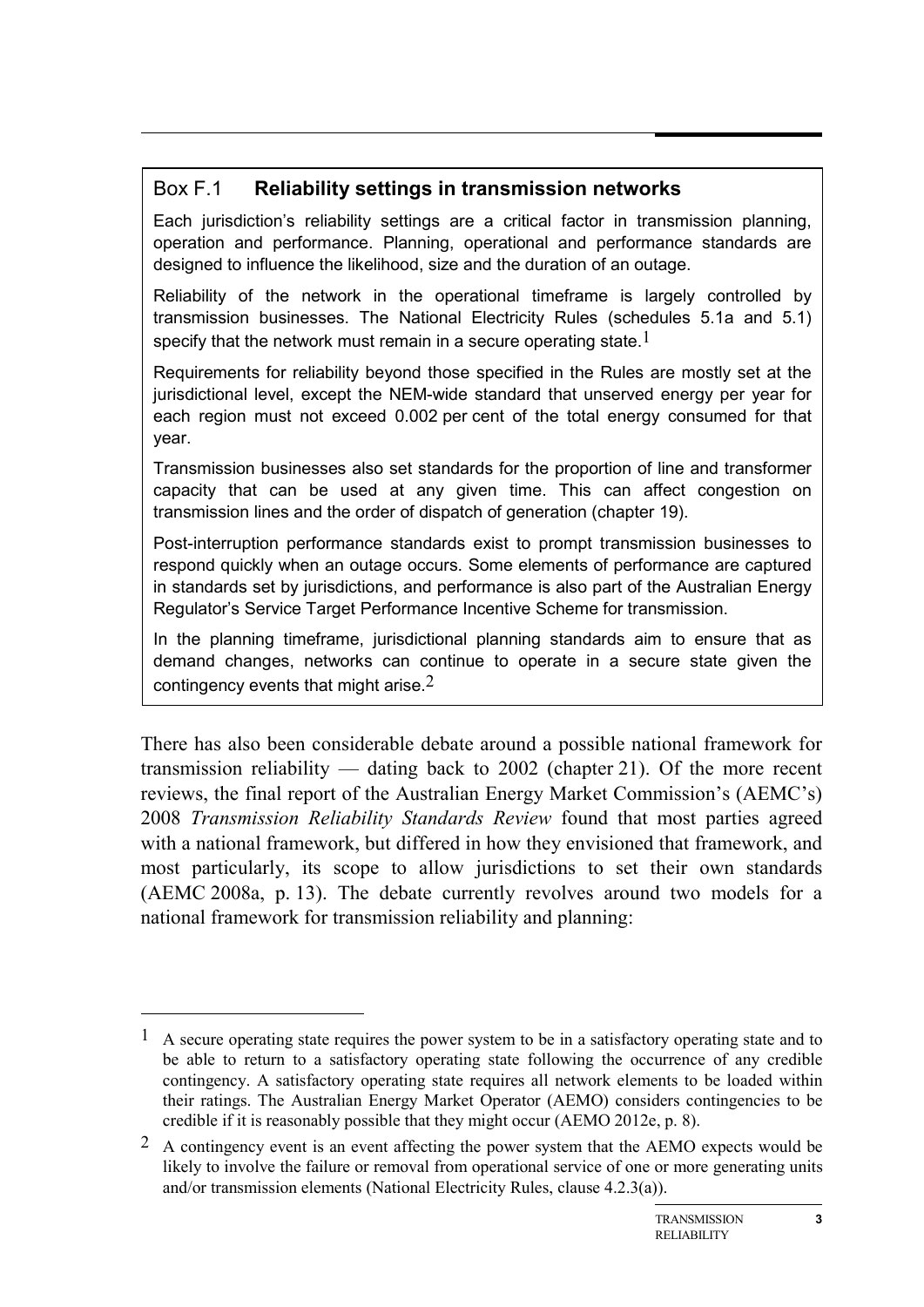- an extension of Victoria's probabilistic planning process undertaken by the Australian Energy Market Operator (AEMO) to the rest of the NEM (referred to as the 'AEMO planner model')
- the AEMC's preferred model.

Since the Commission's draft report, Grid Australia has also described another model (referred to as the 'Grid Australia preferred model') (sub. DR91).

As such, five broad frameworks either exist or are being considered in the NEM. The remainder of this section describes these frameworks and assesses the efficiency of levels of reliability that are determined within them.

In this appendix, the broad planning frameworks in the NEM are assessed in terms of the following six broad criteria, as established in chapter 16:

- *efficiency in investments*
- *efficiency of standards*
- *minimising windfall gains*
- *minimising administrative and compliance burdens*
- *NEM-wide effects*
- *auditing compliance to ensure reliability and efficiency in the long run.*

# **F.2 New South Wales, Queensland and Tasmania**

#### **Governance**

The three state-owned transmission businesses in New South Wales, Queensland and Tasmania — TransGrid, Powerlink and Transend — must comply with planning standards specified in jurisdictional licence conditions or under statute. In New South Wales, the Commission understands that the relevant minister set the standards in 2005, with advice from TransGrid. In Queensland, standards are contained in Powerlink's Transmission Authority, issued by the relevant minister in 2004 under the *Electricity Act (1994).* These standards were affirmed by the Somerville report into distribution reliability standards in 2004 (AEMC 2008a, p. 177). In Tasmania, planning standards were set in 2006, based on advice from the Tasmanian Reliability and Network Planning Panel to the Tasmanian regulator. The planning standards in the three States have not been reviewed formally since they were first established.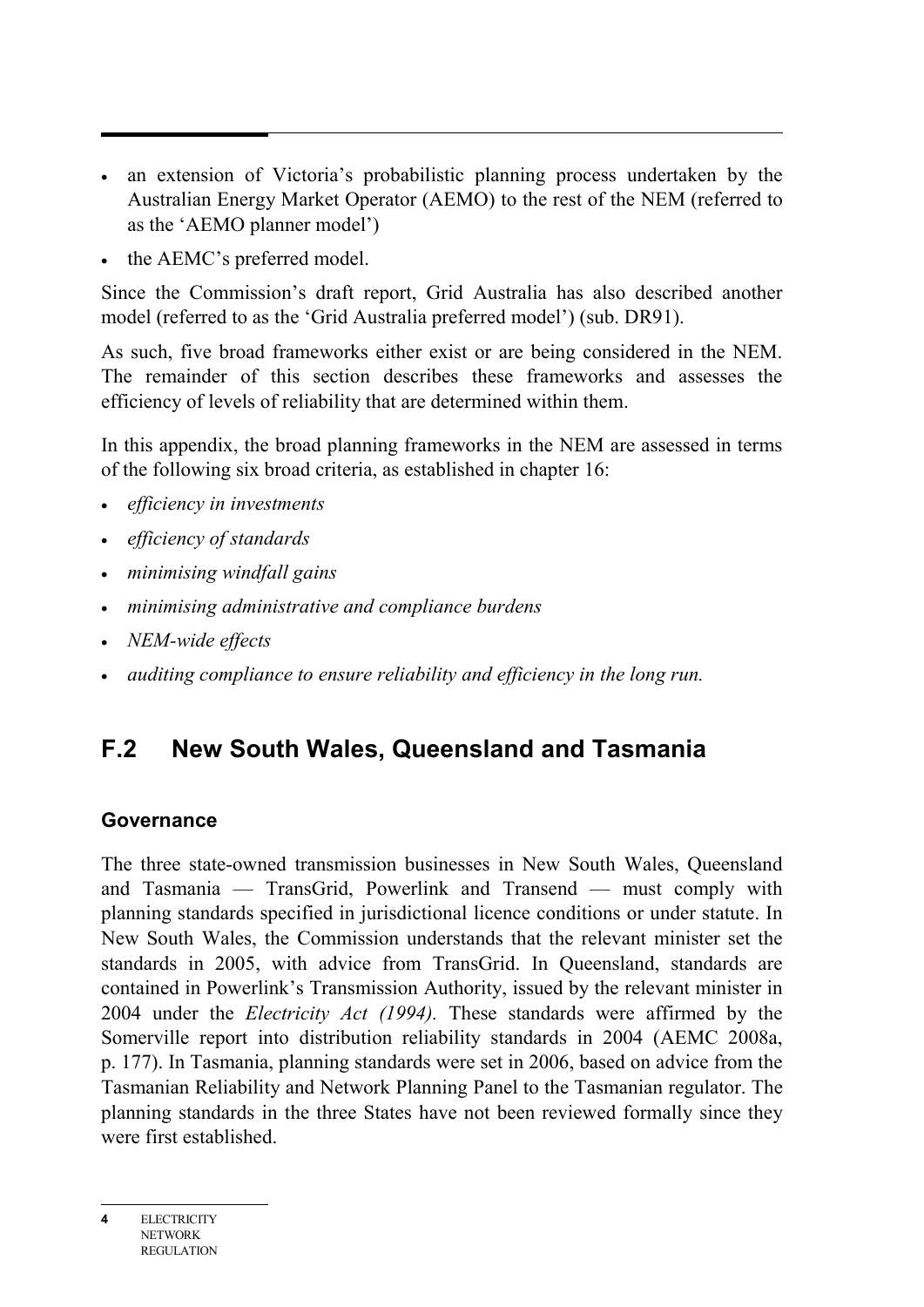In all three jurisdictions, failing to meet reliability standards can result in penalties for the transmission businesses. At a maximum, a transmission business can have its licence revoked for breaching the conditions that it is obliged to meet. To date this has never occurred in the NEM.

# **Deterministic planning**

-

TransGrid, Powerlink and Transend use deterministic standards as a basis for planning and augmenting their networks to ensure reliability. Deterministic standards build redundancy into the network so that when a contingency occurs, an interruption to power supply can either be reduced or totally avoided (box F.2).

# Box F.2 **Deterministic standards**

Deterministic standards specify how much redundancy needs to be built into a network. Standards are expressed using 'N-x' notation, where N refers to the number of elements in a part of the network and x is the number of elements that can fail at the same time without causing an interruption to power supply. For example, a network built to a strict N-1 standard will be able to supply peak load with one element not operating, even if it is the largest element in the network.

For example, in year one, a line in a network has a maximum demand of 800 MW. For this part of the network to be rated at N-1 in year one, two 800 MW lines are required so that if a fault occurs on one, the other line can carry the uninterrupted load. However, demand forecasts predict that by year five, maximum demand will increase to 850 MW. Screening studies by the network business reveal that the growth in maximum demand to 850 MW will mean that the network will no longer meet an N-1 criterion in year five. To meet the criterion, a third line would need to be built on the network, or demand would need to be supplied from another line or reduced (through demand management).

Deterministic standards are referred to as redundancy standards because for most of the time, the extra capacity is not used. If a third line were built in the example above, it would only be used at critical peak demand (which occurs around 40 hours per year (chapter 9)) and only if a contingency occurred on one of the existing lines.

Electricity network businesses generally have different deterministic standards for different parts of their networks. For example, in New South Wales, sub-transmission lines and the CBD of Sydney must be built to an N-2 standard. Urban and non-urban loads above 10 MVA must be reliable to N-1, and smaller loads to N-0.<sup>3</sup>

<sup>3</sup> On average a line with a capacity of 10 MVA would service less than around 4000 customers. This means that all transmission lines, except very small ones, have N-1 redundancy.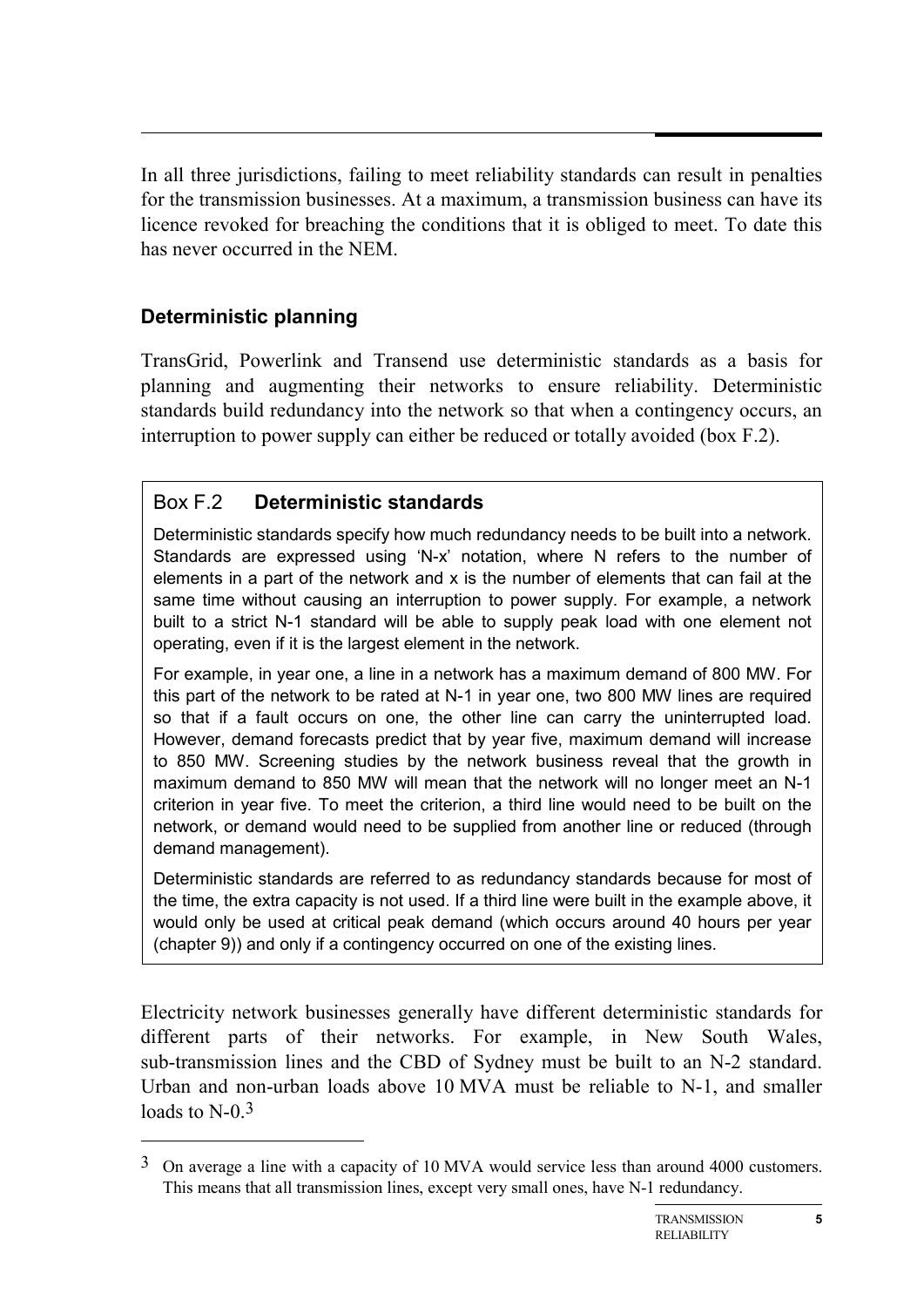The application of deterministic standards by Transend in Tasmania is an example of a more flexible approach to redundancy planning, in which standards are allowed to be breached for short periods. This recognises that the likelihood that peak demand coincides with a contingency is small. In the example in box F.2, this might mean that if peak demand rises to 850 MW, the system will breach the N-1 criteria, but only for around 40 hours a year (chapter 9). If a contingency occurs at these times, the remaining equipment can usually carry extra load, at least for a short period until the problem is fixed or load shedding can be minimised.

Transmission networks link to distribution networks at connection points.4 Distribution businesses provide the transmission business with a demand forecast for the customers connected to each connection point (box F.3). The transmission businesses then run these demand forecasts through screening studies to identify parts of the network ('identified limitations') that might not meet standards as maximum demand increases.

# Box F**.**3 **Demand forecasts for transmission planning**

Transmission businesses use demand forecasts for each connection point (based on information from distribution businesses) when making their planning decisions. Transmission businesses also aggregate these connection point forecasts to publish a region-wide forecast in their Annual Planning Report. Transmission businesses produce these region-wide forecasts for New South Wales, Queensland and Tasmania. AEMO produces the forecasts for Victoria and South Australia.

Concerns have been raised about the incentive that transmission businesses might have to 'overstate demand and therefore over-invest' (AEMC 2011f, p. 144).

While demand has often not reached the levels predicted in the forecasts — for example, AEMO found that the actual demands were significantly lower than those forecast by the transmission business for Queensland (and less so for other jurisdictions) for a number of years (AEMO 2011f, p. 31) — this is not necessarily evidence of deliberate over-forecasting of demand.

However, in 2012, and in response to such discrepancies, AEMO began to release independent region-wide demand forecasts for New South Wales, Queensland and Tasmania (as well as a NEM-wide forecast). The AEMC has recently proposed that AEMO should be responsible for informing the demand forecasts used by transmission businesses for planning in the future (AEMC 2012j, p. v).

When the business identifies network limitations, all options are examined for meeting reliability standards into the future. These options might include

 $\overline{a}$ 

<sup>4</sup> A connection point is where the transmission network transfers electricity to either a distribution network or a directly-connected large customer.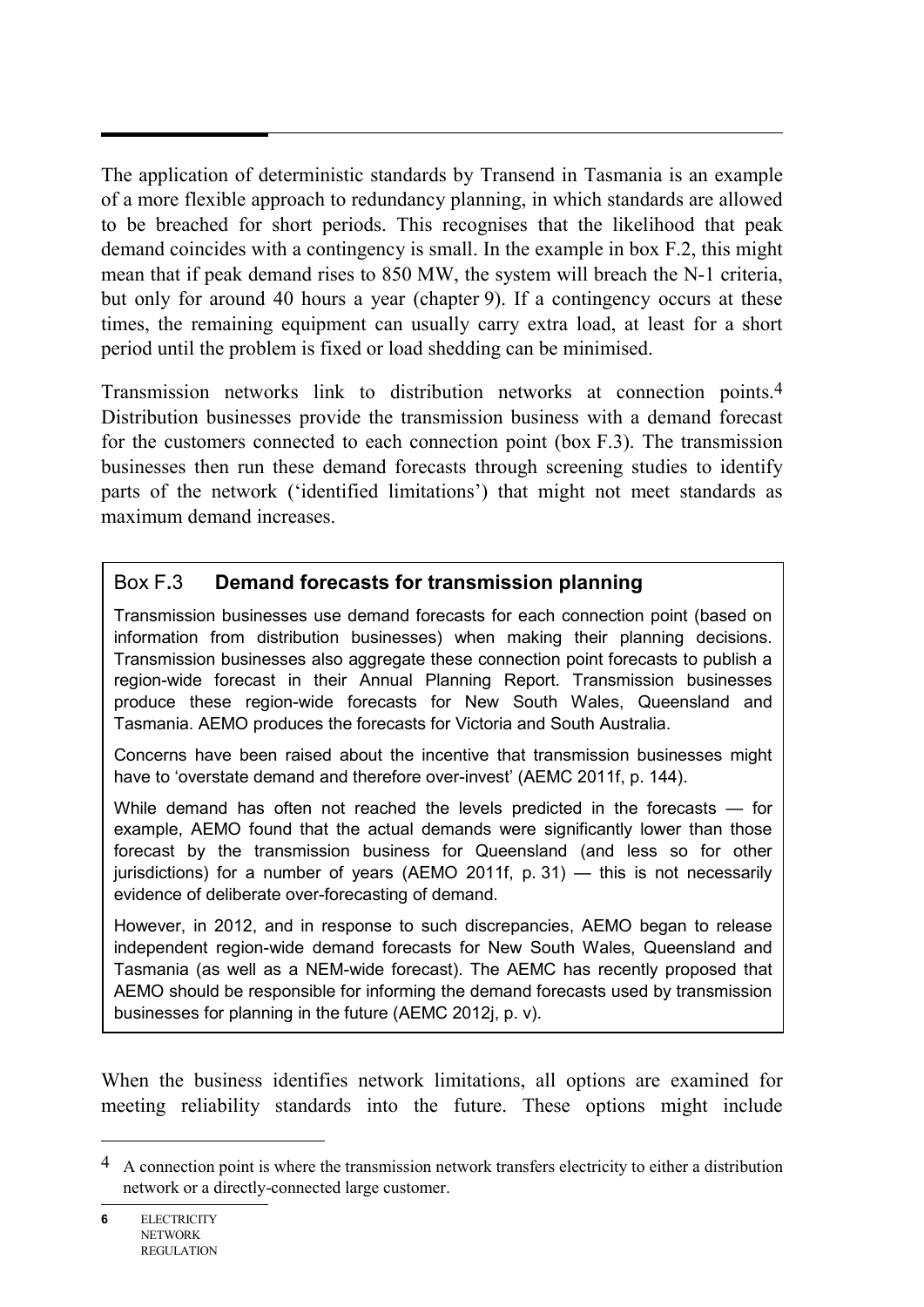augmentation of the network, demand management projects, or re-routing the flows through the network to remove some of the pressure on the constrained elements.

Once they have identified their preferred options, TransGrid, Powerlink and Transend include the forecast costs and a brief outline of these options in their revenue proposals to the AER which generally occur every five years.<sup>5</sup> Because augmentations can take several years to build, the transmission businesses will typically include proposed expenditure in their revenue proposals for projects to address risks to reliability that are not predicted to emerge for up to six or seven years into the future.

The AER is responsible for determining whether the expenditure required and the options identified by the businesses are efficient. This exercise requires industry expertise and a detailed knowledge of the likely costs of different options, while also keeping in mind the incentives transmission businesses might have to over or under invest or prefer a particular type of option (chapter 5).

Shortly before commencing a project (with a value greater than \$5 million), the transmission business has to undertake a Regulatory Investment Test for Transmission (RIT-T) (chapter 17). This process introduces some transparency and requires that the business canvass several different options for addressing a network constraint. However, according to the AER:

… the framework, and particularly the RIT-T, may not result in beneficial investment occurring … [and] current arrangements for network development would not deliver sufficient new augmentations between regions. There are concerns that the existing arrangements may promote reliability-driven region-centric transmission investment and create incentives on transmission businesses to build rather than explore alternatives. (sub. 13, pp. 26, 28)

It is not apparent that the RIT-T currently imposes significant constraint on the choices businesses make regarding options or their costs. While the RIT-T has to be submitted to the AER, which confirms that it has been carried out according to the specified process, by this stage the AER has already approved the capital forecast of the transmission business. Despite the word 'Regulatory' being included in the name of the RIT-T, this part of the process does not seem to have much, if any, regulatory 'force'. Nor does it appear to be possible for a transmission network

-

<sup>5</sup> The AEMC is currently consulting on a potential rule change related to the assessment of capital expenditure and operating expenditures to meet reliability standards put forward by network businesses in their regulatory proposals. The proposed rule change would seek to eliminate the possibility of network businesses having capital expenditure and operating expenditure allowances approved that allow them to maintain reliability levels in circumstances where the required jurisdictional standard is lowered, or the business is performing above the jurisdictional standard (AEMC 2013b).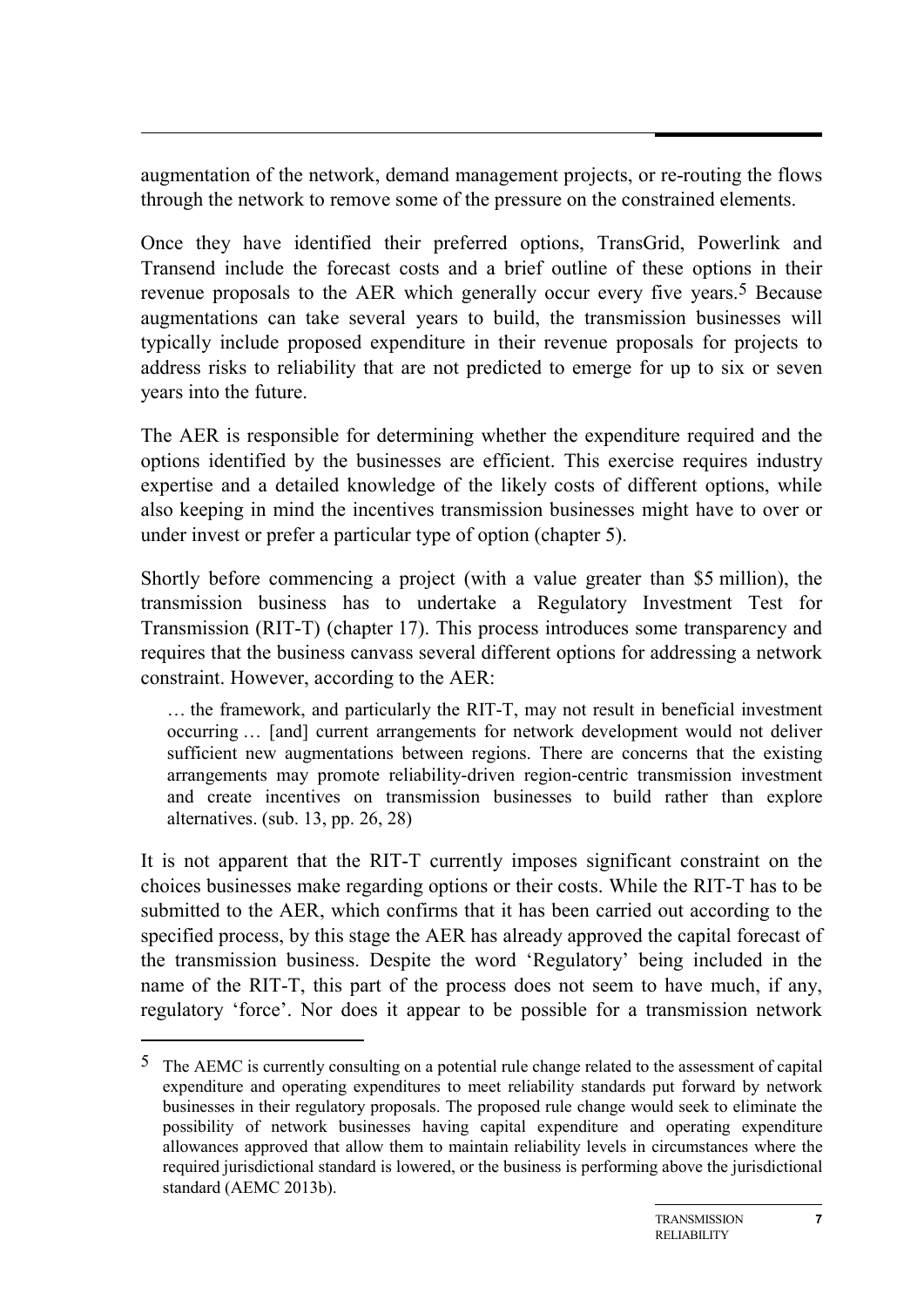service provider (TNSP) to put forward an investment that would fail the 'test'. Chapter 17 discusses this issue in more detail.

# **Assessment of efficiency**

The framework for transmission reliability applying in New South Wales, Queensland and Tasmania can be assessed against the six criteria set out above for possible areas of inefficiency.

# *Efficiency of investments*

It appears that the incentive to identify and install the cheapest solution to address an identified network constraint is low:

- deterministic standards create a bias towards network investment solutions. Businesses with strict deterministic standards have a strong incentive to build redundancy into the network to meet standards, rather than identify more innovative solutions, including non-network solutions
- the level and nature of scrutiny applied to the options presented in the RIT-T is probably insufficient to ensure confidence that the business has always identified the most efficient option
- the profit motivation for state-owned enterprises as a driver of behaviour appears to be low (chapter 5). State owned enterprises might also have objectives other than to maximise profits (chapter 7).

The bias towards network solutions to meet deterministic standards is possibly exacerbated by the potential adverse consequences for Powerlink, TransGrid and Transend of not meeting their standards. Consequences can range from a business losing their licence at one extreme, to being required to report to the Minister about the reasons for missing the standard, and outlining a strategy to rectify the situation, at the other. Regardless, any significant outage can have substantial political and reputational effects for network businesses and government, even if no formal penalty is applied. The AEMC noted that:

... jurisdictional reliability standards reflect the political reality that if the lights go out in a jurisdiction, it is the government of the jurisdiction that faces the economic and political consequences and manages the public safety issues arising from a blackout. (2008a, p. 168)

The greater the penalty — political, reputational or pecuniary — the greater is the likelihood that network businesses will augment their networks to increase reliability and seek to meet their standards within their own networks (that is, there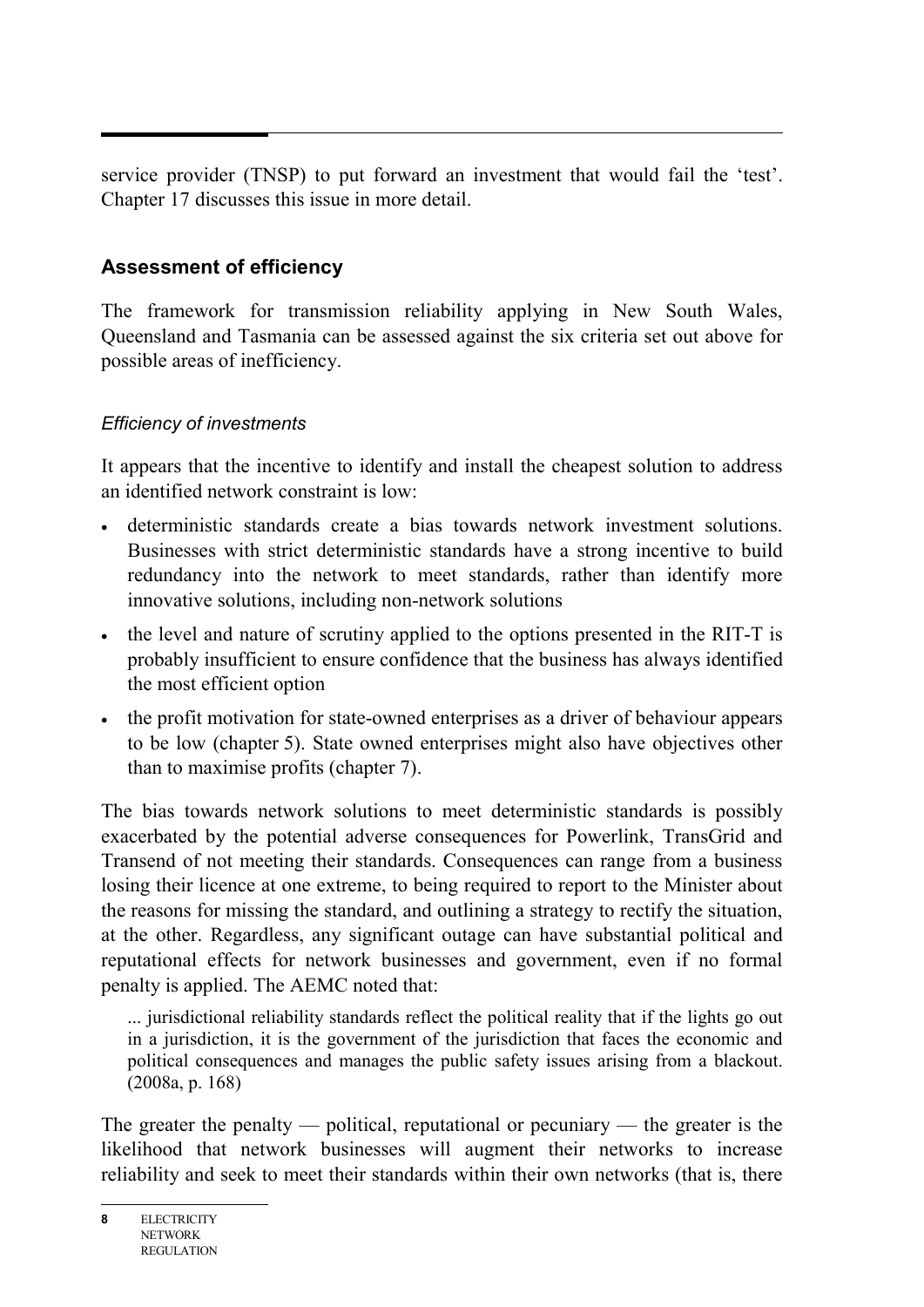will be a bias towards intra-regional investments). State-ownership of network businesses in New South Wales, Queensland and Tasmania is likely to increase political intervention arising from network failures, also contributing to the tendency for excessive and inefficient network expenditure (one reason the Commission has recommended privatisation).

#### *Efficiency of standards*

It is likely that reliability standards in New South Wales, Queensland and Tasmania are set at an inefficiently high level. This assessment is based less on the levels at which they are set, and more on the failure of the frameworks in which the standards are set to properly incorporate the value of customer reliability (VCR) (chapter 14).

• The standards are not subject to cost–benefit analysis and do not consider customers' willingness to pay for the levels of reliability the standards support. In New South Wales, there have been calls for the State Government to:

… satisfy itself that … current standards for network reliability and security align with customers' willingness to pay and take steps to ensure that future changes to standards are subject to rigorous cost–benefit analysis. (IPART 2011, p. 14)

- The standards have not changed for at least six years. Given that the efficient level of reliability is a dynamic concept, depending on shifting demand patterns, customer preferences and business costs, it is unlikely that a static set of standards would remain efficient over time.
- It is not clear that the Queensland, New South Wales or Tasmanian Governments have invested in the resources or expertise necessary to set efficient reliability standards for a network business. This is a highly technical and specialist area and there is a likely bias by these State Governments to err on the side of wanting to avoid the political consequences from power outages as they are unable to assess the cost implications of their decisions or review the degree to which these accord with the willingness of customers to pay for these reliability standards. There may also be a conflict of interest (real or perceived) when these State Governments set standards for their state owned businesses that influence investments, and the subsequent dividends flow back to the Governments (chapter 5).

#### *Minimising windfall gains*

The deterministic standards approach applied in New South Wales, Queensland and Tasmania, coupled with the existing building blocks regulatory approach, is likely to allow TNSPs to capture windfall gains. Concerns over the interaction of these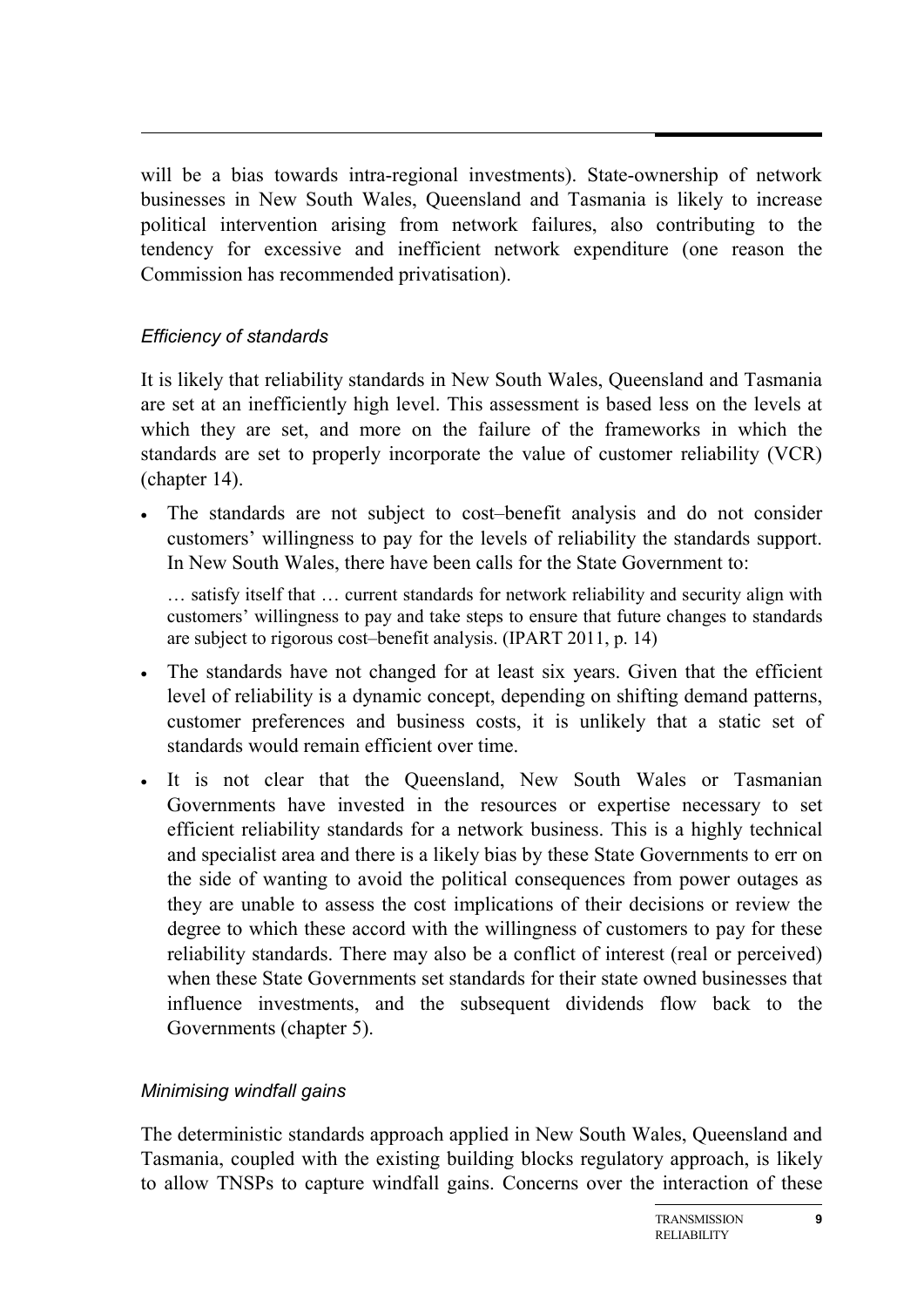reliability settings and incentive regulation have been raised by the AER, which stated that:

... significant linkages exist between the standards and the regulatory processes used to set regulated revenues and to assess network performance. Poorly defined reliability requirements make it difficult for the AER to assess whether the capital expenditure proposals of [transmission network service providers] are genuinely required to meet reliability requirements. (AER in AEMC 2008a, p. 16)

TNSPs have the incentive under the current regulatory arrangements to attempt to justify to the regulator costly expenditures in order to meet reliability standards, even if they do not believe they will be ultimately required. And while the AER is aware of this incentive and carefully scrutinises revenue proposals (chapter 5), the information asymmetries and requirement to accept a 'reasonable proposal' is likely to create unnecessary costs that are passed onto customers in terms of higher electricity bills. Conversely, should demand rapidly increase beyond forecast levels, TNSPs do not have a mechanism to receive additional funding to bring forward investments from future periods in order to meet reliability standards.

# *Minimising administrative and compliance burdens*

Third, and in contrast to the previous concerns, the administrative and compliance burdens of the frameworks for transmission reliability in New South Wales, Queensland and Tasmania are likely to be low. This reflects the absence of a requirement for comprehensive research into customer preferences as an input into standard setting processes, and the long length of time that standards have remained unchanged. Compliance burdens are also low for transmission businesses as they deal directly with the organisation setting the standards and monitoring compliance.

Neither the fifth criterion (*NEM-wide effects*) nor the sixth criterion (*auditing compliance to ensure reliability and efficiency in the long run*) is addressed by this type of planning framework.

# **F.3 Victoria and the Australian Energy Market Operator's preferred national model**

# **The Australian Energy Market Operator's role as planner and procurer**

Victoria's planning framework differs considerably from all other jurisdictions in the NEM. AEMO is responsible for planning and directing augmentations to the Victorian network for which it plans and procures services (AEMO 2012e). As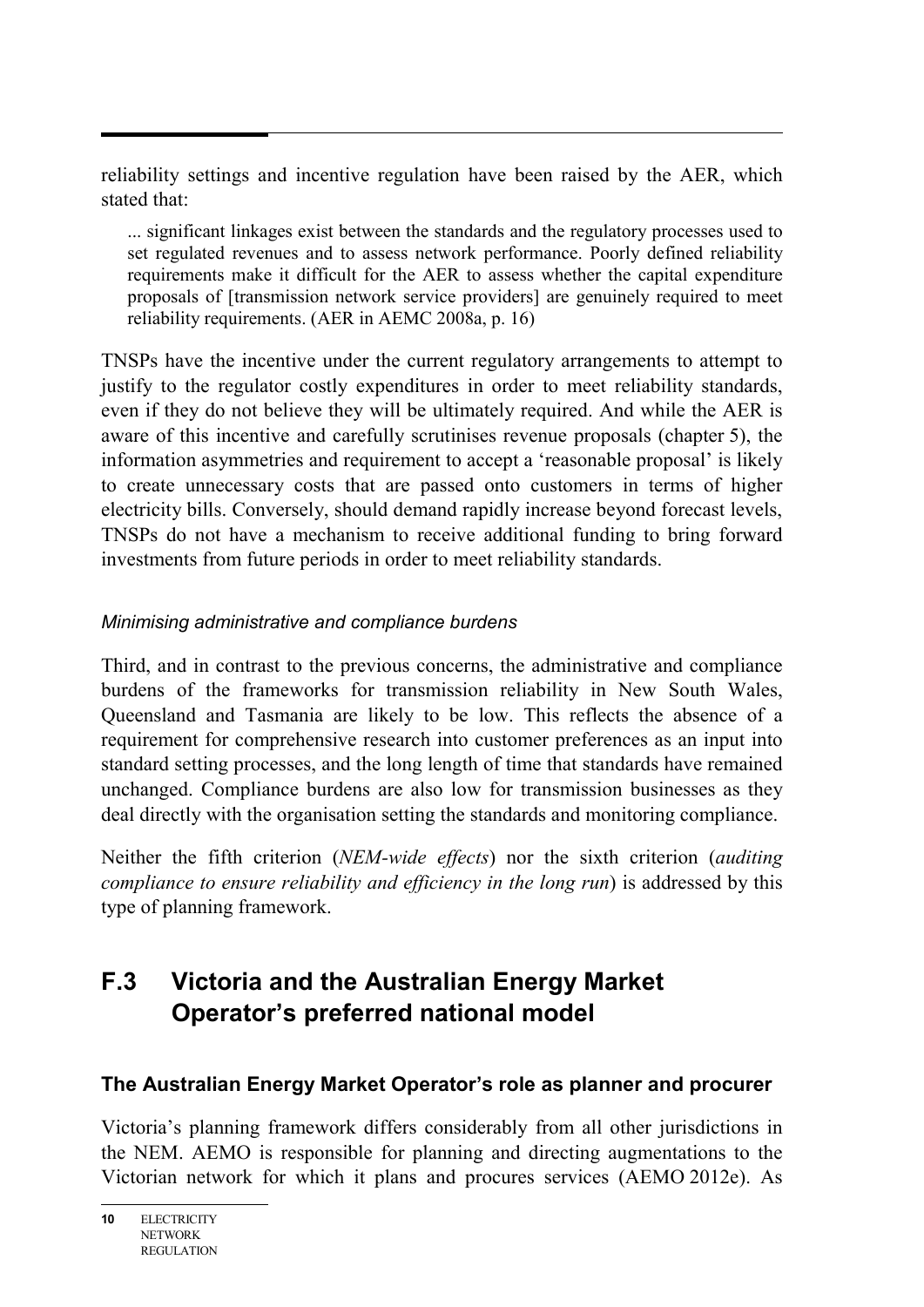such, the Victorian transmission business, SP AusNet, does not receive revenue for capital expenditure for augmentations through the AER revenue determination process (AER 2008c, p. 44). SP AusNet, in consultation with AEMO, is responsible for replacement of assets, maintaining assets and responding when a failure occurs.

SP AusNet is responsible for ensuring that reliability in the transmission network in Victoria is maintained, subject to the planning decisions made by AEMO. If a planning decision were found to be the cause of significant damage to a third party, it is likely that AEMO could be liable if it had been negligent in carrying out its statutory planning functions.

AEMO's objective as a planner in Victoria is to ensure that the transmission network allows it to operate the system within security and system performance obligations, set out in schedules 5.1a and 5.1 of the National Electricity Rules. In doing this, AEMO's objective is to ensure the network minimises the total delivered cost of electricity to consumers over the long term by basing investment decisions on cost–benefit analysis.6 AEMO's planning documents indicate that its objective is to augment the transmission network only when the economic benefits from avoiding interruptions to power supply or congestion, equal or exceed the costs of implementing the augmentation (AEMO 2011c, p. 4).

AEMO publishes the Victorian Annual Planning Report, which assesses the ability of the network to meet forecast demand under a range of supply and demand scenarios:

- in the next five years at each connection point
- across the network in the longer term.

The Victorian distribution businesses jointly publish the Transmission Connection Planning Report that focusses on emerging constraints at each connection point for the next 10 years, using connection point specific demand forecasts. AEMO scales these connection point forecasts to be consistent with the state-wide medium energy growth scenario (AEMO 2012e, p. 7).

# **Probabilistic cost–benefit analysis**

-

AEMO identifies emerging network limitations by running screening studies that test whether the network can be operated in a satisfactory state (or returned to a satisfactory state within 30 minutes after a contingency) under future possible demand and generation scenarios. To do this, AEMO uses deterministic descriptors

<sup>6</sup> As set out in section 50F of the National Electricity Law.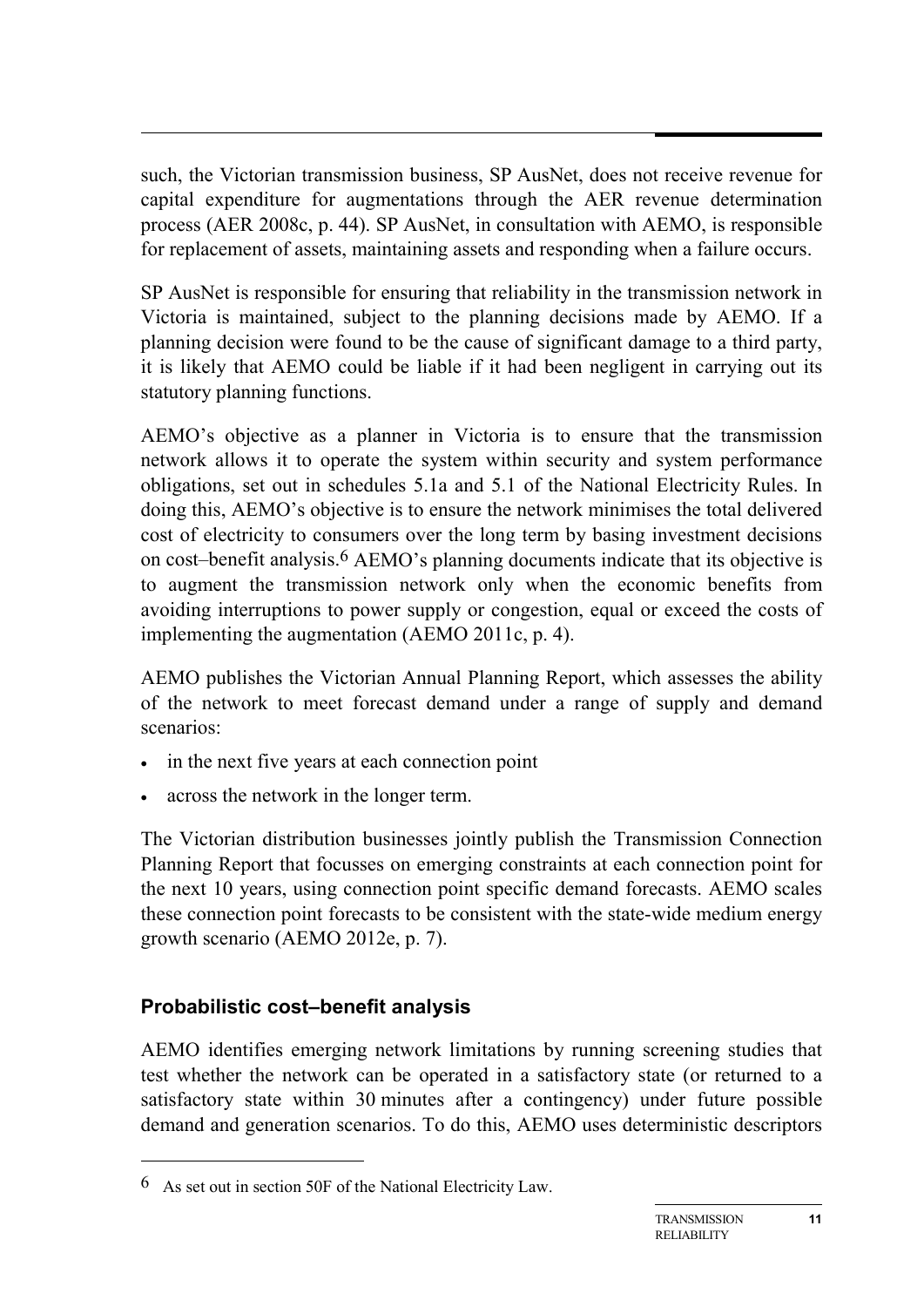to assess which parts of the network would not be in a satisfactory state under system normal conditions (N), after one contingency (N-1) and after a contingency when one element of the network is already not operating (N-1-1). These are similar to the screening studies that Powerlink, Transend and TransGrid undertake.

Once AEMO identifies an emerging constraint in the network (the exploratory phase in figure F.1), it develops possible (investment and non-investment) options to remove those constraints, taking into account the long-term plans of distribution businesses and SP AusNet's replacement and refurbishment plans. Preliminary cost estimates and likely lead times are estimated for each option. AEMO assesses the costs and benefits of any substantial expenditure proposal before it is implemented. It considers the probabilities of contingencies and their resultant impacts on consumers, and sets them against the business costs of various options to address these impacts (box F.4). The option with the greatest expected net benefit is the preferred option.

As costs and benefits change over time as demand changes, AEMO conducts pre-feasibility studies to assess whether augmentations might have future net benefits (figure F.1).7 Optimal solutions and their timings are identified and costed in more detail during feasibility studies conducted as part of the RIT-T process. This is a form of a 'real options' approach to planning.<sup>8</sup>

When options to address emerging reliability concerns are separable<sup>9</sup> from the rest of the network and are likely to cost at least \$10 million, AEMO calls for tenders for the construction, ownership and maintenance of the augmentation or non-network solution. AEMO specifies the limitation in the network, but not the preferred option it has previously identified. This is to ensure that there is

 $\overline{a}$ 

<sup>7</sup> The Commission understands that the process outlined in box F.4 is undertaken in some form in each stage of AEMO's planning process outlined in figure F.1.

<sup>8</sup> A real options approach in the context of transmission planning allows investment decisions for reliability, once a potential constraint has been identified, to be delayed past the start of the regulatory period until the time that they are needed. The benefits of this approach are twofold. First, if predictions about the level of reliability that customers value turn out to be incorrect, the required investment path can be altered. For example, if the VCR changes because an industrial estate closes down, the level of reliability that the remaining customers desire would fall. The second benefit arises from being able to take advantage of technology improvements or changing financial conditions or other network augmentations built in neighbouring regions. Delaying the decision about exactly what to build and how much it will cost until closer to the time of the project starting, allows the most recent developments to be taken into account.

<sup>9</sup> A separable project is one that can readily be identified as distinct from the rest of the network. Further, while it will require connection to the broader network, to be categorised as 'separable', a project must not materially interfere with the incumbent transmission business's ability to operate the existing network.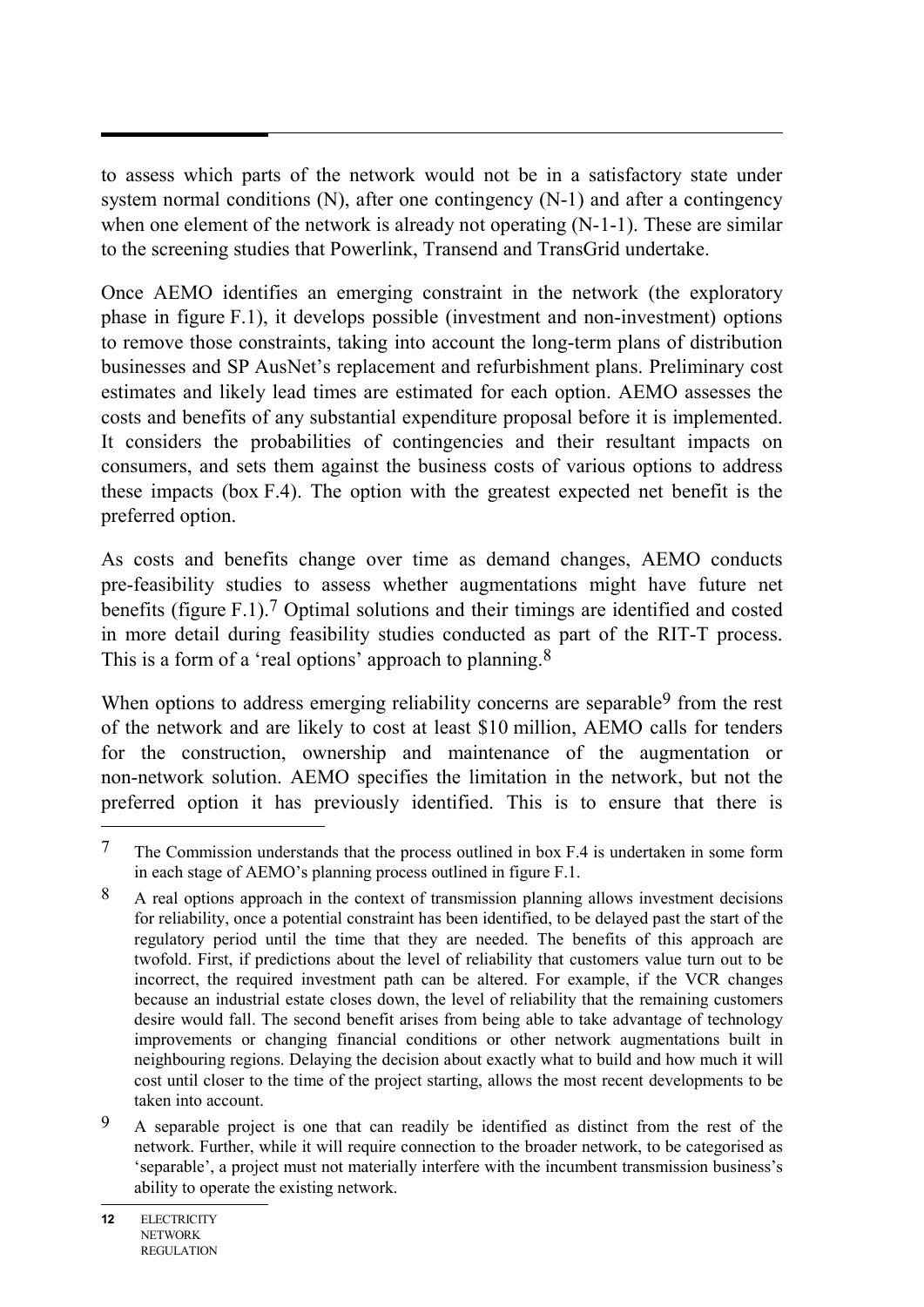opportunity for parties to submit other, possibly more innovative, options. It allows parts of the network to be contestable, with the advantages that competition brings to incentives for cost minimisation and innovation.





*Source*: AEMO (2012e, p. 5).

To date, 15 separable projects have gone to tender in Victoria (of which the incumbent transmission business, SP AusNet, has been awarded 13). The outcomes of these tenders are commercial-in-confidence and are not communicated to the AER, and the expenditure is therefore not incorporated in the regulated asset base at the start of the next regulatory period.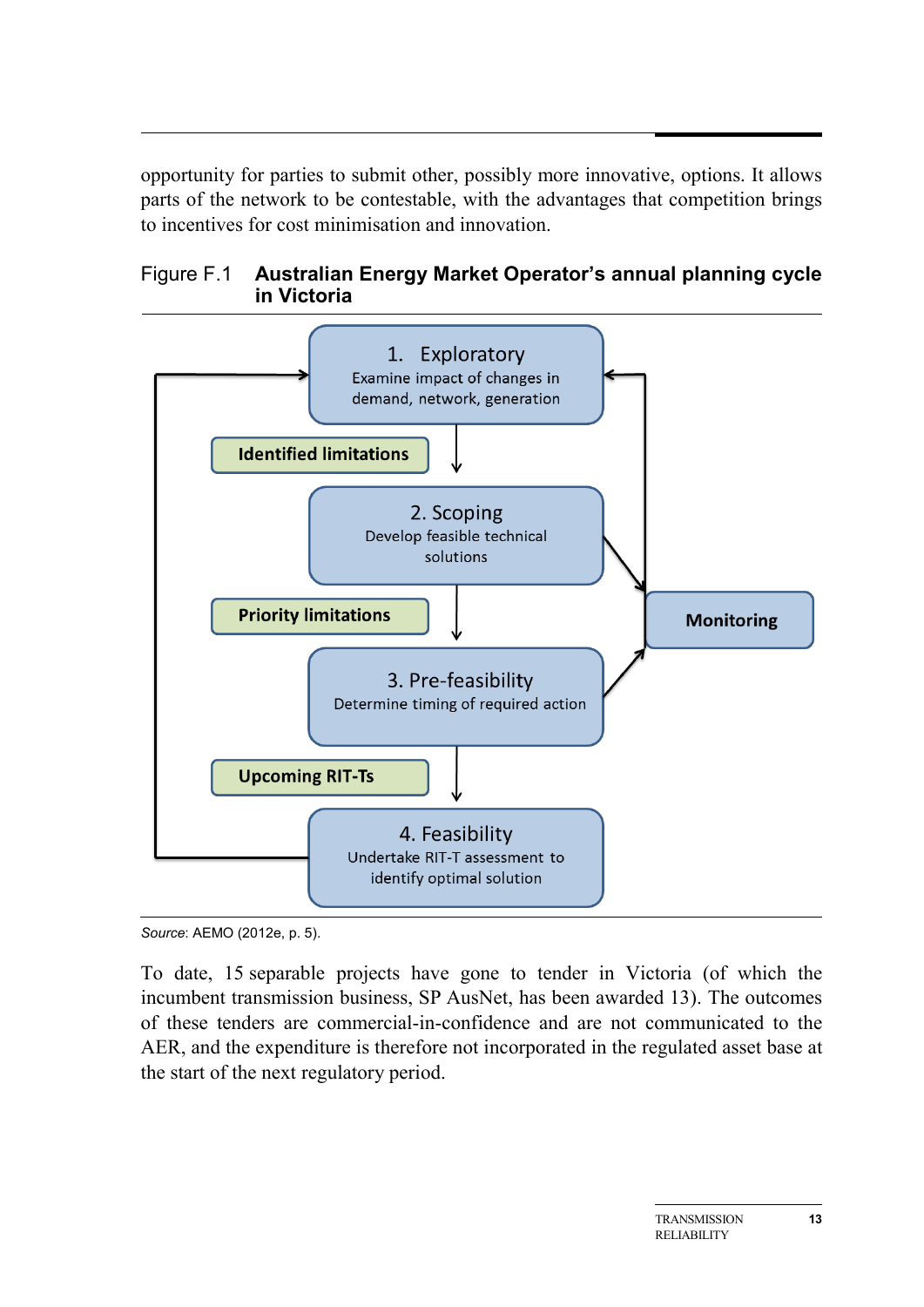#### Box F.4 **Australian Energy Market Operator's probabilistic cost–benefit analysis**

Once a limitation in the network has been identified during the screening studies (which use deterministic indicators), AEMO applies a probabilistic planning approach to reliability that consists of the following four steps.

- 1. *Market analysis* involves designing many possible future scenarios using demand and generation forecasts. AEMO uses hour-by-hour spatial demand forecasts for different possible future peak demands, and hour-by-hour generation dispatch data to create demand and generation scenarios, while also taking into account the different likelihoods of exceeding the forecasts. (10 per cent and 50 per cent likelihoods are usually used.)
- 2. *Network analysis* establishes whether the scenarios threaten the stability of the system in terms of voltages, power flows and equipment ratings.
- 3. *System operation analysis* assesses the operational actions required under different scenarios in different conditions. Operational actions only occur if the system is not in a satisfactory operating state.<sup>10</sup> Operational actions can include network switching, generation re-dispatch and load shedding. These actions have costs, including interrupting customers' power when load shedding occurs or dispatching higher cost generators, making power more expensive. The analysis then examines what, if any, operational actions are required if a contingency occurs. Sometimes, analysis is required for four consecutive contingencies to ensure the network returns to a secure operating state. Contingency data, and their likelihood of occurring, are compiled using historical outage data from the Victorian network.
- 4. The *most likely action value* is calculated by multiplying the probabilities of the scenarios and the contingencies by the costs of the operational actions that would be required in each situation and summing them together.

These four steps estimate the cost of a 'do nothing' scenario.

Steps two to four are repeated for each of the possible solutions to network constraints (such as augmentations or demand management) and compared with the 'do nothing' scenario. An option passes a cost–benefit test if it produces benefits above the do-nothing strategy sufficient to exceed the costs.

*Sources*: AEMO (2012e, pers. comm., 10 August 2012); VENCorp (2007).

When options are not separable, AEMO negotiates with SP AusNet to carry out the development or project. SP AusNet receives revenue for the capital expenditure<sup>11</sup> and operating costs for projects that are embedded in their network or for projects

 $\overline{a}$ 

<sup>10</sup> A satisfactory operating state requires all network elements to be loaded within their ratings (as defined in chapter 4 of the Rules) (AEMO 2012e).

<sup>11</sup> The revenue is approved by AEMO by changing SP AusNet's Transmission Use of System charges. In effect, this allows the business to collect more revenue from customers.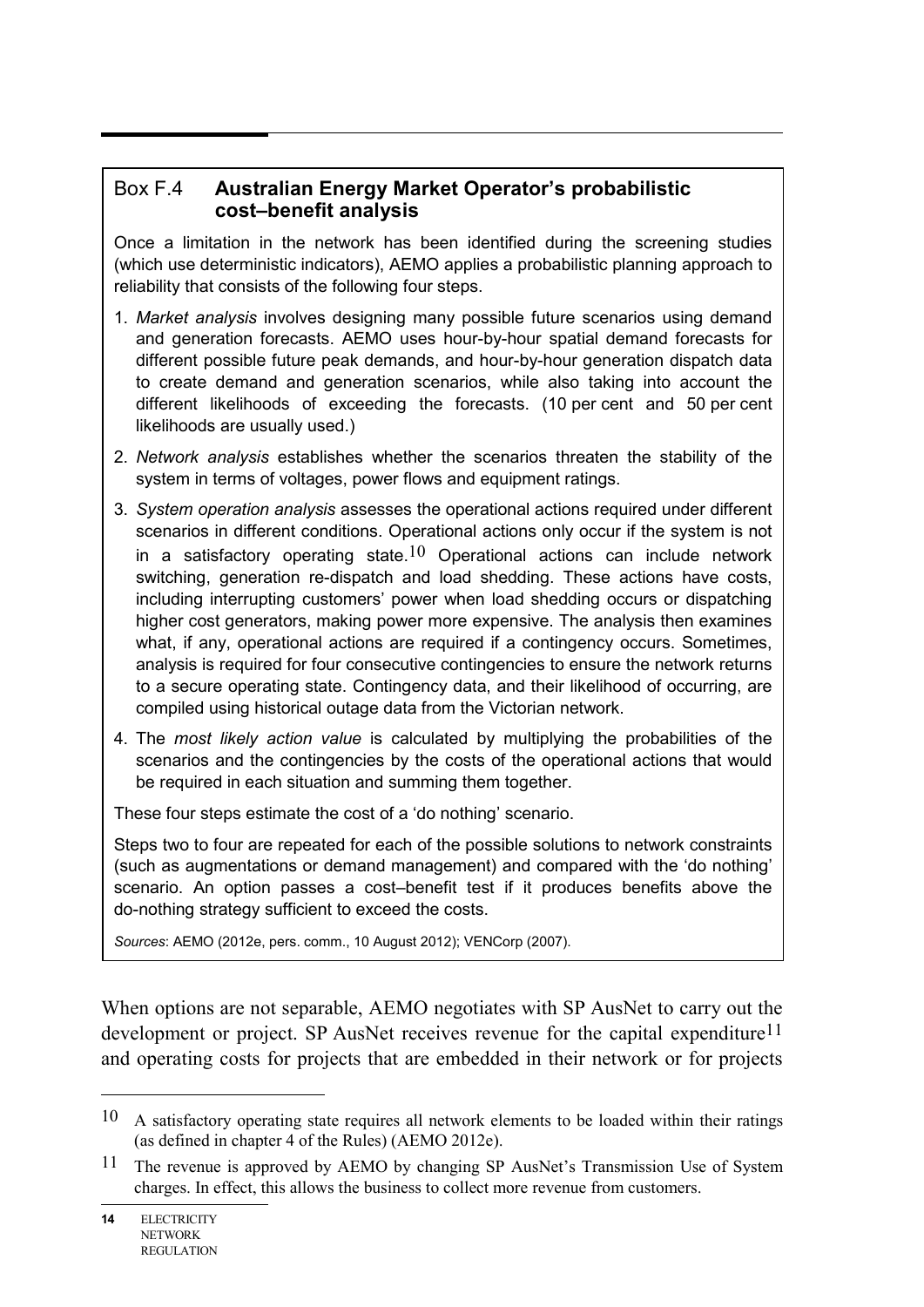that they have won through the tender process. For non-separable projects, the capital that SP AusNet has spent on these projects is rolled into the regulatory asset base at the end of the five year regulatory period, and is therefore available for any benchmarking exercises undertaken by the AER.

#### **Assessment of efficiency**

#### *Efficiency of investments*

-

The Victorian transmission planning framework appears to support efficient options for meeting reliability constraints. The decisions about what, where and when to build are made by AEMO, or are subject to competitive forces through tendering. AEMO, an expert, independent, not-for-profit planner, has little incentive to make inefficient investment decisions<sup>12</sup> and all investments must pass a cost–benefit test, the last iteration of which is delivered through the RIT-T process.13 Nevertheless, AEMO does not face the same commercial incentives to cost minimise as faced by privately owned transmission businesses.

AEMO also has no reason to prefer network or non-network solutions since it is not influenced by the need to meet deterministic standards. Further, there is no financial consequence to AEMO from either choice, unlike for a TNSP where future returns may vary depending on whether or not the investment forms part of the regulatory asset base and is influenced by potential errors in the weighted average cost of capital. As a result, it can identify the most efficient option, which may be a network or non-network option, or a combination of both.

A further benefit arises from the probabilistic process identifying the most efficient timing of investments. Indeed, in some cases, the difference in outcomes between probabilistic planning and deterministic standards might be one of timing rather than the type or scope of project (Grid Australia, sub. 44 and AEMO 2012j).

<sup>12</sup> It is possible that AEMO has an incentive to 'make life easier' as the operator by making inefficient investment decisions, however, there does not appear to be evidence to support this conjecture. It is also possible that synergies exist between planning and operating the network, which AEMO can exploit when it carries out both roles.

<sup>13</sup> One in-principle concern is whether the separation of planning functions from ownership, operation and maintenance could forgo the benefits of trade-offs between capital expenditure and operating expenditure in delivering reliability in the network. However, this problem is minimised by AEMO considering a range of solutions as part of its probabilistic cost–benefit test and ongoing consultations with the transmission business (which could raise such alternative solutions).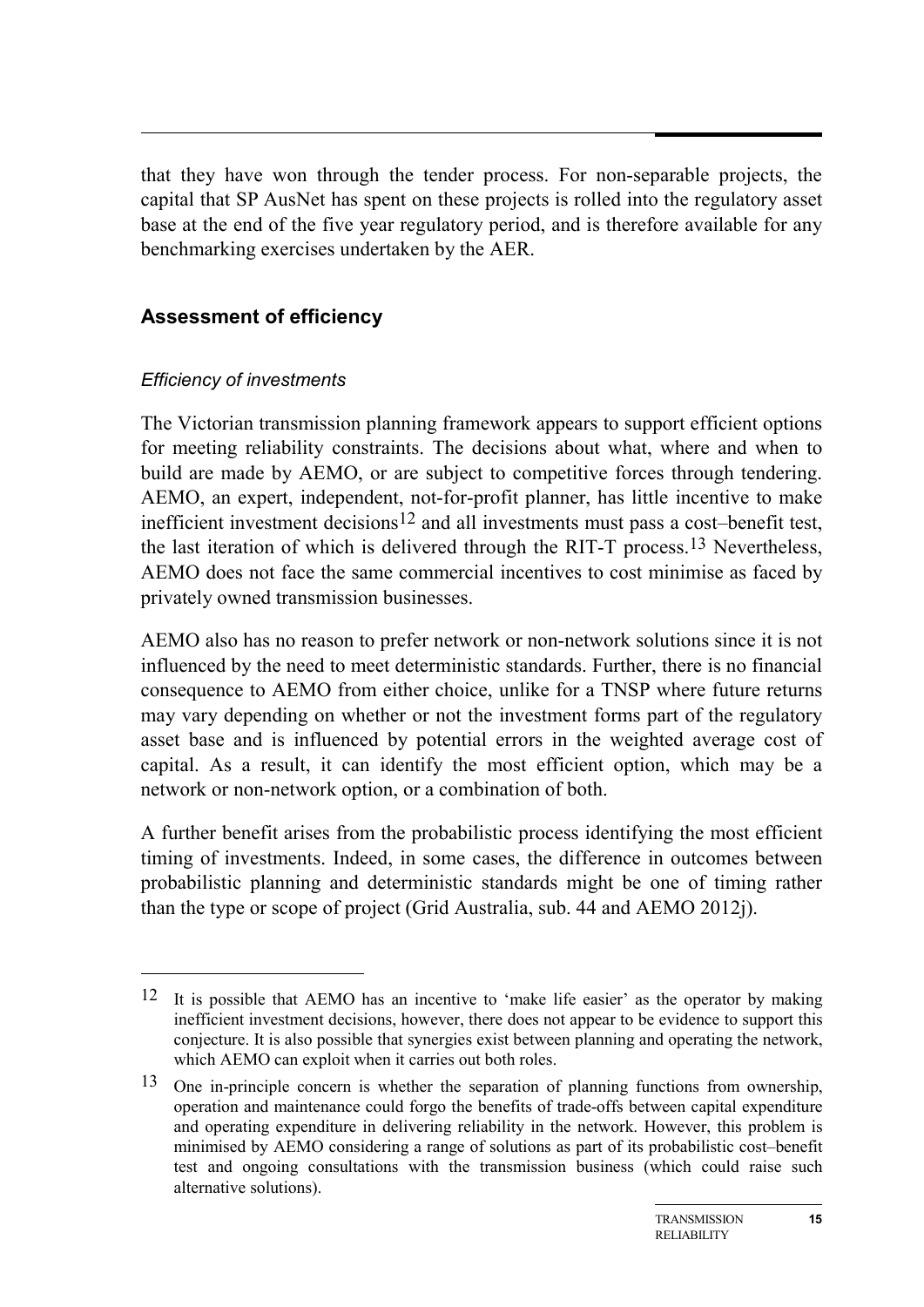AEMO's real options approach, however, has benefits. It outlines a stream of augmentations, each planned to commence at different points in the future according to demand forecasts, and assesses the economic case for each investment as its time for construction approaches, allowing changes in customer values and in relevant costs to be incorporated. The New Zealand Electricity Commission found that adopting a real options approach could result in savings of up to 30 per cent compared with orthodox investment planning methods (Electricity Commission 2006).

The Victorian Department of Primary Industries (DPI) has also argued for a 'dynamic probabilistic approach' in their submission to the Transmission Frameworks Review:

DPI considers that a dynamic probabilistic planning approach applied to transmission augmentations is likely to result in more accurate and efficient investment outcomes when compared to the setting of deterministic standards that are applied for a fixed period and which are based on analysis which is likely to become out of date over time as market events evolve. (DPI 2012b, p. 6)

The probabilistic planning undertaken by AEMO, through the use of repeated feasibility studies, incorporates a real options approach and ensures that investments for reliability purposes are not undertaken when the costs (as negotiated between AEMO and the business, or revealed through competitive tender) outweigh the benefits. AEMO only procures or negotiates the investments at the time the projects are due to commence. In contrast to the situation in New South Wales, Queensland and Tasmania, the cost–benefit analysis in Victoria is conducted and all options explored before approval for the revenue attributable to this capital expenditure occurs.

The most commonly cited criticism of this model is that investments for projects (in terms of their type and scope) are not determined by a business motivated by a profit incentive. However, this may have benefits in circumstances where the profit incentives of the relevant transmission businesses are weak, or investment decisions are based on objectives other than profit (chapter 5 and 7) or when the experience of planning across the NEM gives AEMO increased exposure to new and innovative ways to address network constraints.

Costs of non-separable projects are negotiated between the business and AEMO, which then approves the required revenue for the business. This process should reveal reasonably efficient costs, provided AEMO is an informed party at the negotiations, and the transmission business does not attempt to inflate its cost estimates as an 'ambit' for negotiation. However, it is not necessarily transparent. In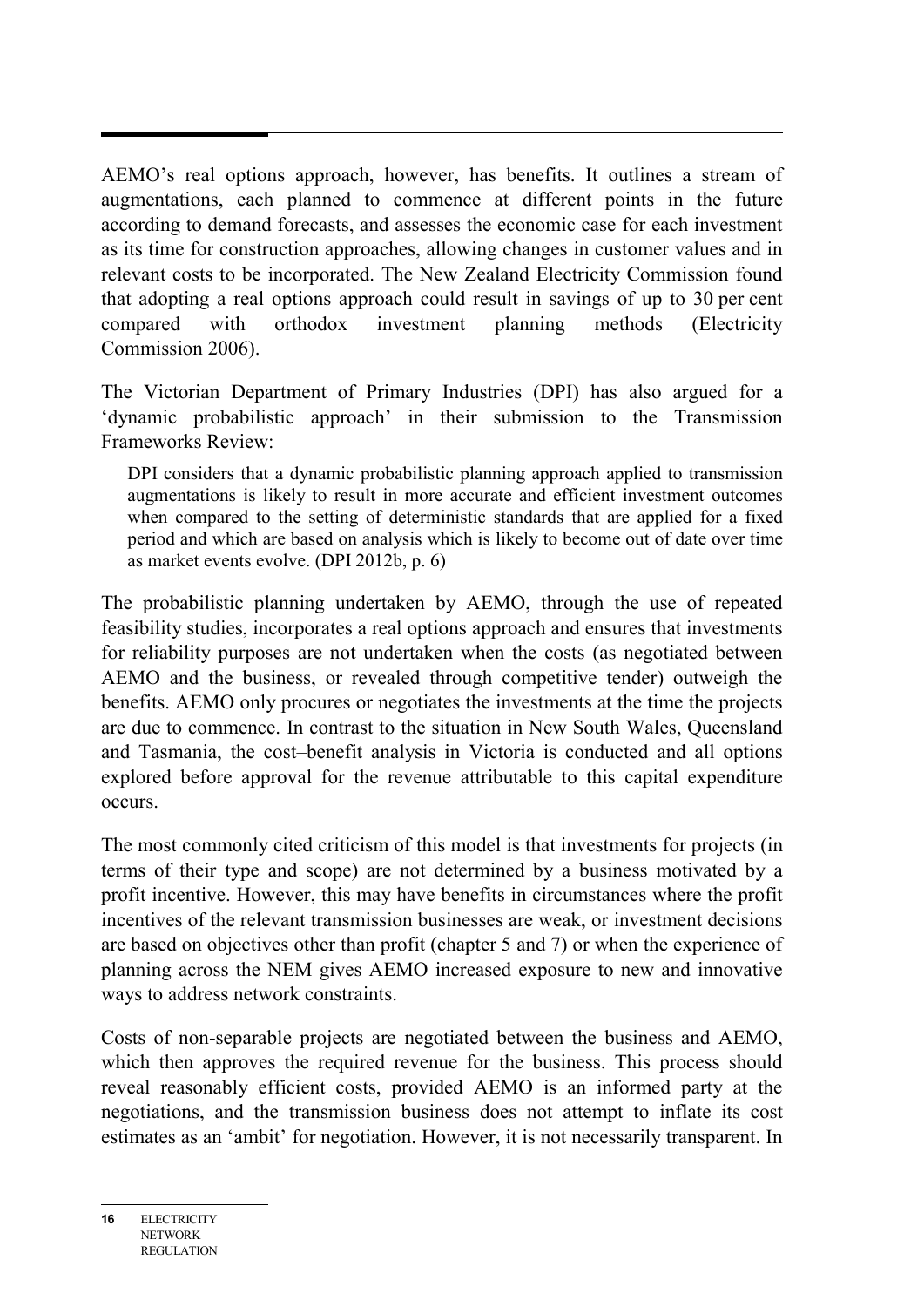Victoria, either party can seek arbitration from the AER if negotiations fail to deliver an agreed cost for a project (although to date this has never occurred).

#### *Efficiency of standards*

The efficiency of standards in this model is more difficult to assess because probabilistic planning does not use 'standards'. However, this criterion is concerned with whether the delivered levels of reliability (either through the use of and compliance with standards or through probabilistic planning) are aligned to the preferences of customers.

So long as the data and variables used in the analysis are accurate, probabilistic planning, as a form of cost–benefit analysis should align levels of reliability with customer preferences, taking account of temporary 'mismatches' due to the lumpiness of transmission assets. (Box F.5 explains the difference between probabilistic and deterministic approaches to planning.)

However, there are several concerns about the extent to which AEMO's probabilistic process currently delivers efficient levels of reliability.

First, there are some concerns about the quality of the modelling, parameters and data.

- Some low probability catastrophic events are difficult to model because there is insufficient historical data to determine the probabilities. This complexity increases where a set of interdependent effects may lead to catastrophic failure. For example, a hot day may lead to the coincidence of peak demand, a failure of a transmission line due to arcing, inadequate water to feed hydro generators (if the hot day coincides with a prolonged drought), fires that take out interconnectors, and shortages of maintenance crew at parts of the network that need repair. Given their possible lack of independence, the probability of such events cannot be calculated as the multiple of the probabilities of the events occurring separately (which has apparently been AEMO's approach). Ignoring dependence would underestimate the true likelihood of catastrophic failure. However, AEMO has begun to incorporate hypothetical high impact, low probability events in its planning, rather than only accounting for events captured in the historical data.
- There are uncertainties about the quality of the data (and the methods) used to estimate the VCR (chapter 14). It is crucial to take account of all the costs imposed on customers from operational actions (such as load shedding or dispatching more costly generators) when making efficient investment decisions,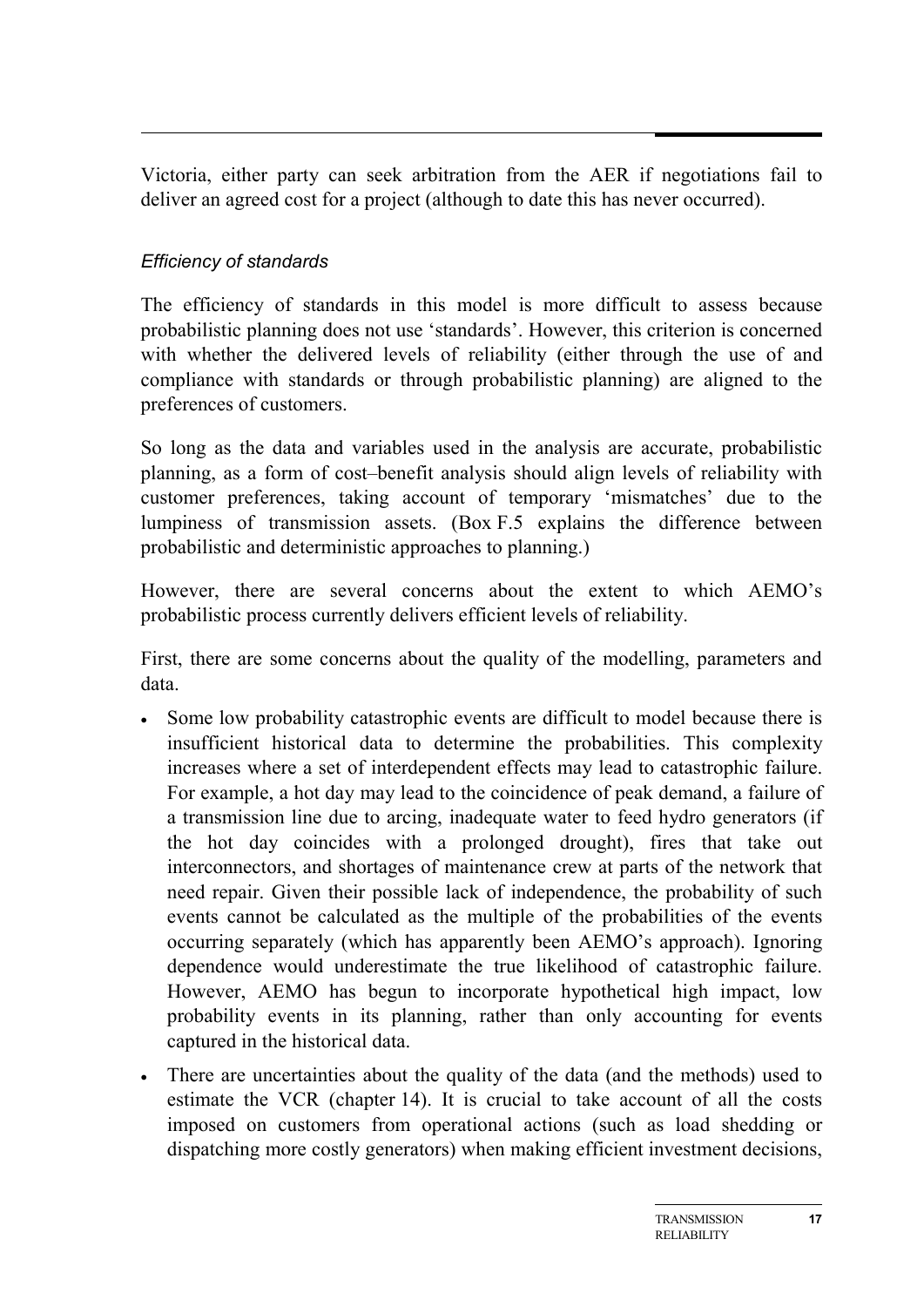even if the costs are difficult to measure. If nothing else, a range of VCRs should be used in modelling.

## Box F.5 **Probabilistic and deterministic planning**

A framework that delivers efficient levels of reliability can *describe* the network and the reliability outcomes in a number of ways: deterministically; using probabilities of interruptions; using maximum interruption durations or occurrence; or using values of lost load.

Across the jurisdictions in the NEM, there are fewer differences in the way levels of reliability are described than there are in how they are set, and by which party sets them. For example, Victoria's probabilistic framework uses deterministic N-1 indicators for its initial screening of the network. South Australia's hybrid standards are an example of moving from a probabilistic analysis to deterministic criteria. Augmentations of the Victorian network under a probabilistic framework can be converted into a description of the level of redundancy using deterministic terminology. AEMO also converts the NEM-wide 0.002 per cent unserved energy reliability standard into deterministic standards to identify the level of reserve in each NEM region (AEMC 2007a, p. 30).

However*, identifying* an efficient level of reliability must incorporate probabilistic analysis. The behaviour of electricity networks is stochastic in nature and therefore system planning should use probabilistic techniques. In contrast, 'deterministic approaches … do not and cannot recognise the probabilistic or stochastic nature of system behaviour, of customer demands, or of component failures' (Zhang et al. 2009, p. 121). This is also recognised by Billinton and Allan (1996), who said that:

… there is no need to constrain artificially the inherent probabilistic or stochastic nature of a power system into a deterministic domain despite the fact that such a domain may feel more comfortable and secure. (p. 4)

AEMO's probabilistic planning might not always be best practice, and neither do all deterministic standards necessarily result in inefficient reliability levels. Joskow and Tirole (2007) asserted that:

… there continues to be a lack of adequate communication and understanding between economists focused on the design and evaluation of alternative market mechanisms and network engineers focused on the physical complexities of electric power networks and the constraints that these physical requirements may place on market mechanisms. (p. 61)

Some form of probabilistic planning can reconcile these two agendas. Whether the required communication between economists and network engineers requires translating probabilistic outcomes at the time of investment into deterministic descriptors should be a secondary consideration.

*Sources*: AEMC (2007a); Billinton and Allan (1996); Joskow and Tirole (2007); Zhang et al. (2009).

Second, some participants have described the planning approach used by AEMO as a 'black box' because the process is not transparent or easy to replicate. Some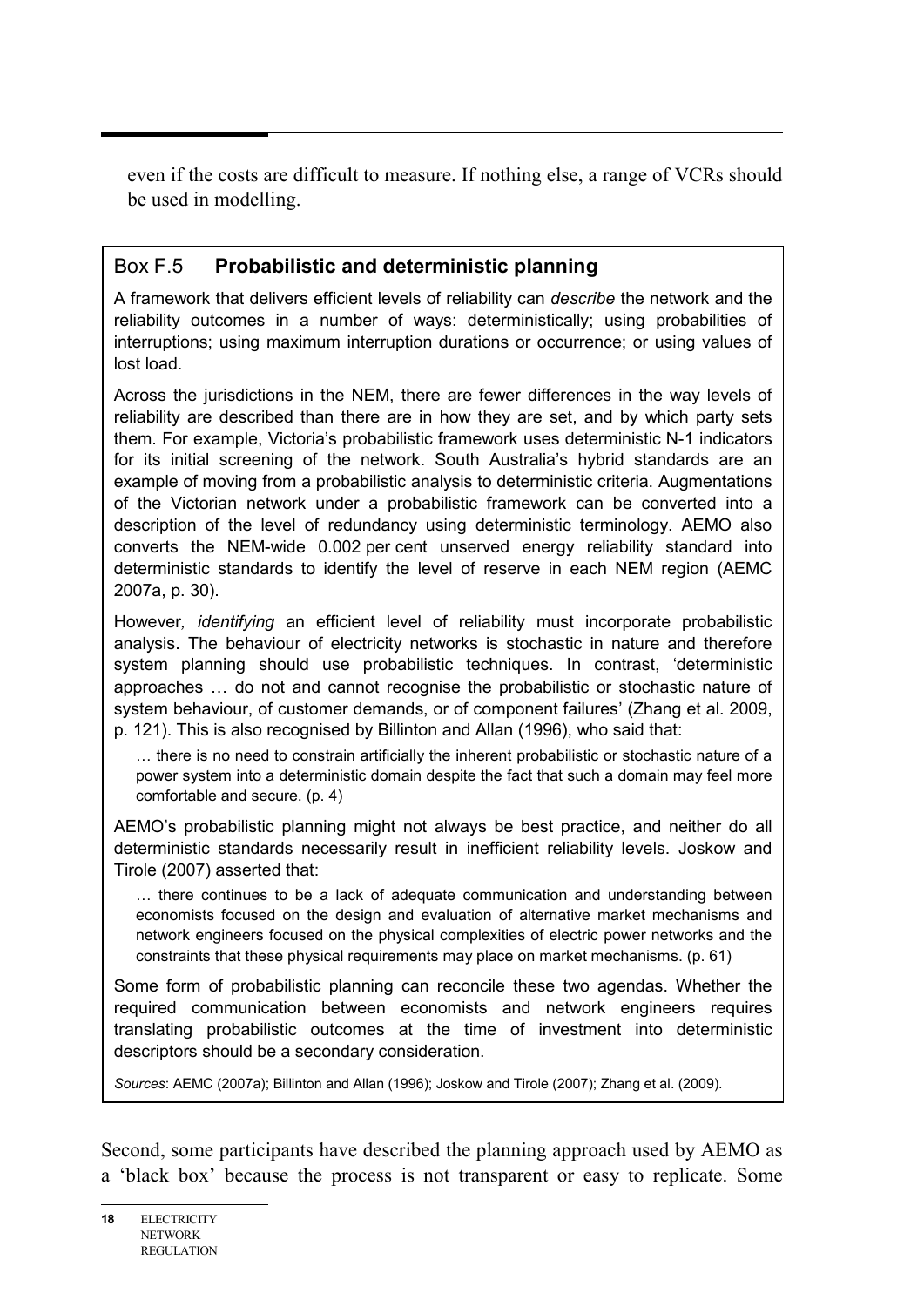stakeholders have also raised concerns about the lack of scrutiny of AEMO's planning decisions and the difficulty external parties might have in testing them.14

These are legitimate concerns. Introducing mandatory reporting to the AER and making all processes transparent, would make testing the efficiency of AEMO's planning decisions easier and would ensure that decisions are made as a result of robust cost–benefit analysis. It appears that AEMO has partly recognised the issue, and has recently publicly released more documentation about its planning process, including its database of scenarios and contingencies.

Nonetheless, even with the current limitations of the Victorian standards, the potential efficiency gains over deterministic standards are considerable. While it is difficult to estimate precisely the net economic benefits of moving away from deterministic standards — this would require detailed modelling that is currently not possible because of existing data deficiencies — the following examples suggest that the net economic benefits would be significant.

- Deterministic standards have implicit VCRs and it is possible to assess whether augmentations to meet deterministic standards are close to efficient by assessing whether the implicit VCR seems reasonable. For example, AEMO cites a proposed investment in New South Wales to meet an N-1 standard that implied a VCR of \$9 million per MWh (around 150 times the estimate AEMO uses in Victoria). This does not seem reasonable and indicates room for significant savings.
- Comparing augmentation plans to meet N-1 deterministic standards with plans that would pass a probabilistic cost–benefit test can reveal differences in costs. In these analyses, the identified savings usually result from deferring investments rather than not augmenting at all. AEMO estimated in 2011 that probabilistic planning in Victoria generated present value savings of around \$550 million in investment (of which approximately 30 per cent related to savings from investment deferral, with the remainder related to investment choice) compared with what would have been required under an N-1 deterministic standard (sub. 32, p. 32). For the rest of the NEM, assuming savings are proportional to longer-term investment amounts, the net present value of deferral savings alone could be in the order of \$430 million.15 Other

-

<sup>14</sup> One indirect test is whether the VCRs *revealed* from augmentations made in Victoria are reasonably consistent with the measured survey values.

<sup>&</sup>lt;sup>15</sup> This is not an unreasonable assumption considering that in some regions deterministic standards can include standards that require more redundancy than N-1. Further, of all the regions in the NEM, the comparatively higher customer density of the network in Victoria makes it more likely to be able to justify investments to meet N-1 standards under a cost–benefit analysis, suggesting larger differences might exist in other parts of the NEM.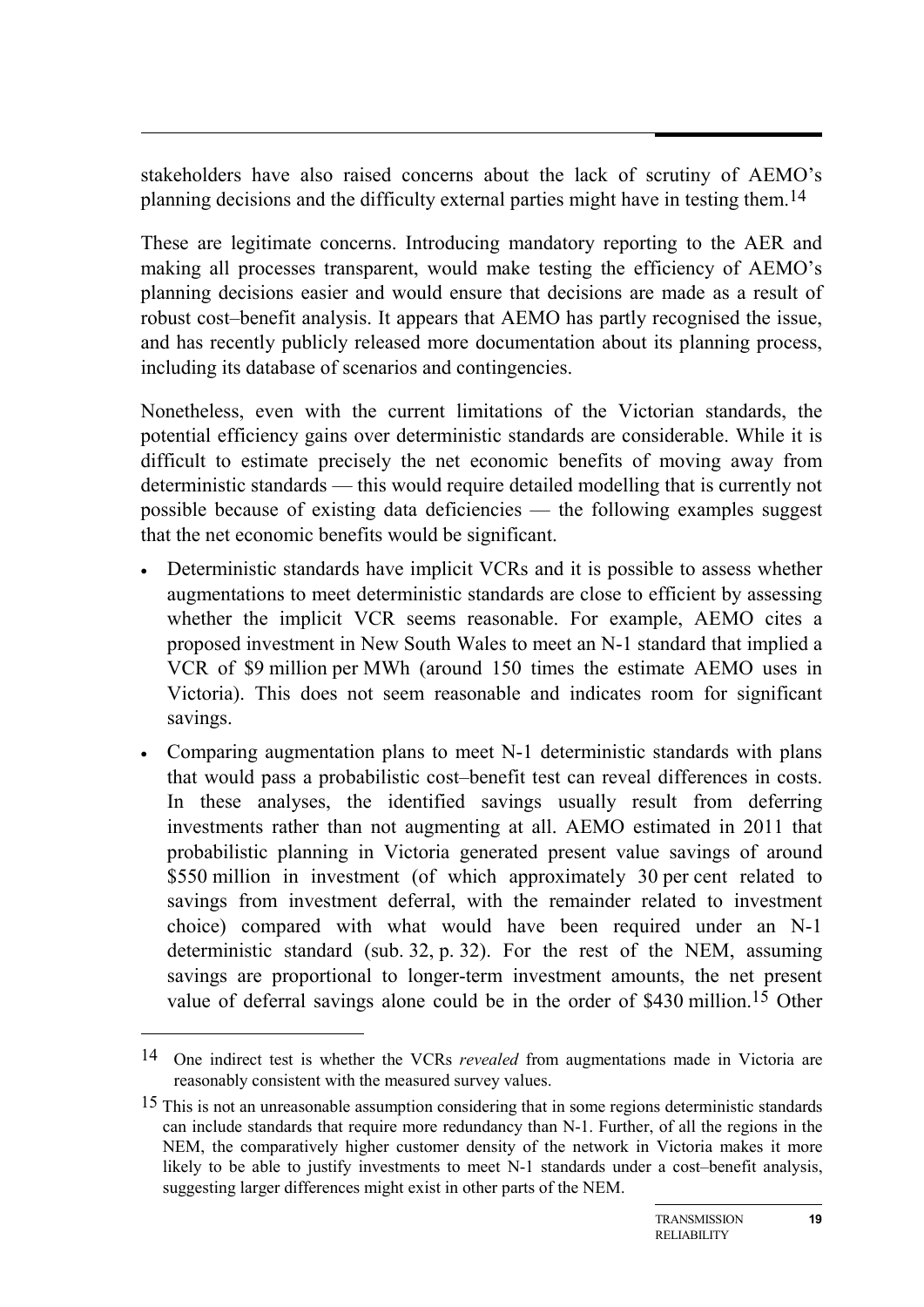evidence on savings comes from a high-level review of selected existing projects for 2012-13 (seven in total). Focusing on differences in investment timing between deterministic standards and those based on an economic cost–benefit framework, AEMO found that savings in the order of \$250 million could be made — equating to a saving in annual electricity bills for households in 2012-13 of at least \$40 per household (sub. DR100, p. 5). Assuming that these identified savings estimates represent the upper and lower bounds of the benefits from shifting to a probabilistic planning framework, over a 30 year period, Commission modelling suggests gains across the NEM could be in the order of \$2.2 billion to \$3.8 billion (in present value terms).

- In New Zealand, augmentations required to meet deterministic criteria were found to be required eight years earlier than they would under a probabilistic cost–benefit analysis. Two types of avoided costs might emerge from deferring investments:
	- analysis in New Zealand suggested customers save \$75 000 per \$1 million of investment deferred (or around 7.5 per cent) over eight years
	- considering the possible changes in technology, customer preferences, and prices that can occur in eight years, new and cheaper alternatives might be available in the future.

#### *Minimising windfall gains*

Unlike other approaches, as reliability augmentations in Victoria are determined by AEMO who then subsequently negotiates with SP AusNet (or a third party if separable and they win the tender) to determine the cost of the project, the scope for TNSPs to accrue any windfall gains is removed. In essence, the augmentation of the network is then purchased for an agreed price (which provides SP AusNet or the third party with strong incentives to manage the project efficiently).

#### *Minimising administrative and compliance burdens*

The complexity of AEMO's planning process and analysis suggests that it is likely to be more costly than the equivalent in New South Wales, Queensland and Tasmania. While the software required is similar to that used in these other States, the additional costs arise from the labour costs to run the simulations; the compilation and upkeep of the required datasets including identifying the probabilities of different contingencies; and the design of the scenarios. The separation of functions between AEMO and SP AusNet also makes constant communication between the organisations a necessity.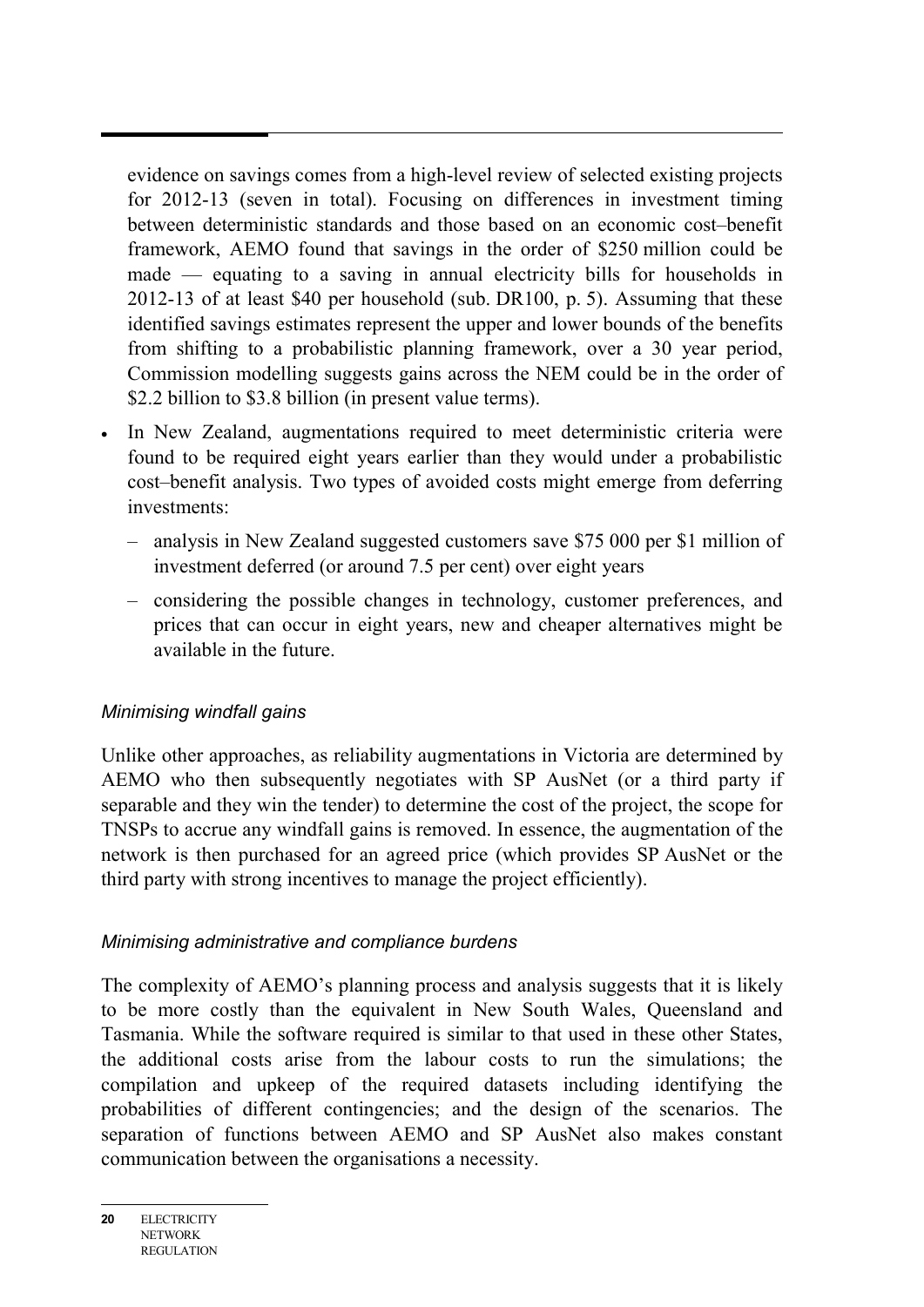For SP AusNet, and other competing businesses, tendering for a separable project can also be costly.

## *NEM-wide effects*

While the jurisdiction-based focus of planning under this framework rules out investments that capture NEM-wide efficiencies, AEMO's joint role as Victorian planner and operator of the NEM mean that NEM-wide effects are incorporated into investment decision making to the extent possible. The probabilistic nature of the planning can also more easily integrate NEM-wide solutions.

In considering the extension of this model to the rest of the NEM, incorporating detailed representation of the entire NEM in the models that AEMO uses in its probabilistic planning would effectively *take account of NEM-wide effects*. AEMO would concurrently, therefore, become responsible for the national grid.

#### *Auditing compliance to ensure reliability and efficiency in the long run*

As far as the Commission is aware, AEMO does not carry out independent auditing of facilities or processes in SP AusNet's network.

# **Extending the AEMO planner model to the rest of the NEM?**

Both AEMO and the Productivity Commission in its draft report recommended extending the AEMO planner model to the rest of the NEM. While the model offers the potential for significant gains for customers, some concerns remain. As noted above, extending the Victorian model to the rest of the NEM would probably increase the *administrative and compliance burden* compared with alternative models. In regards to AEMO's role as a 'procurer', some participants have expressed concerns about the costs involved for businesses submitting tenders, for the incumbent transmission business, and for AEMO when carrying out the tender process in Victoria. It is not clear whether these costs are mostly due to the specific features of the tendering process in Victoria or to tendering processes in general. Nevertheless, despite the risk that any such costs could increase were the AEMO planner model adopted on a NEM-wide basis, it is likely that introducing contestability for certain separable projects such as new connections would yield net benefits (chapter 16).

The Commission considers that several other improvements would need to be made to address remaining concerns about the implementation of the AEMO planner model, if it were to be extended throughout the NEM.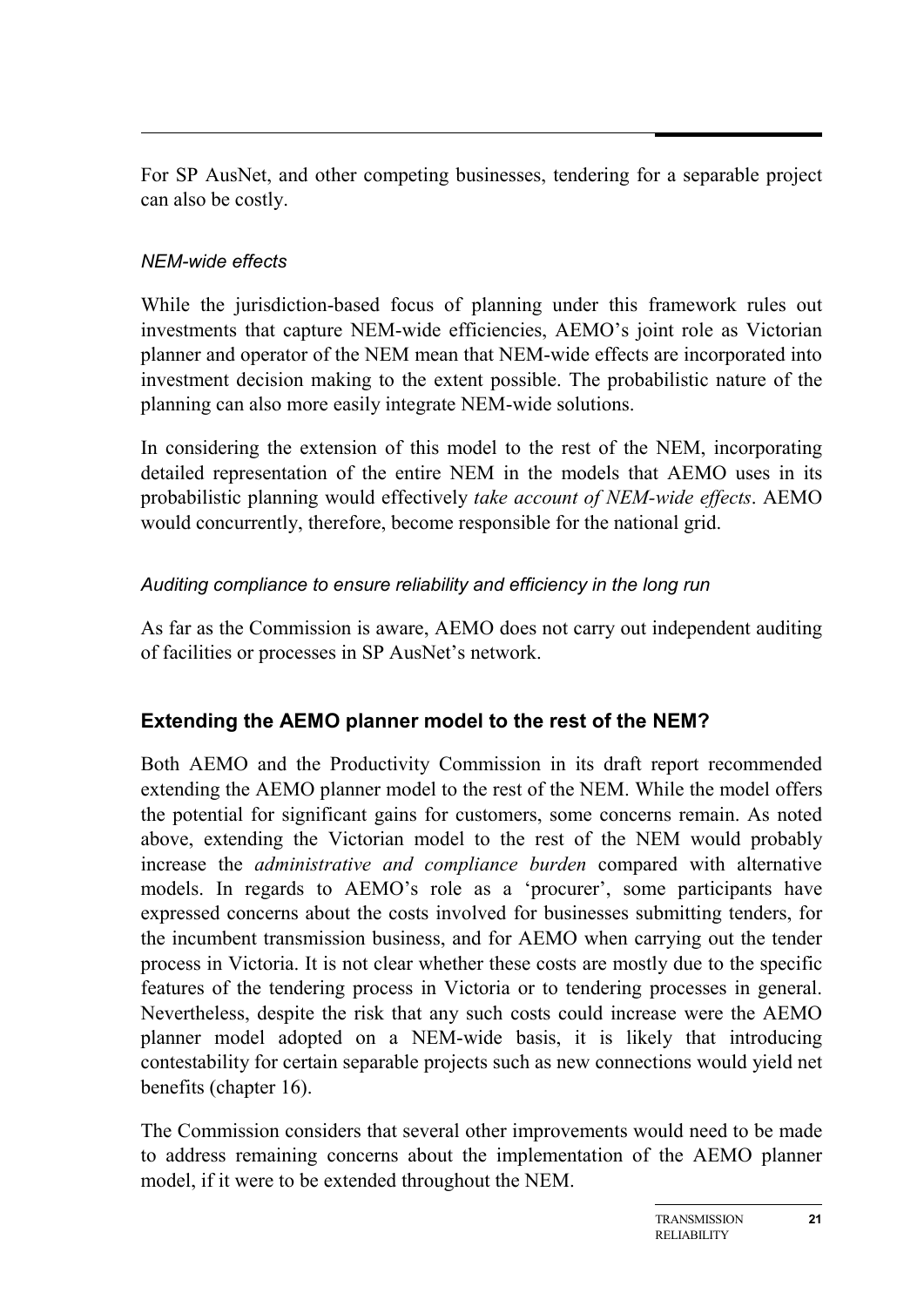- The planner should be subject to greater scrutiny, especially considering the complexity of probabilistic planning processes. Within the NEM governance framework, the AER would be the most appropriate body to enforce transparency and regular reporting of modelling parameters, assumptions and results, and data inputs. Periodic review would also be appropriate to ensure that the planning framework was delivering optimal outcomes in accordance with the National Electricity Objective (NEO).
- Removing network planning from incumbent transmission businesses risks losing the in-depth and localised knowledge that planners in those businesses have accumulated. AEMO should therefore include incumbent businesses in all steps of their planning process and utilise this specific expert knowledge as much as possible, especially in the option identification stage. This interaction and cooperation would also allow AEMO to identify and choose options that exploit operational capacity in parts of a network and, thereby, make tradeoffs between operational and investment decisions.
- The probabilistic process used should be international best practice, and would be strengthened by periodic peer review. One of the first steps, however, is to identify the deficiencies in the data collected by transmission businesses and AEMO, and establish the required collection and reporting processes.
- The VCR is one of the most critical parameters of probabilistic planning. For reliability outcomes to be efficient, VCRs must be identified in the most disaggregated way as possible, including by:
	- geographical location
	- customer type
	- interruption duration.
- The consequences of underestimating the VCR might include underinvestment and, over the longer run, a greater frequency of outages. At the margin, the consequences of overestimating the VCR are likely to be less severe. Given the difficulties with estimating an accurate VCR and that the VCR is an aggregate of the differing preferences of many customers, adopting a VCR that is at the higher end of the reasonable range of possible values would be sensible. The Australian Bureau of Statistics (ABS) would be the most appropriate body to undertake the research required to reveal accurate VCRs (recommendation 14.2).
- The revenue required for projects (separable and non-separable) should be agreed between AEMO and the incumbent business for projects below an appropriate threshold (or through arbitration with the AER when agreement cannot be reached) and communicated to the AER before the commencement of the project. For projects with costs above the threshold, the business should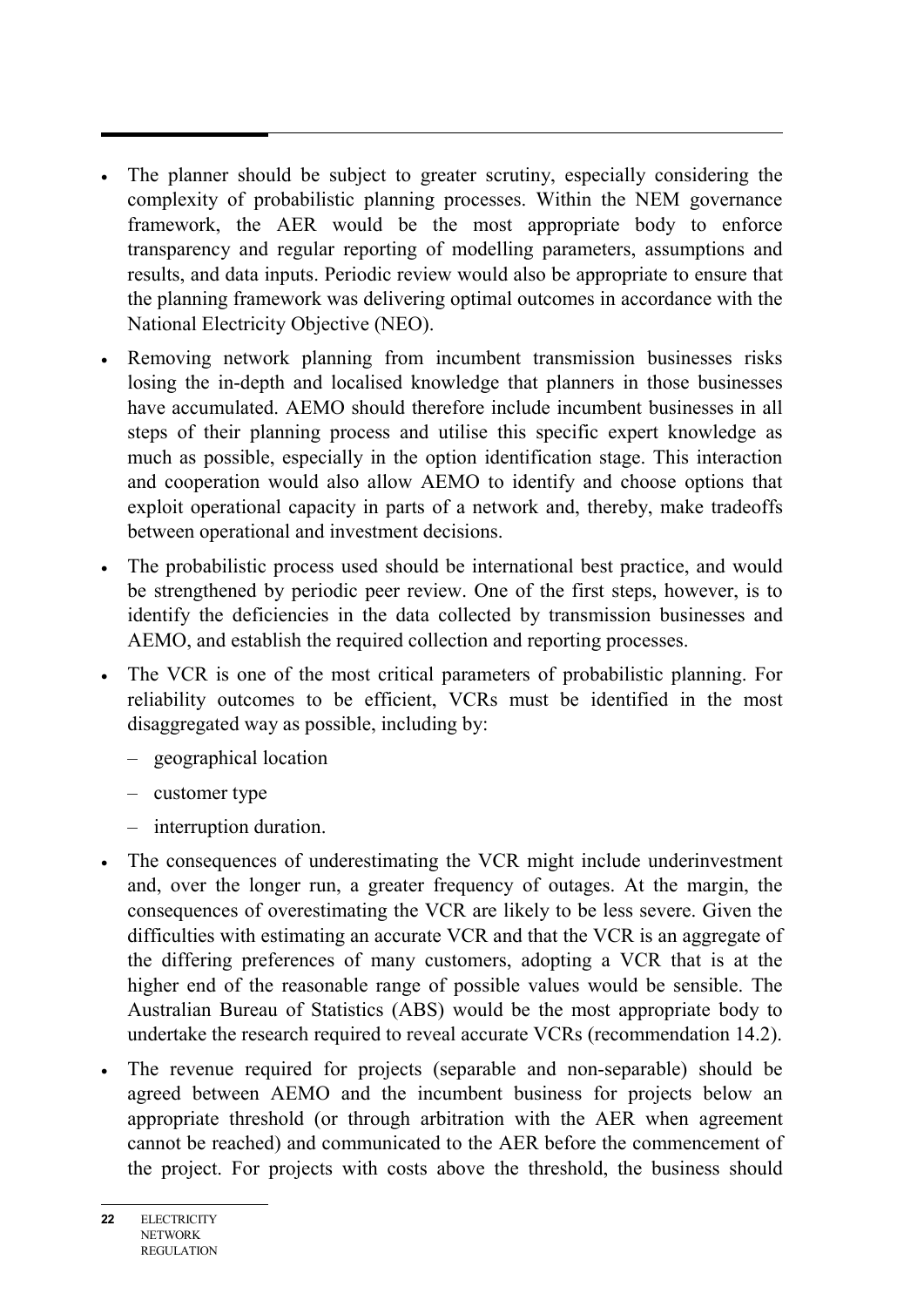submit detailed costings, based on their own tenders and firm quotes to the AER. AEMO would also submit its own cost estimates to the AER. The final allowed expenditure should then be determined by the AER.

- The AER should include relevant expenditure for both separable and nonseparable projects in the regulated asset base at the commencement of the next regulatory period. This would increase transparency and provide the AER with more information to improve benchmarking practices.
- Revenue approved for inter-regional investments should be collected from jurisdictions according to their shares of the benefits derived from the investment.
- AEMO would also carry out auditing of transmission networks, including auditing the performance and operation of critical equipment, to ensure transmission businesses were appropriately augmenting and maintaining their networks for the purposes of reliability. It would report the outcomes of these audits to the AER.

AEMO's cost–benefit analysis of possible augmentations to transmission networks would be assessed on a NEM-wide basis to take account of possible network effects. AEMO would use the VCRs estimated by the ABS as recommended in chapter 14.

The AER would be responsible for ensuring AEMO's planning and auditing processes were transparent and consistent with the NEO.

AEMO would carry out these planning functions for the foreseeable future. However, periodic reviews of transmission reliability settings should be undertaken, with the option of removing AEMO from this role if the evolution of transmission pricing and access arrangements ultimately provide an alternative market-based solution. In particular, the AEMC and the Commission have recommended optional firm access to transmission lines by generators (chapter 19 and AEMC 2012j). This would create some market signals for reliability and the relief of some network constraints. However, for the reasons given in chapter 19, it would be premature to discontinue planning for reliability purposes in the NEM until alternatives (such as including the option for market driven transmission investment for both generation and load) were demonstrably effective.

Of course, just how well AEMO would carry out these functions as a planner throughout the NEM, and whether it would always make efficient decisions in line with the NEO, would depend upon adequate resourcing and effective governance. These issues extend to all institutions in the NEM, including AEMO in its current role as market operator. (Chapter 21 sets out principles of good governance in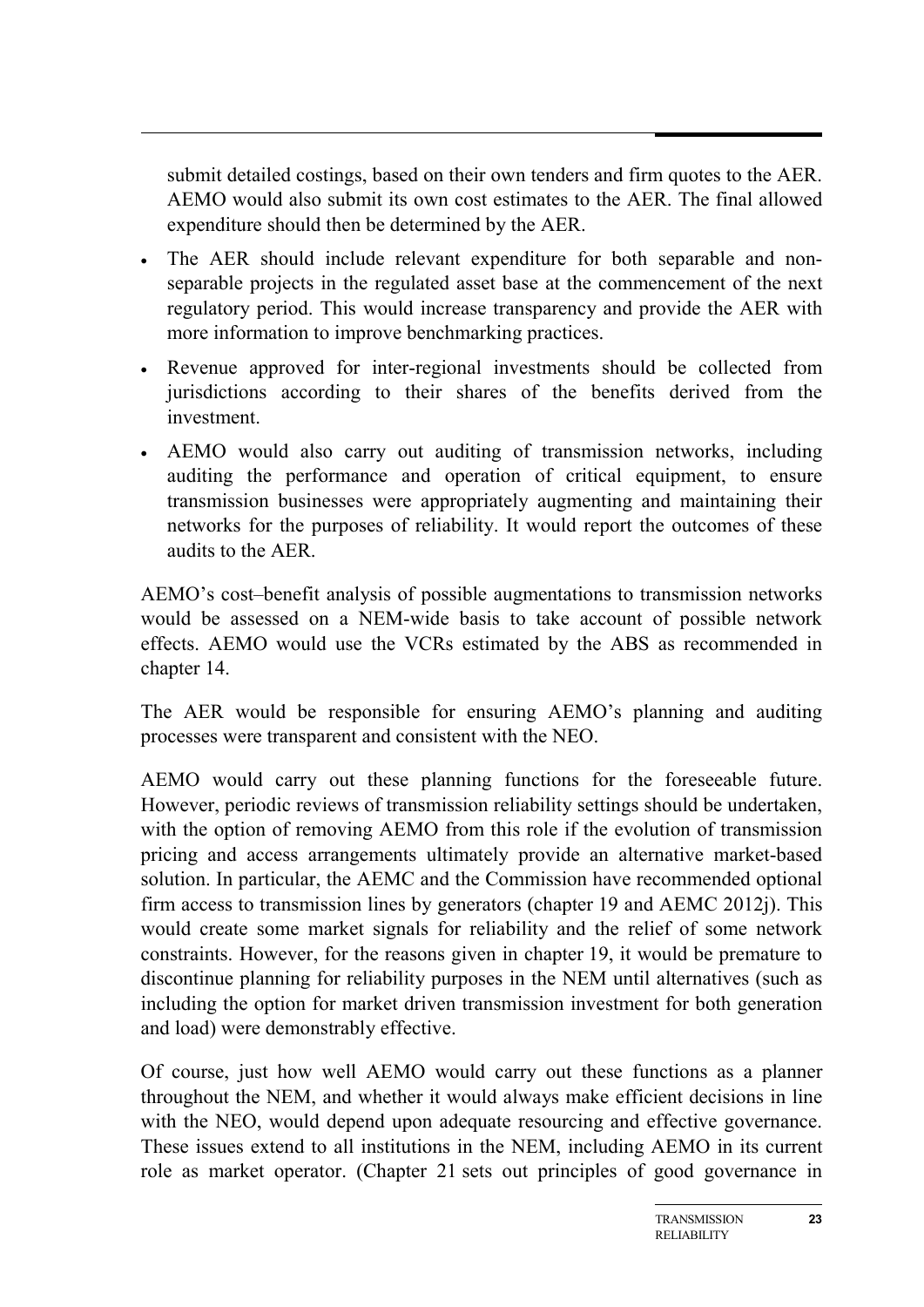institutions with regulatory functions — box 21.1.) In considering the details of how this model might be implemented, these issues would need to be given careful thought.

Some stakeholders raised concerns about legal liability and accountability in a model in which AEMO acts as the NEM-wide transmission planner. However, liability costs are likely to be ultimately met by consumers, regardless of the planning model. The most important question is the degree to which alternative models cost-effectively avoid major transmission failures. There are risks associated with the various models considered by the Commission in terms of:

- their cost-effectiveness in the case of models relying on deterministic standards
- the potential for adverse network effects in models that have a less nationally-oriented focus
- any ambiguities about responsibilities for reliability in the case of the Commission's preferred model.

On the latter point, the Commission understands that to date, there have not been any reliability problems or ambiguity about responsibilities associated with joint roles of AEMO and SP AusNet in Victoria.

# **F.4 South Australia**

# **Governance**

Transmission planning and operation in South Australia is set out in the Electricity Transmission Code, which is administered by the Essential Services Commission of South Australia.

AEMO plays an important advisory role for planning standards in South Australia.16 It regularly (and publicly) reports on the state of the network and provides advice on the planning and maintenance of transmission equipment in South Australia. AEMO's advice is wide ranging and includes advice on the setting of reliability standards in South Australia and the appropriate capital expenditure required to meet them for each revenue determination period. (AEMO does not advise on replacement or operating expenditure.) The advice AEMO issues to the Essential Services Commission of South Australia and ElectraNet (the privately

 $\overline{a}$ 

<sup>16</sup> Underpinned by provisions in the National Electricity Law (Division 2, Subdivision 2, section 50B).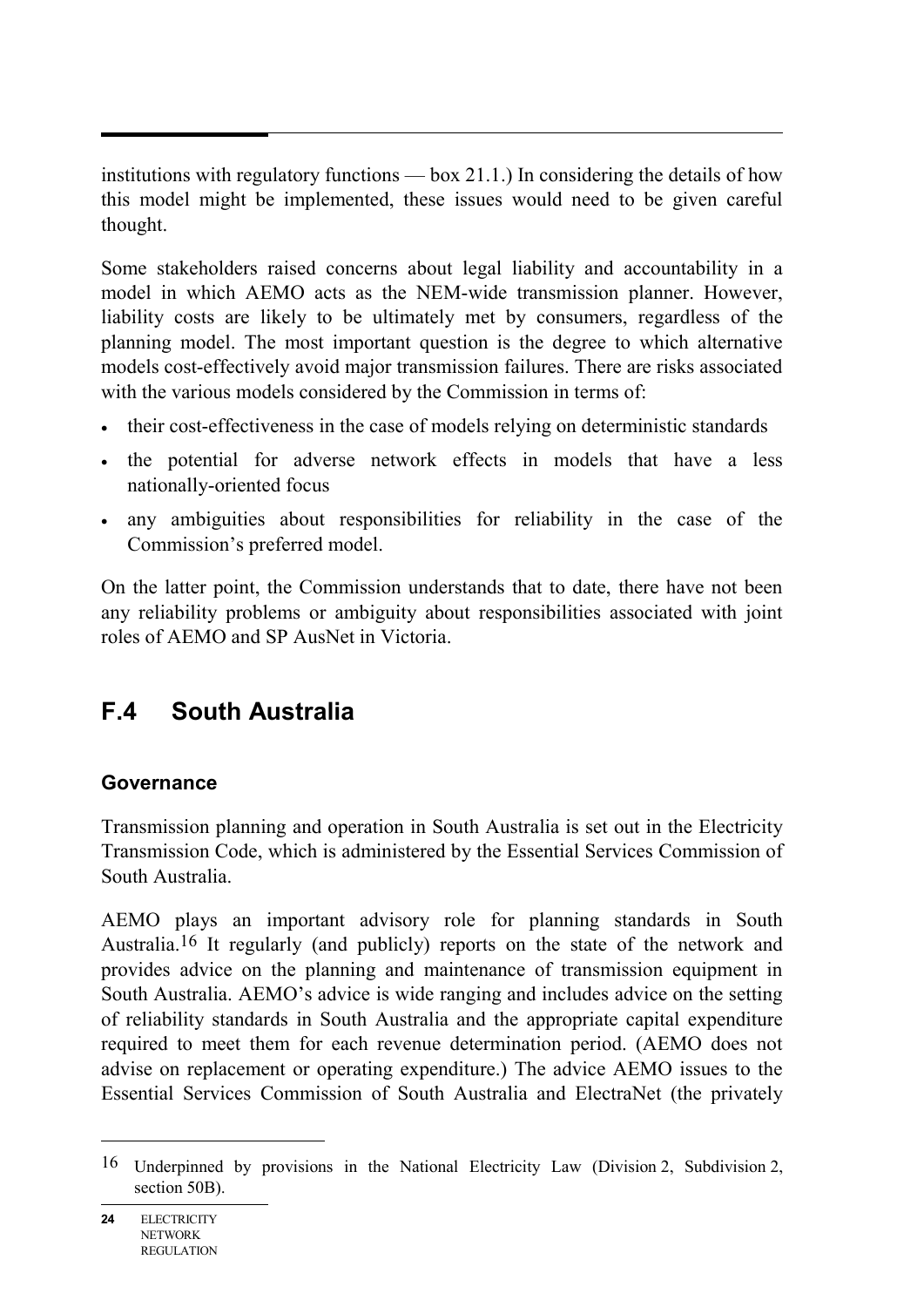owned transmission business) is not binding. However, the Commission understands that the AER takes account of AEMO's capital expenditure recommendations to ElectraNet.

## **Hybrid reliability standards**

The Electricity Transmission Code sets out the requirements for transmission networks and services in South Australia, including planning standards for the network and connection points. The planning standards are specified deterministically according to six categories of redundancy (which will reduce to five categories from July 2013). Each connection point is categorised into one of the six levels of redundancy (ESCOSA 2012). Originally, the categories were determined by assessing the redundancy that existed in the network in the 12 months prior to the establishment of the Electricity Transmission Code in 1999. The intention was that customers would not experience a reduction in reliability after network privatisation.

Every five years, the categorisation of each connection point is reviewed by AEMO at the request of the South Australian Government. The review process uses a probabilistic framework to assess whether changes in the forecast maximum demand at a connection point warrant its reclassification to a higher, but not lower, category of redundancy.

This assessment is made by carrying out a probabilistic analysis of the network, and specifically the connection point, to determine whether the expected costs of interruptions (calculated by multiplying the probability of interruptions occurring by the costs incurred by customers from interruptions) are larger than the cost of reducing the probability of interruptions occurring by investing in the network. If the expected costs to customers are very large (which would most likely be due to increases in demand and therefore larger effects of an interruption at the connection point) several investment options might be justified. If this is the case, the ensuing redundancy in the network as a result of the new investments would correspond to a higher reliability category for that connection point. Connection points cannot currently be reclassified to a lower category.

The probabilities of contingencies used in this analysis are derived from historical observations in South Australia and are supplied by ElectraNet. If AEMO identifies potentially costly constraints, it then assesses the benefits of addressing these against their costs. However, unlike in Victoria, AEMO does not undertake an independent assessment of possible upgrade options and their costs, including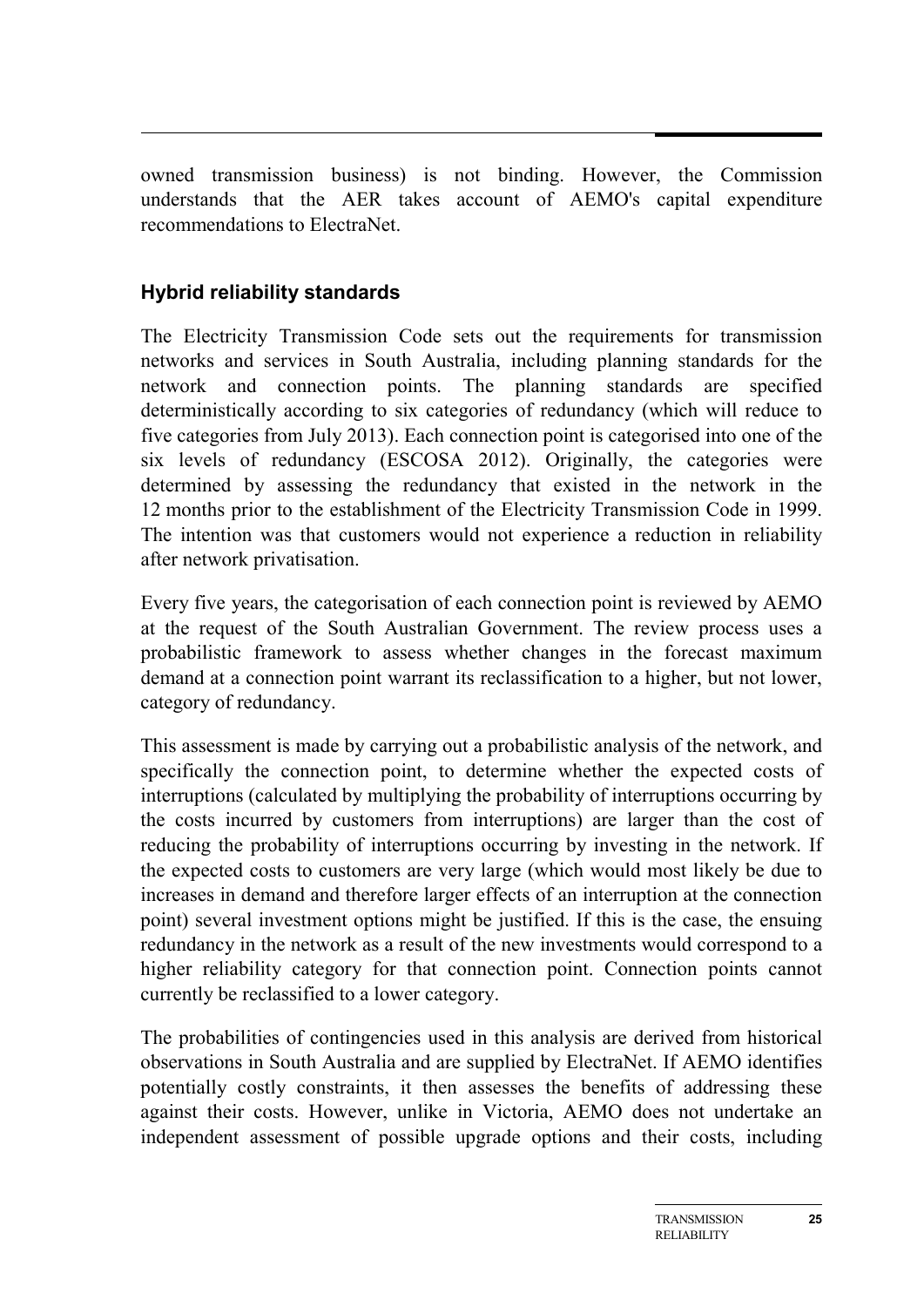demand management options, but must use the cost estimates of the augmentations specified and determined by ElectraNet.

# **Assessment of efficiency**

#### *Efficiency of investments*

The hybrid model is likely to be more efficient than current arrangements in New South Wales, Queensland and Tasmania because the deterministic standards at least initially reflect probabilistic modelling, and because the views of AEMO are factored into the AER's revenue determinations.17 The private ownership of ElectraNet also increases the likelihood that incentive regulation will function better (chapters 5 and 7).

ElectraNet also undertakes a RIT-T shortly before an augmentation project is due to begin, but this suffers from the same deficiencies as in New South Wales, Queensland and Tasmania.

#### *Efficiency of standards*

There are several deficiencies in South Australian reliability standards.

- Reliability standards may be too high. Standards for connection points were set to the level of reliability that existed when the State Government owned and operated the network. The original reliability standards were not based on customers' value of reliability. The fact that a connection point cannot be re-classified to a lower level of reliability can entrench inefficient historical standards or fail to respond to new demand patterns.<sup>18</sup>
- The lumpy nature of the reliability categories creates inefficiencies. There are only six (soon to be five after July 2013) categories into which connection points can be classified. With a limited number of defined categories, it is not possible to take a more granular approach to reliability standards. Moreover, classifications are rounded up so that there is always a bias to a higher reliability standard.

 $\overline{a}$ 

<sup>17</sup> ElectraNet's planning and augmentation proposals are subject to public scrutiny by AEMO in the lead up to ElectraNet submitting its revenue proposal to the AER. While ElectraNet is not obliged to follow AEMO's advice in its proposal, AEMO's advice provides the AER with more information with which to assess the proposal.

<sup>18</sup> For example, a large industrial user might move out of an area, causing maximum demand forecasts to fall significantly.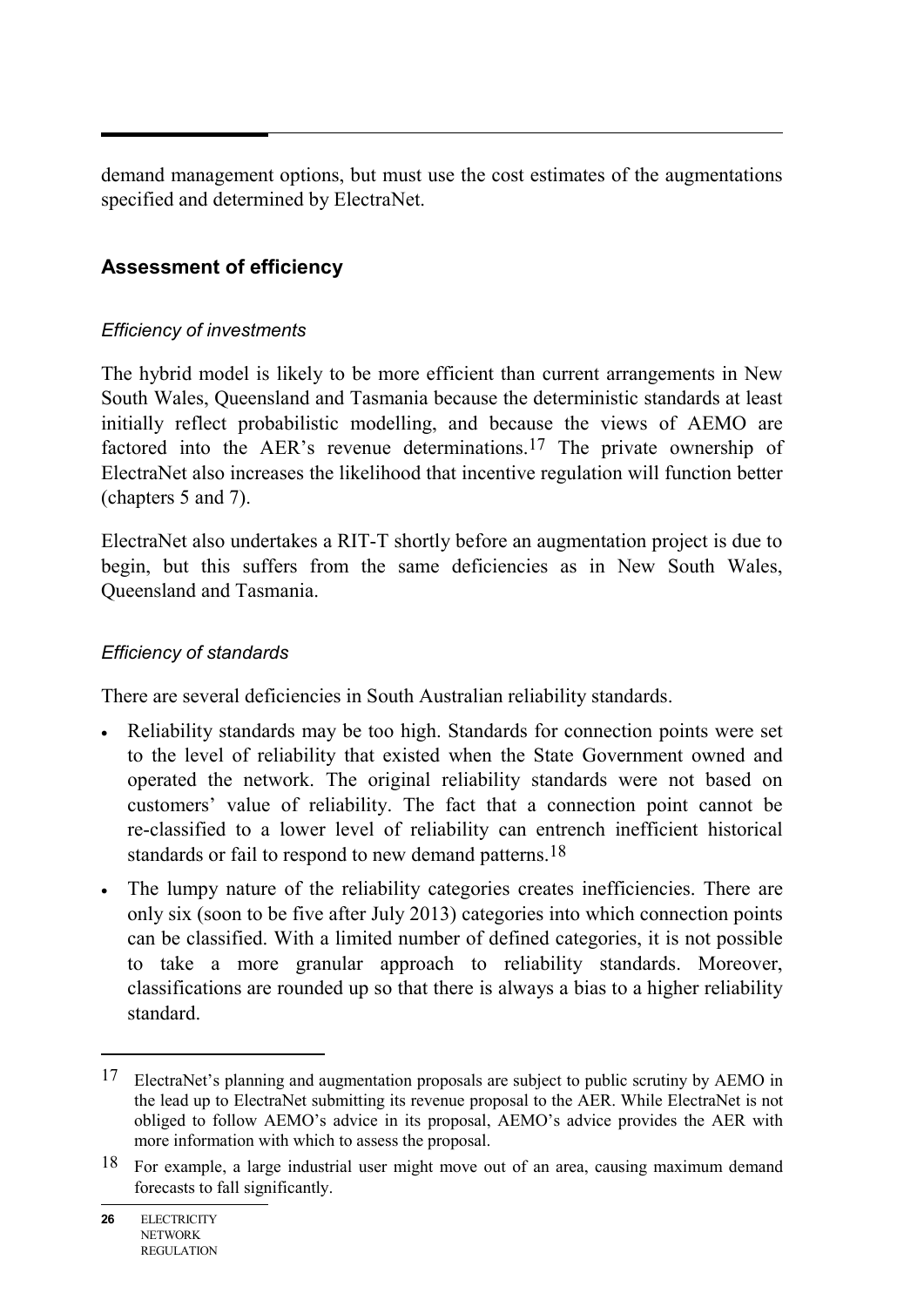- The lack of independent analysis of possible options (including non-network options) for achieving the reliability standard of a connection point calls into question whether the upgrade costs and options are efficient. While AEMO might be able to tell when the options and costs provided by ElectraNet are significantly overestimated, it has no recourse for identifying and recommending alternatives. AEMO recognises this in its review of capital expenditure by emphasising the need for detailed planning and capital assessments through the RIT-T (AEMO 2012d, p. iii). Indeed, AEMO found some issues with investment timing in South Australia. In its review of selected transmission investments, it found for two South Australian projects analysed, both could have been optimally deferred (using the same demand assumption as used by the TNSP) one by approximately six years, the other by one year (AEMO 2012j, p. iii).
- The VCR used in the cost–benefit analysis does not reflect possible differences in industry composition or customer preferences specific to South Australia.19
- Ultimately, AEMO's recommendations about the reliability categorisation of connection points are only recommendations — the Essential Services Commission of South Australia is under no obligation to accept them.
- There can be a gap of up to seven years between the timing of the reliability assessments for a connection point and the RIT-T for the relevant investments (AEMO, sub. 32, p. 11). Even if the reliability category applied to a connection point (and the preliminary costings of options used to set it) were efficient and reasonably accurate in the lead up to the revenue determination, this might not remain so by the time the investment was close to commencement. For New South Wales, Queensland and Tasmania, at the time that the RIT-T is carried out the required revenue has already been approved. The RIT-T process therefore appears to be more of a formality rather than being a comprehensive review of the options and their specification, Further, it does not require an update of the estimated of the capital required so as to confirm the efficiency or otherwise of of the augmentation.

#### *Minimising windfall gains*

-

As in New South Wales, Queensland and Tasmania, funding to achieve reliability standards is provided through the AER revenue determination process. As such, it is likely that the ability of TNSPs to receive windfall gains (or potentially incur losses) in South Australia is the same as under the deterministic standards system.

<sup>19</sup> The VCR used in the calculations is extrapolated from the Victorian VCR (based on the Victorian survey in 2007) using data on sectoral demands for electricity (AEMO 2010e, p. 15).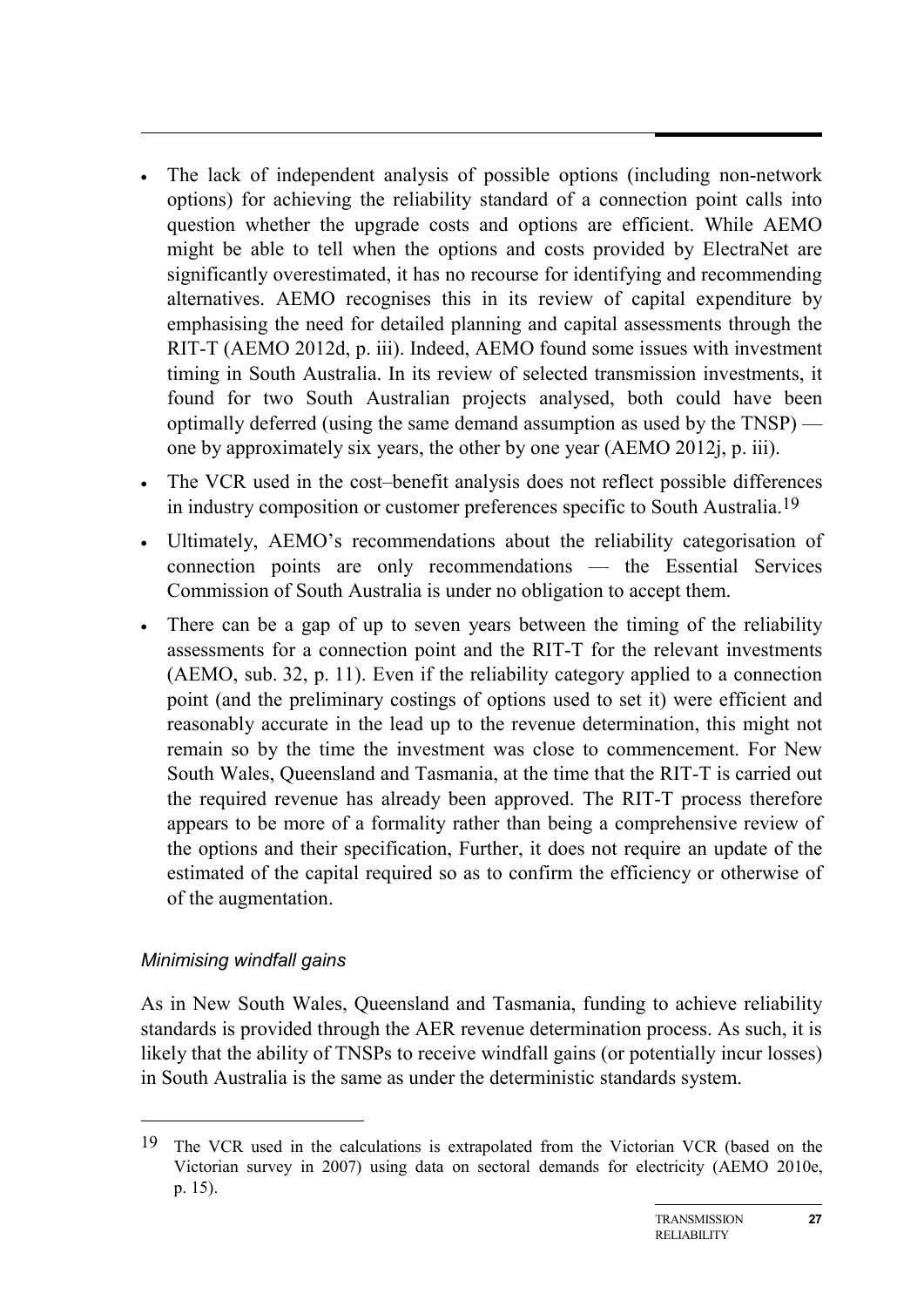# *Minimising administrative and compliance burden*

The administrative and compliance burden of the transmission planning framework in South Australia appears to be moderate. The input of AEMO and the Essential Services Commission of South Australia and their interactions with the transmission business, and the resetting of standards every five years impose some costs. However, in between revenue determinations, only AEMO's advisory role seems to differentiate the South Australian framework from those in New South Wales, Queensland and Tasmania.

# *NEM-wide effects*

AEMO's involvement in South Australia through its advice to ElectraNet suggests a consideration of network effects and inter-regional solutions, at least with Victoria.

# *Auditing compliance to ensure reliability and efficiency in the long run*

The Commission is not aware of any independent auditing of the facilities and operation of ElectraNet's network.

# **F.5 The AEMC hybrid model**

In considering a possible national framework for transmission reliability, the AEMC has developed a preferred model. This is mostly set out in the second interim report of the Transmission Frameworks Review (2012j) and the Transmission Reliability Standards Review (2010a), the latter of which was largely endorsed by the Ministerial Council on Electricity (MCE 2011). Through these reports and others (including the Nationally Consistent Framework for Transmission Reliability Standards Review (AEMC 2008a), the AEMC has mapped out a set of reforms to reliability and planning in transmission networks, that seeks to address many of the concerns that have been discussed above.

For setting reliability standards in the NEM, the AEMC's preferred model is largely based on the planning framework operating in South Australia, with several amendments to address some concerns (as discussed above).

Briefly, the main features of the model are set out below.

• AEMO would develop a national template of deterministic standards to be applied to connection points (or 'some other readily understandable basis') in all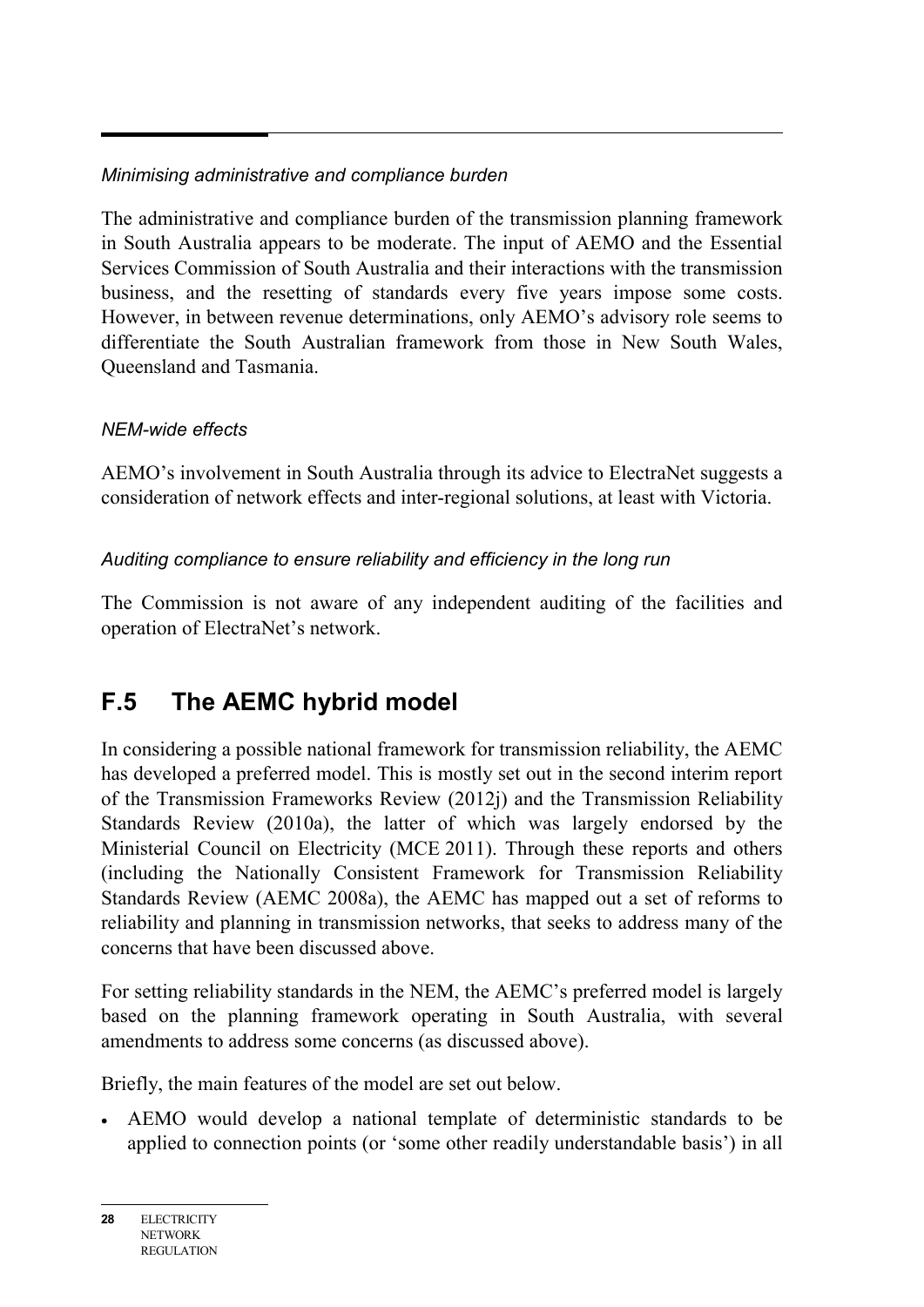transmission networks. This template is likely to be similar to the categories currently applied in South Australia.

- Each jurisdiction would appoint a body to set reliability standards for each connection point in the regional transmission network. The standards could correspond to the national template or could differ if the jurisdiction considered this to be more appropriate.
- The standards would be 'economically-based' and would take the 'hybrid form'. While not specified in detail, the Commission understands that the process of applying a specific standard to each connection point would involve probabilistic analysis as currently done by AEMO in South Australia.
- The MCE has stated that 'the body responsible for setting reliability standards would be independent of the body required to meet the agreed standards' (2011).
- Every five years, the application of the standards in each network would be reassessed and connection points could have their standard changed to a higher or lower level of reliability depending on the preferences of customers in that area. There would also be an option for a 'flexible approach' under which a transmission business could apply to bring forward or defer an investment if it could show there were economic benefits to doing so.

For transmission planning in the NEM more generally, the AEMC has also recommended several additional planning requirements intended to better integrate local and national planning and to address concerns about an intra-regional bias of investment that might emerge from jurisdiction-specific deterministic criteria. According to these recommendations, AEMO's role as the National Transmission Planner would be expanded to include:

- identifying possible future inter-regional investments during the process of developing the National Transmission Network Development Plan (NTNDP)
- reviewing draft annual planning reports and draft RIT-Ts of the transmission businesses, and highlighting where transmission businesses may be able to coordinate their investment programs or identify and agree on options in other regions that may help to address a constraint or reliability risk
- providing demand forecasts for each region for use as a starting point for the forecasts used in transmission planning. Transmission businesses would be required to explain any departure from these forecasts to the AER
- acting in an expert advisory role, including to the bodies responsible for setting hybrid reliability standards in each jurisdiction
- administering (with AER oversight) a NEM-wide system of inter-regional transmission pricing to achieve recovery on a beneficiary pays basis (both users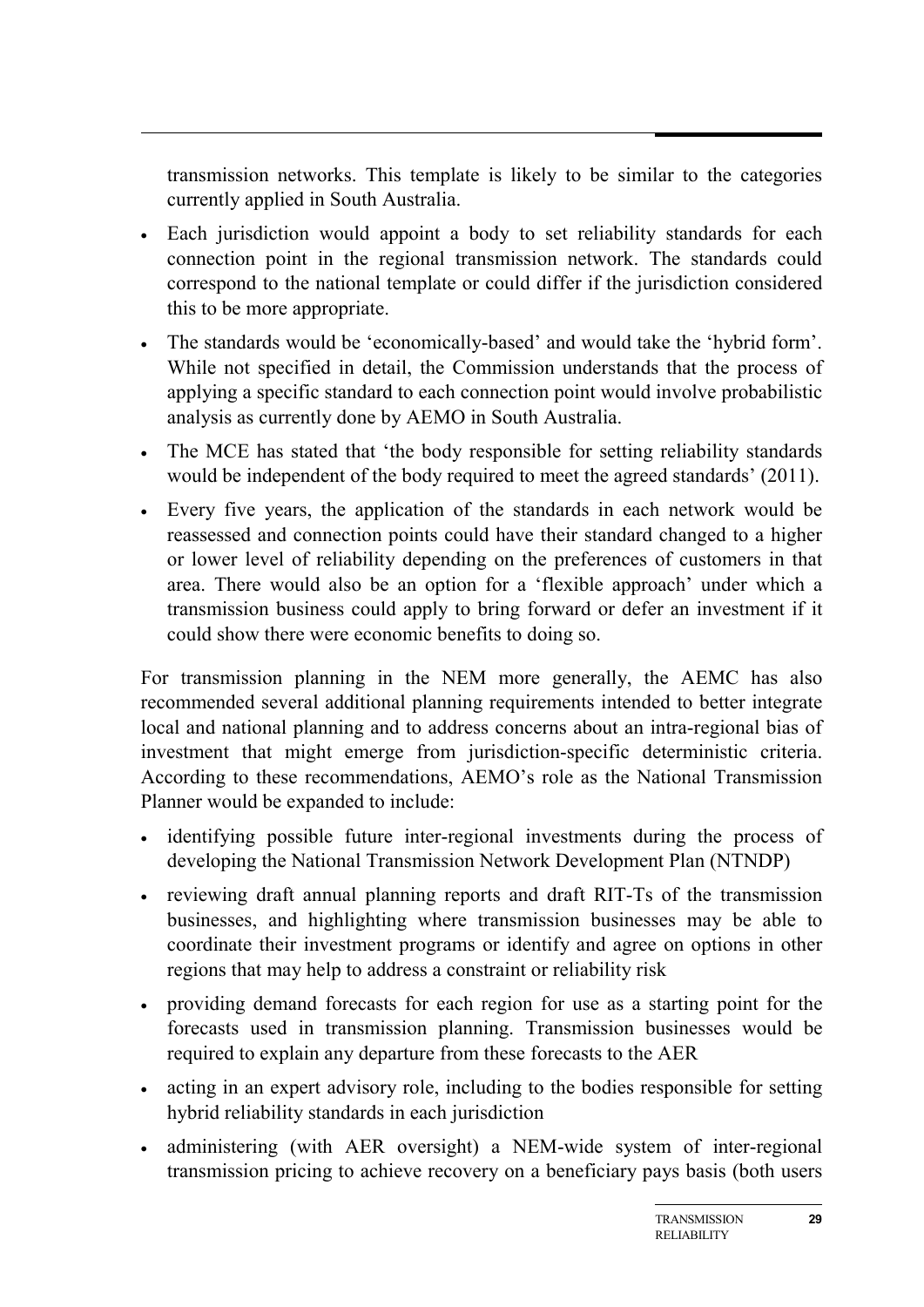within and outside the region in which the investment was located) of the cost of inter-regional investments

• assuming the Last Resort Planning Power currently held by the  $AEMC<sup>20</sup>$ 

To support AEMO in this role and to further pursue inter-regional connections in the NEM, transmission businesses under the AEMC's recommended model would:

- be required to consult with each other as they prepare their annual planning reports and RIT-Ts. They would need to promote identification and implementation of network investment options that cross regional boundaries, and explain why they had chosen not to proceed with an inter-regional investment that had been identified by AEMO in its national planning processes
- have their regulatory control periods aligned. Among other benefits, this would allow the AER to allocate the required revenue for inter-regional investment options to the transmission businesses concerned
- formalise the process in which transmission businesses provide input to the national transmission planning process. This would include a formal working group comprising representatives of the businesses and the national transmission planner to coordinate local and national issues addressed in the NTNDP.

# **Assessment of efficiency**

The AEMC's preferred model builds on the South Australian model, and is significantly better than arrangements in place in Queensland, New South Wales and Tasmania.

#### *Efficiency of investments*

There are a number of positive features of this framework.

• The model would provide increased oversight of the planning and investment decisions of the transmission businesses in New South Wales, Queensland and Tasmania by formalising AEMO's role of reviewing the annual planning reports and RIT-Ts of the businesses. However, concerns remain about how influential these 'reviews' would be and whether formalising oversight by AEMO would

 $\overline{a}$ 

<sup>20</sup> The Last Resort Planning Power would give AEMO the authority to direct a transmission business to undertake a RIT-T (but not to direct that investment must occur) for potential transmission projects if they are likely to relieve forecast constraints in parts of the network that connect regions in the NEM. To date, the current Last Resort Planner (the AEMC) has not used this power (AEMC 2012j).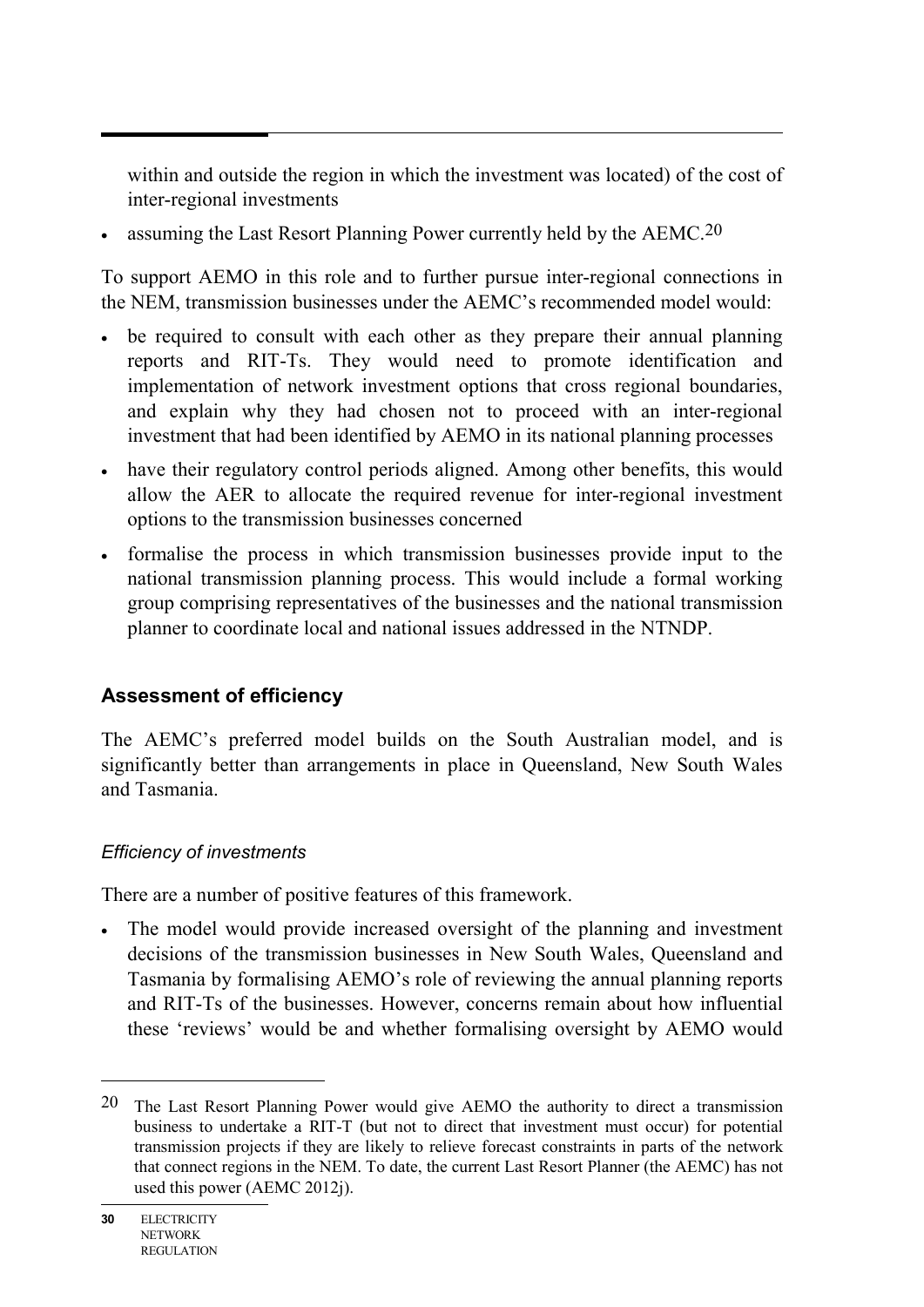lead businesses to make more efficient decisions than they do at present under AEMO's current, less formal, oversight arrangements.21

- Under incentive regulation, the model motivates a profit maximising business to identify and implement efficient options (within the constraints of the hybrid deterministic standards). The efficient timing of projects is unlikely given both the VCR and demand forecasts used in determining the standard, and therefore the investment, are not reviewed at the time the investment takes place to ensure it is still required.
- AEMO's input into the demand forecasts the businesses use for their planning might also reduce the likelihood that the AER approves excessive investments and hence revenue allowances, based on inflated forecasts. However, to be effective, this would probably require that the businesses release all the information they use to determine their connection point demand forecasts. In the absence of this, the AER might find it difficult to question the businesses' evidence for departing from the AEMO-issued regional level demand forecast.
- Aligning revenue determination periods should help increase the information the AER can use to assess the efficient level of capital expenditure required to meet a given set of reliability standards.

Some fundamental deficiencies remain, including that hybrid standards (which would be expressed deterministically) create a bias towards network solutions and hence are likely to influence a more constrained consideration of alternative options. This could be exacerbated by the current bias in the incentive regulation away from opex and towards capital expenditure (chapter 5).22

Furthermore, the RIT-T process is not equivalent to a real options approach (such as that incorporated in AEMO's probabilistic planning process). Hybrid standards can, in theory, incorporate the changing detail reflected in probabilistic planning (Grid Australia, sub. 44, p. 6). However, the AEMC's proposed hybrid approach cannot achieve this because connection points would only be classified into one of a limited number of pre-determined categories in five yearly intervals.23

-

<sup>21</sup> The AEMC does not comment about whether AEMO would provide advice on draft revenue proposals (as they currently do in South Australia). However, that would be a desirable feature of any implemented model following the AEMC's approach.

<sup>22</sup> An additional, but lesser, concern is that the requirement that Victoria relinquish its current approach could mean that any profits associated with exploitation of information asymmetries (with the regulator) and cost efficiencies encouraged by incentive regulation would be kept by SP AusNet. Given their foreign ownership, these transfers would actually also represent welfare losses to Australians.

<sup>&</sup>lt;sup>23</sup> The flexible approach might reduce some of this rigidity but would probably not address all the limitations of this model.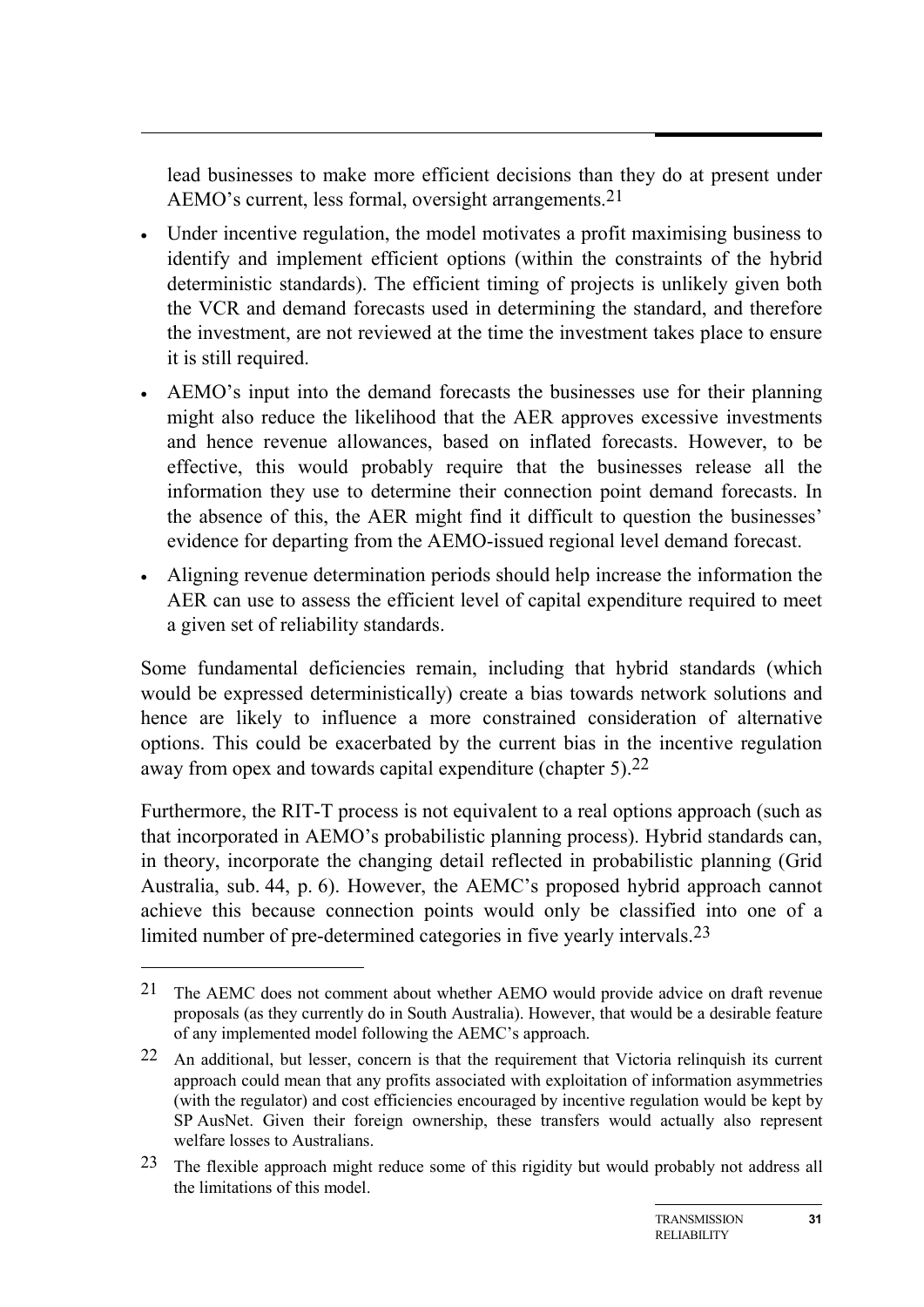#### *Efficiency of standards*

The efficiency of the standards in this model and the process of their identification are an improvement on the current approach in New South Wales, Queensland and Tasmania. This is because the standards are based on a cost–benefit analysis, determined by an independent party, and informed by 'an expert'.

For South Australia, the capacity to move standards applying to a connection point up or down would be an improvement. For Victoria, a move away from a contemporary probabilistic assessment of each significant investment to pre-set deterministic standards would be a retrograde step and would likely increase costs for customers in that State.

None of the other concerns discussed with respect to the standards in South Australia's existing framework is addressed by this model (including the lumpy nature of reliability categories, the lack of independent analysis of options and costs while setting standards, the inappropriate VCR used, the absence of a requirement to accept AEMO's recommendation for connection point reliability categorisation, and the potentially long gap between when standards are set and when the investments to meet them are made). Further, the implementation of a national template of categories of standards could possibly exacerbate the costs that result from 'lumpy' categories. Allowing jurisdictions to depart from this national template undermines the benefits from consistency across the NEM.

# *Minimising administrative and compliance burdens*

It is difficult to assess the administrative and compliance burdens of this model without knowing exactly how the model would be rolled out across the NEM. Allowing jurisdictions to depart from the national template and set their own standards implies that separate bodies might exist in each jurisdiction to carry out probabilistically based cost–benefit analysis to identify efficient levels of reliability. The resulting analysis may not be transparent and also risks setting inefficient reliability standards as jurisdiction are allowed to depart from the national template.

The compliance costs under this model for businesses in New South Wales, Queensland and Tasmania are likely to increase due to the changes required of the businesses and the ensuing transaction costs.

#### *Minimising windfall gains*

The proposed model does not address concerns with potential windfalls gains (or losses) to TNSPs.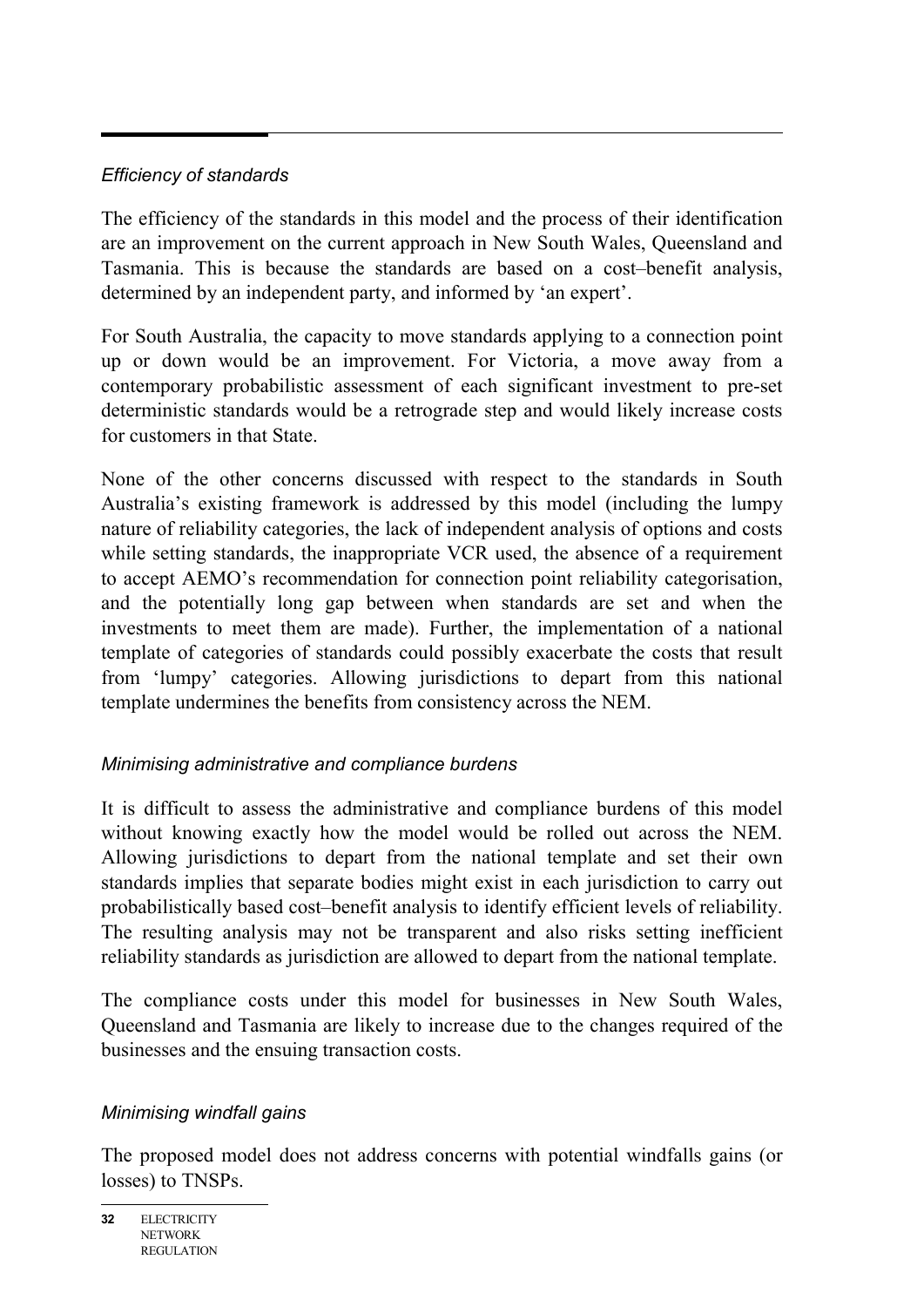#### *NEM-wide effects*

The recent recommendations made by the AEMC (2012j) are intended to develop a framework for transmission planning that takes account of NEM-wide effects. The introduction of a beneficiary pays system would remove an obstacle to inter-regional investments that currently exists and would be a positive step towards a more NEM-wide focus for transmission planning. However:

- it appears that the majority of the recommendations in this model for consultation, cooperation and independent scrutiny mostly formalise processes that already exist and no process has been identified to evaluate the effectiveness of this formalisation
- the jurisdiction-based deterministically-expressed reliability standards are likely to maintain the current intra-regional bias for investments. It is not clear that the increased cooperation between AEMO and the transmission businesses (as proposed by the AEMC) would completely solve this
- the model makes little progress on appointing a body to comprehensively manage reliability in the national grid. Maintaining jurisdiction-based reliability standards and decisions on augmentations undermines this goal.

The Commission's draft report described several adaptations to the AEMC's preferred model to address some of the concerns described above, in case the model was adopted throughout the NEM.

- AEMO would develop the national reliability template based on hybrid standards in consultation with all jurisdictions and the transmission businesses, and revisit it periodically. All jurisdictions would have to use the national template. AEMO should set the standards applied to connection points in all jurisdictions and in doing so, use the VCRs estimated by the ABS as recommended in chapter 14.
- AEMO would expand its advisory role to all transmission businesses, including for draft revenue proposals, as is currently done in South Australia.
- Transmission businesses would be able to ignore AEMO's advice and make their investment decisions autonomously. However, they would still need to undertake a RIT-T. Most critically, in making revenue determinations, the AER would accept AEMO's advised transmission investments as the default, requiring the transmission business to show why its alternatives were more efficient. This would reverse the onus of proof for reliability-driven investment categories under the Rules.
- The functions of the last resort planning power would be changed to include a power to instruct transmission businesses to invest if AEMO feared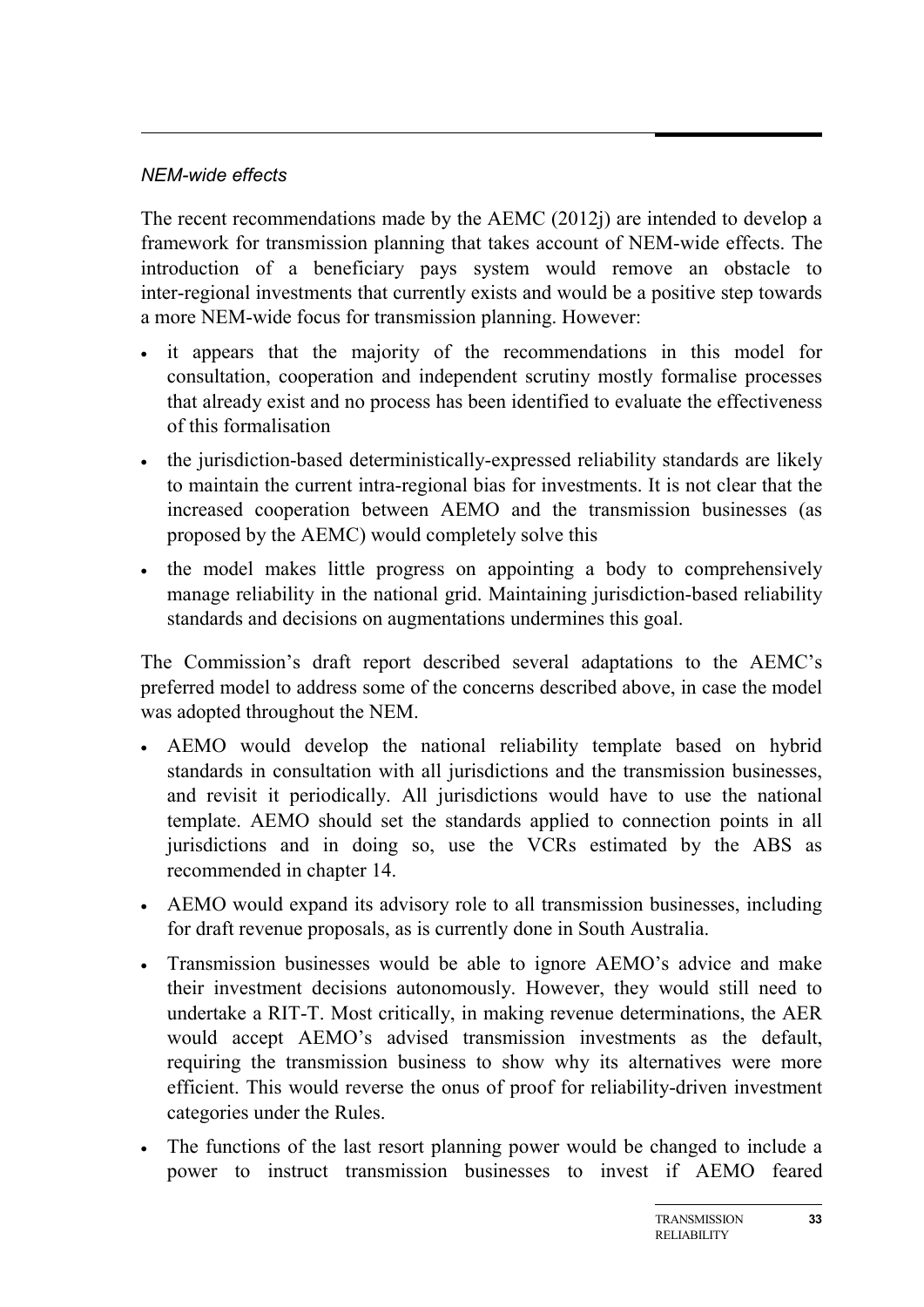underinvestment could expose the network to serious reliability problems. The AER would arbitrate on any final disputes. AEMO would also carry out auditing of transmission networks, including auditing critical equipment, to ensure transmission businesses were augmenting and maintaining their networks appropriately for the purposes of reliability.

• The (superior) existing planning framework in Victoria would be preserved (if that were the preference of the Victorian Government), with the adapted hybrid model only applying to other jurisdictions. Other jurisdictions would be free to adopt the AEMO planner model.

In both models recommended in the Commission's draft report, AEMO would set transmission reliability standards. Both models also currently exclude contestability in the procurement of investments and therefore might limit innovation and reduce opportunities for lower costs.

The main drawbacks of the Commission's modified AEMC hybrid model would be that the levels of reliability delivered are less likely to be efficient and the risks of NEM-wide effects would not be fully accounted for. Jurisdiction-based planning would perpetuate concerns about the intra-regional bias of investments. Moreover, under this alternative, the type, timing and cost of investments are less likely to be efficient. These drawbacks would tend to increase network costs relative to the Commission's preferred model.

# **F.6 Grid Australia's preferred model**

Grid Australia has proposed an 'enhanced AEMC model' (sub. DR91). In this model, Grid Australia has sought to address some of the concerns with the AEMC's preferred model, as raised in the Commission's draft report.

The model includes two major additions to the AEMC's preferred model:

- if certain trigger criteria are met, a full probabilistic cost benefit test of proposed investments would be conducted as part of the RIT-T process
- windfall gains and losses from significant differences between forecast demand and realised demand would be recovered from the transmission business at the end of each regulatory period.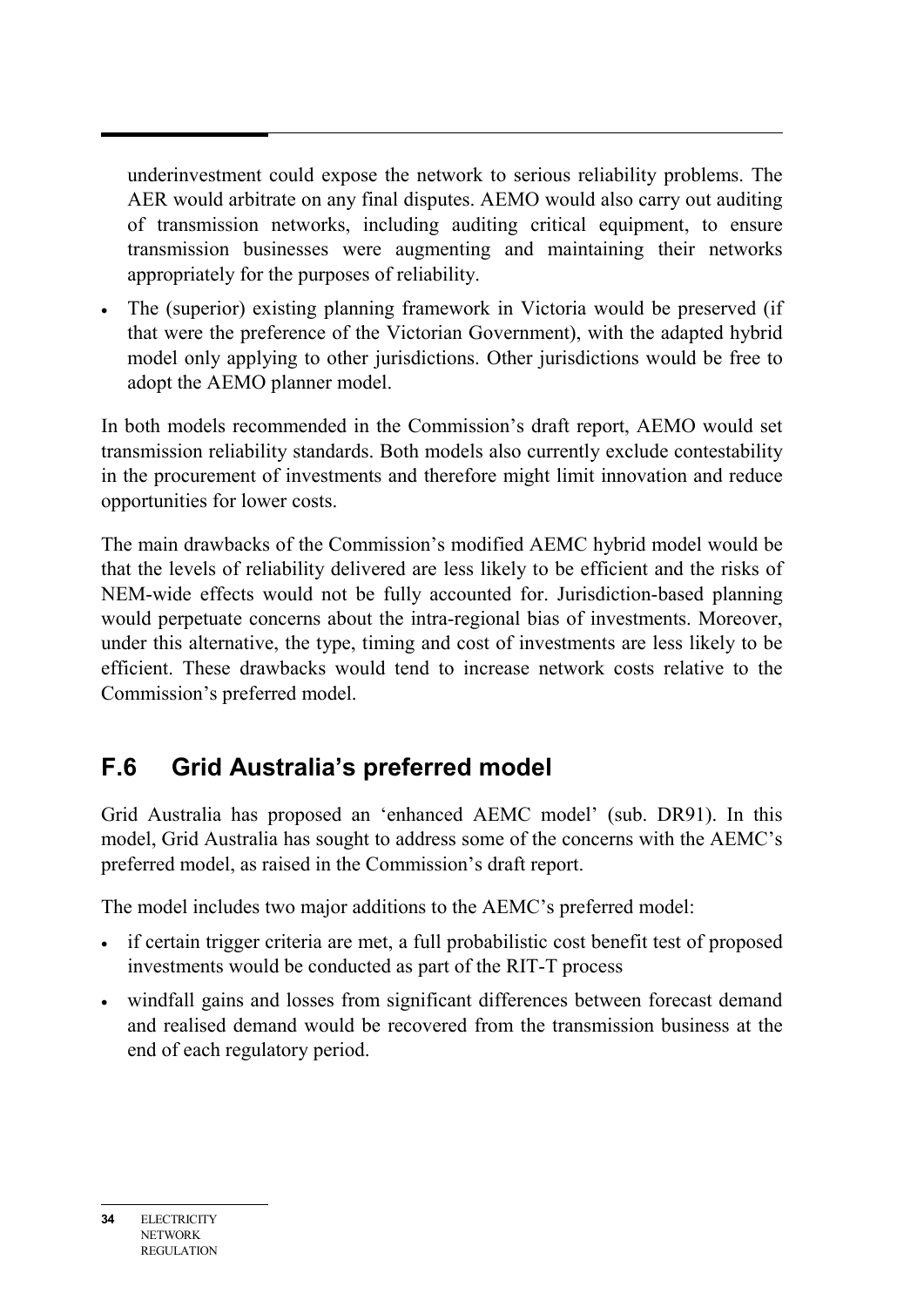#### **Assessment of efficiency**

Grid Australia's preferred model directly incorporates many aspects of the AEMC's model. The assessment below targets only the likely impacts of the enhancements described above.

#### *Efficiency of investments*

The enhancement of a full probabilistic cost–benefit analysis of investments that meet the trigger criteria, effectively formalises the 'flexible approach' in the AEMC's preferred model. This means that for some investments, the specifications of the project and its timing can be tested and modified to ensure that the investment only proceeds if there are net benefits.

This approach removes some of the potential for inefficiencies to arise from deterministic standards that are set up to seven years in advance of the beginning of a RIT-T. Effectively, a real options approach, like that taken in the AEMO planner model, is applied for investments that meet the trigger criteria.

The benefit of this enhancement, however, depends on two factors:

- The number of investments, and the proportion of total capital expenditure, that are subject to the full probabilistic assessment. This would be a function of the trigger criteria. If only a small number or value of investments are subject to the extra analysis (and therefore the real options approach), the benefit of this enhancement is likely to be small.
- The quality, transparency and consistency of the probabilistic assessment. Probabilistic assessments can be complex and are dependent on the quality of data, inputs and assumptions that are used in the process. The enhancement would be most effective if the same models used in the standard setting process were used for the RIT-T assessments, and the updated data and inputs were supplied by the same organisations.

#### *Efficiency of standards*

Grid Australia's proposed enhancements to the AEMC's preferred model do not explicitly target the concerns raised about hybrid standards (and the process used to set them) in South Australia. In particular, these concerns relate to: the lumpy nature of reliability categories; lack of independent analysis of options and costs while setting standards; the inappropriate VCR used; the absence of a requirement to accept AEMO's recommendation for connection point reliability categorisation; and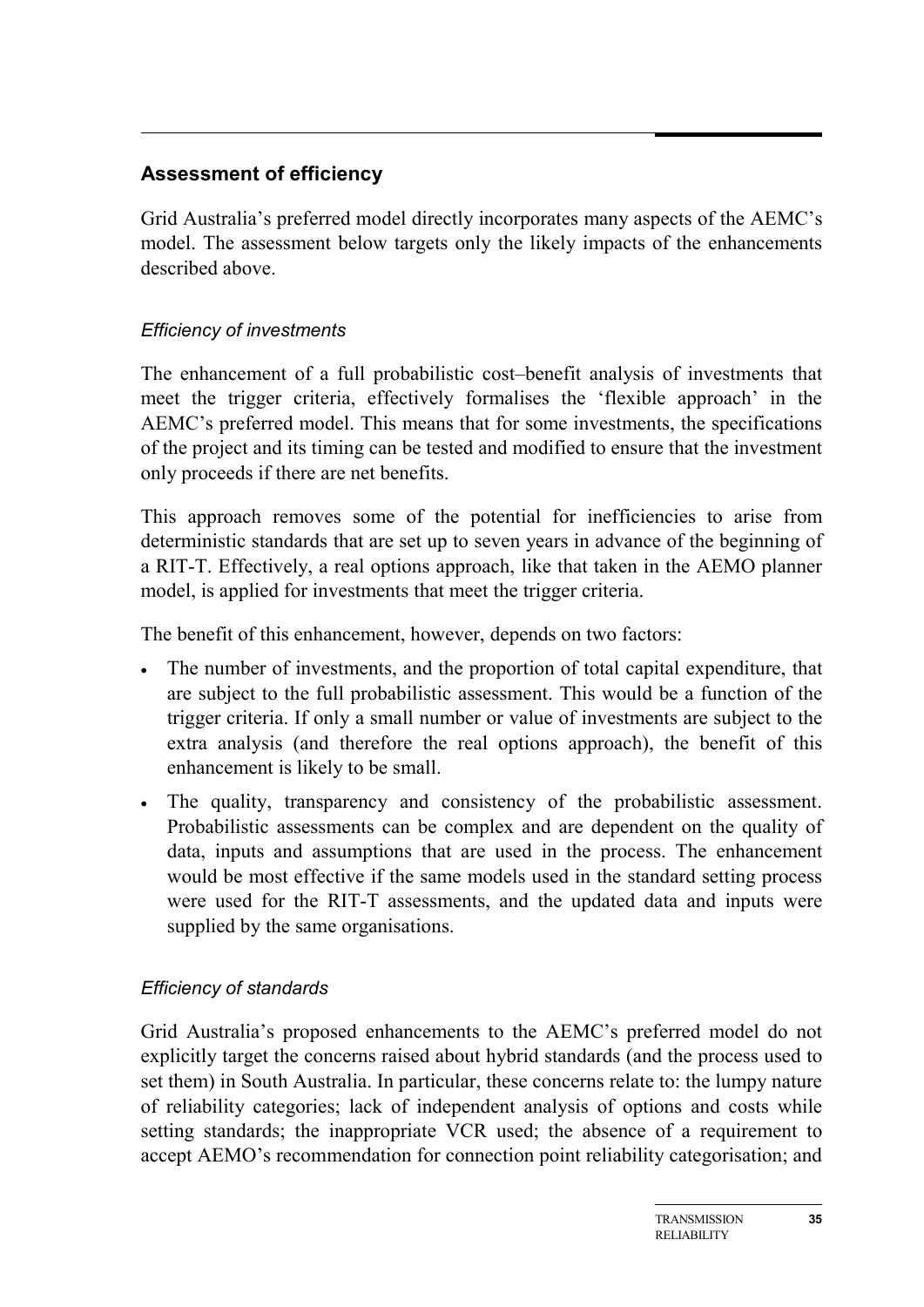the potentially long gap between when standards are set and when the investments to meet them are made.

However, the enhancement of a full probabilistic analysis of some investments within the context of a RIT-T could help mitigate the potential costs of the lack of independent analysis of options and costs while setting standards (since RIT-Ts include public consultation), and the gap between setting standards and undertaking RIT-Ts of investments to meet them.

# *Minimising administrative and compliance burdens*

Grid Australia's preferred model would have greater administrative and compliance burdens than the AEMC's preferred model:

- performance against the trigger criteria would need to be frequently monitored to check whether upcoming RIT-Ts needed to be expanded into full probabilistic assessments
- when the trigger criteria were met, transmission businesses would be required to undertake more extensive, and therefore more expensive, RIT-Ts
- independent parties would be required to commit more resources to checking and monitoring the probabilistic assessments undertaken by the businesses
- the AER would be engaged in more extensive ex-post analysis of revenue determinations to claw back excess revenue.

# *Minimising windfall gains*

Grid Australia considered that having profit motivated businesses making investment decisions is likely to improve the efficiency of a hybrid model as compared with the AEMO planner model (sub. DR91). The incentives created by ex-ante revenue determination would encourage transmission businesses to identify the least cost option to meet network constraints (and meet the deterministic standards). However, as discussed in the Commission's draft report, there is a danger of transmission businesses collecting excessive rents in this framework when revenue is approved for expenditure required to meet forecast demand increases that do not eventuate.

The second proposed enhancement by Grid Australia would help to address this concern. Under the proposal the AER would be able to claw back revenue allocated for investments that were deferred (due to lower realised demand than that forecast). Grid Australia describes how transmission businesses would retain the efficiency gains they had realised, but give back the revenue not spent because of lower than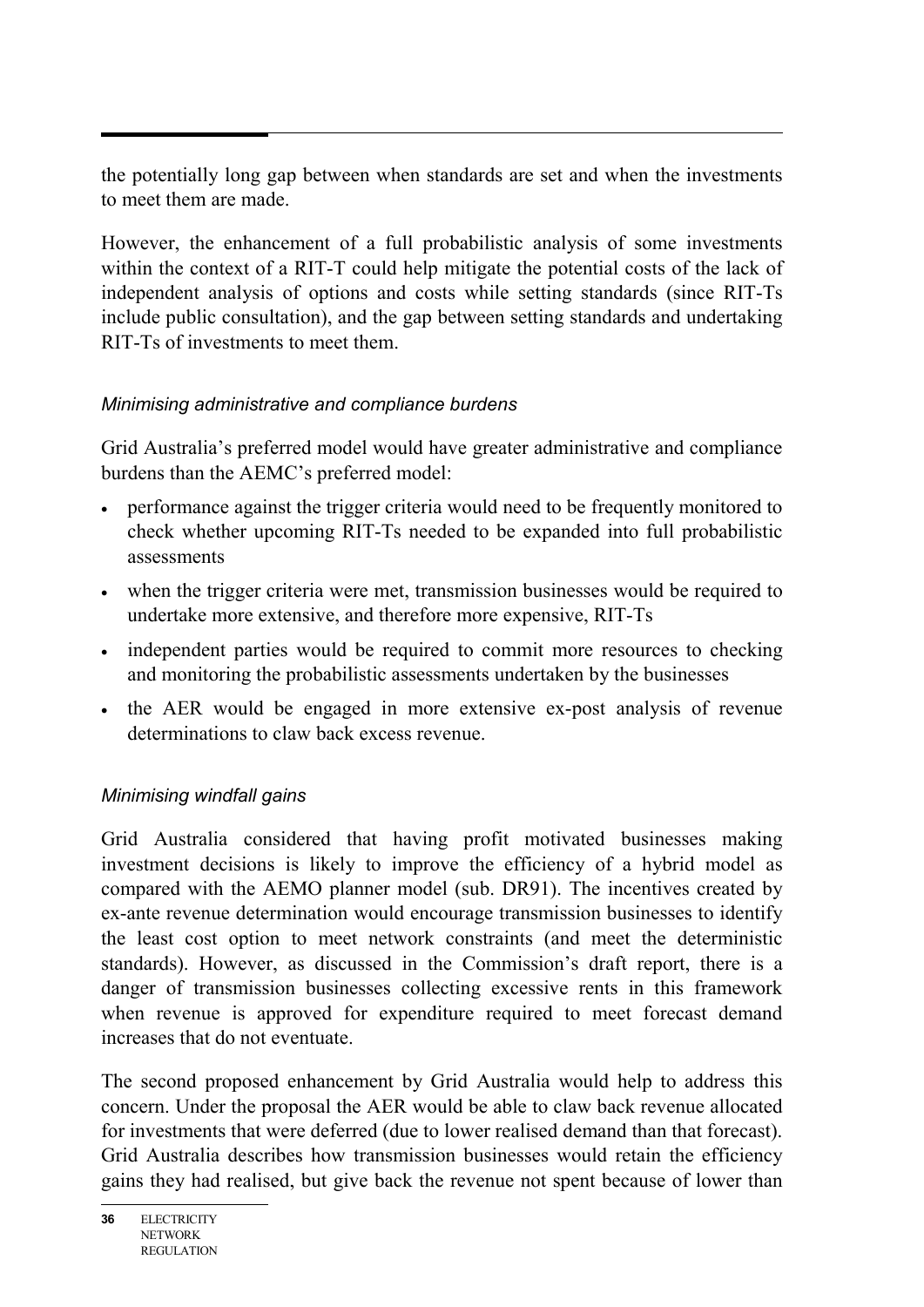predicted demand growth (sub. DR91; sub. DR101; chapter 16). It is likely that this enhancement would reduce excessive rents from inaccurate demand forecasts, and therefore act as a transfer from transmission businesses back to customers.

#### *NEM-wide effects*

Grid Australia considers that the AEMC's preferred model would '… facilitate the proper consideration of relevant NEM-wide matters in planning' (sub. DR91, p. 30) and therefore does not offer any further enhancements to the model under this criterion.

# **F.7 Current national planning frameworks**

Transmission planning is a forward-looking process that identifies the investments required to: address (emerging) constraints; meet reliability standards; and provide net market benefits. As discussed in chapter 18, constraints within a region in the NEM can have a significant inter-regional effect. It follows that planning of intra-regional transmission can be just as important to the overall level of interconnection as the planning of interconnectors themselves. Indeed, as put by AEMO:

… an 'interconnector' is not a physical wire crossing a state border. In fact, it is simply a mathematical representation, within the dispatch engine, of the capacity of the entire network to transfer energy from one Regional Reference Node (RRN) to another, subject to the constraints of that network and the generator dispatch pattern at the time. …

NEM commentary suffers a widespread misconception that interconnectors in fact are discrete assets joining two transmission network service companies, distinct from the meshed networks within each transmission company. This misconception can lead to a belief that national planning need be directed to these 'interconnector assets' alone, allowing local experts to work within their own territories with only marginal interaction with a national plan. However, as the Productivity Commission has shown, the limits to flow between regions have little to do with assets located near the border, nor even in the main pathways between load centres. (sub. DR100, p. 10)

Further, given the presence of 'network effects' (chapter 16) between regions, at least some level of coordination is required to ensure that the NEM is planned efficiently.

The operation of electricity markets were a state responsibility and, hence, transmission planning and reliability standards have developed on a jurisdictional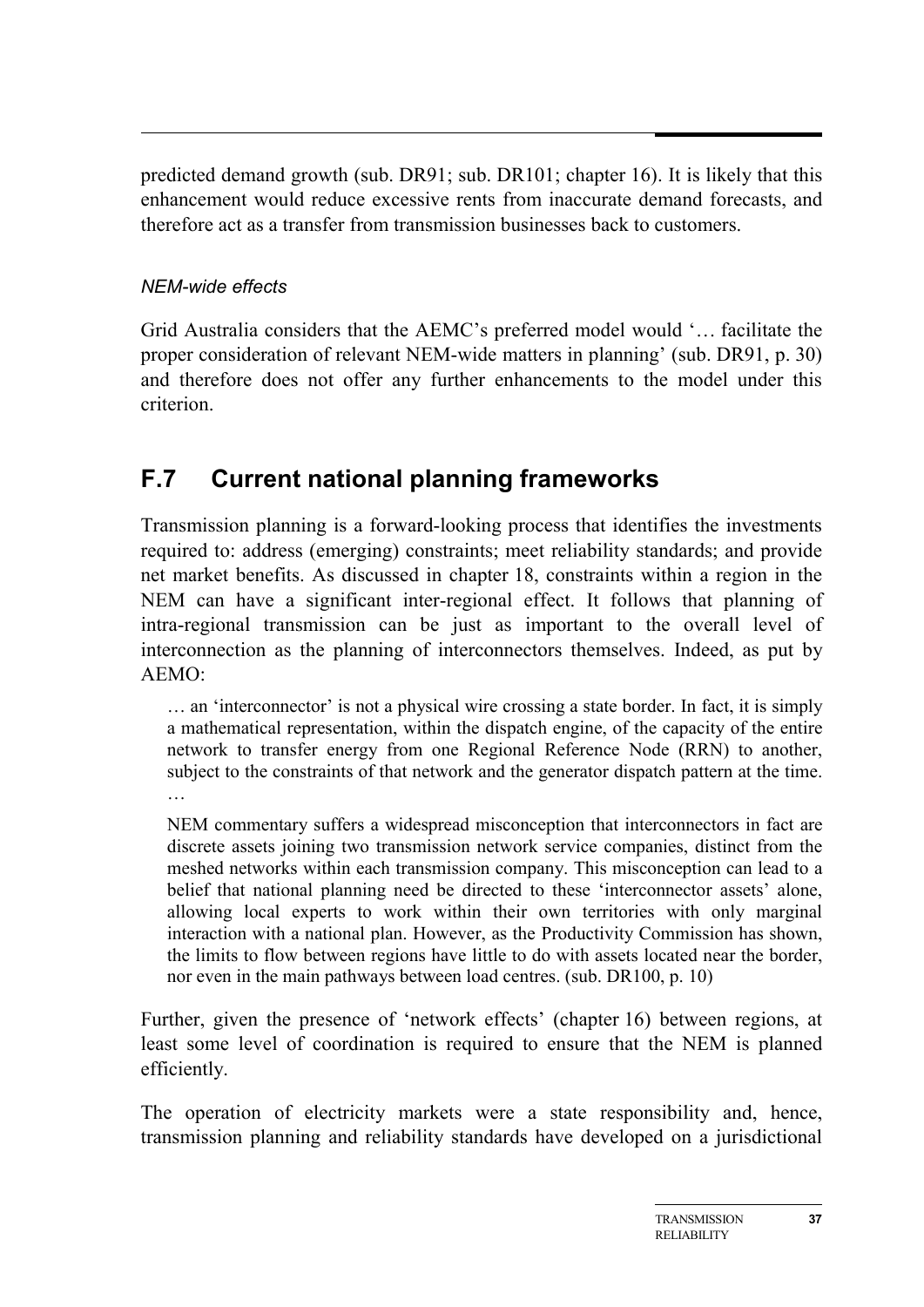basis as evidenced by the different reliability frameworks described above. A degree of coordination has been progressively introduced.

#### **Current transmission planning**

#### *Jurisdictional transmission planning*

The planning on transmission networks in each region of the NEM is undertaken by the local transmission network business, with the exception of Victoria, where AEMO performs this role instead of the TNSP.

The planners are required to publish Annual Planning Reports (APRs). APRs contain detailed analysis of the planned transmission network over a five year horizon.

The APRs are not developed in isolation and are required to take into account the NTNDP, prepared annually by AEMO. Specifically, the National Electricity Rules24 stipulate that APRs must 'set out':

... the manner in which the proposed augmentations relate to the most recent NTNDP and the development strategies for current or potential national transmission flow paths that are specified in that NTNDP.

Strictly, this only requires that the TNSPs publicly describe the extent of any deviation from the NTNDP, bringing (a degree of) transparency to the interaction between jurisdictional and NEM-wide planning.

In preparing the plans, each TNSP is required to conduct an annual planning review with distribution companies connected to their network. This review must 'take into account' the NTNDP (failure to do so incurs a financial penalty).25 Importantly, while TNSPs are obliged to consider the NTNDP, the final decision for planning matters rests with each TNSP.26

 $\overline{a}$ 

<sup>&</sup>lt;sup>24</sup> Clause 5.6.2A(b)(5). Where a party has not complied with this clause, the AER may apply for a court order under section 61(1) of the National Electricity Law declaring a breach and require that the relevant party cease the act constituting breach, and/or take action to remedy it (among other things).

<sup>25</sup> National Electricity Rules, clause 5.6.2.

<sup>26</sup> While the AEMC has a Last Resort Planning Power, which it can exercise in the event that identified constraints do not appear to be addressed, this merely directs a TNSP to commence a RIT-T process, not to conduct any particular investment.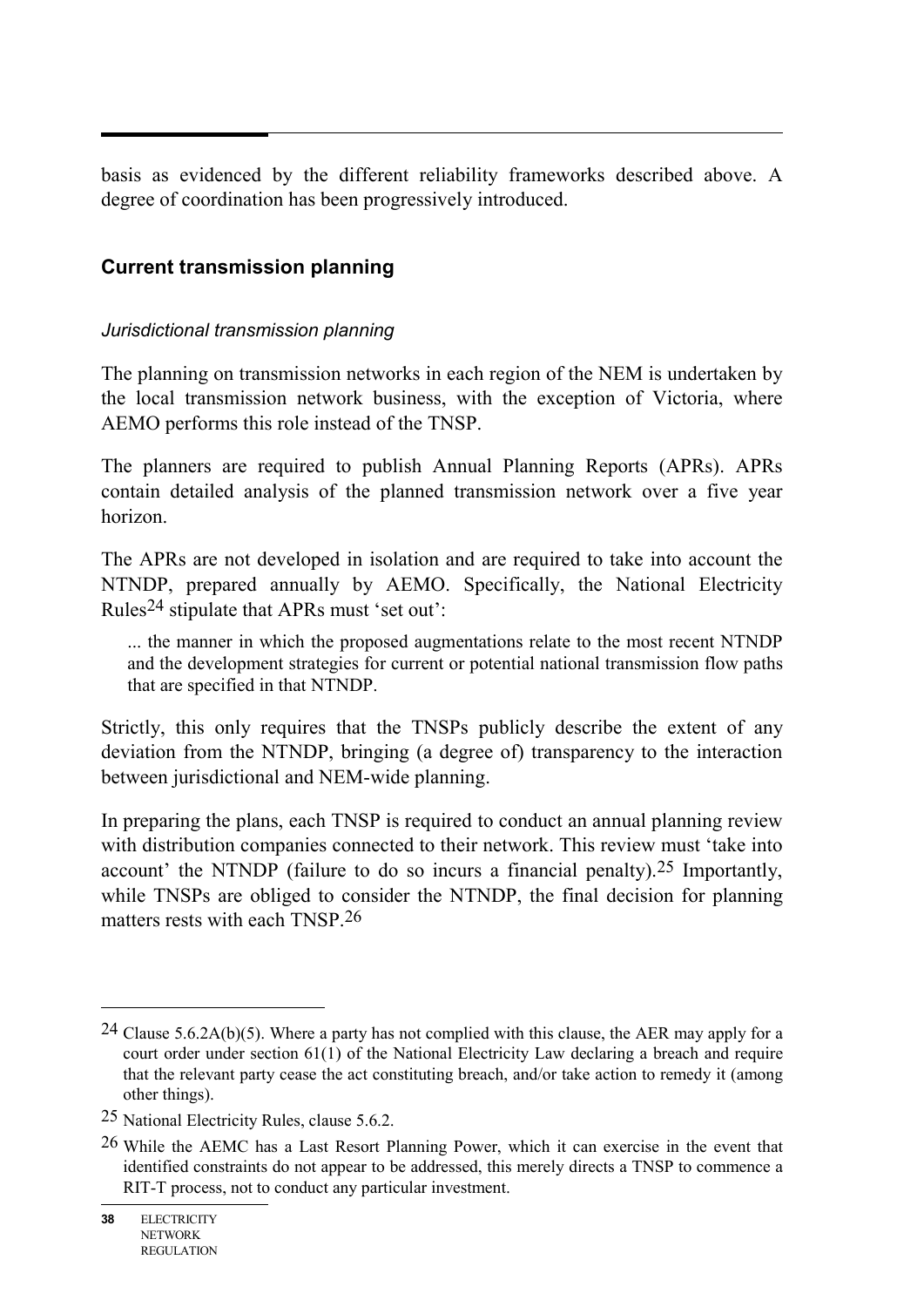#### *National transmission planning*

As noted, in its role as the National Transmission Planner, AEMO annually publishes the NTNDP (AEMO 2011d). In contrast to the detailed, local planning, of the APRs, the NTNDP is intended to provide a 'strategic' and national outlook, over a 20 year horizon.

Mirroring the requirements on TNSPs, in preparing the NTNDP, AEMO must 'have regard to', among others things, the most recent APRs, as well as the revenue determinations for the TNSPs.27 This repeated cross-referencing of the APRs and the NTNDP is intended to provide a transparent 'feedback loop' which should, in theory, iterate towards alignment between the levels of planning.

However, the NTNDP is not determinative. AEMO cannot direct a TNSP (except in Victoria) to undertake a given investment detailed in the plan. Instead, its role is to bring an alternative (long term) focus and inform the market about potential development options, at best influencing investment outcomes (outside Victoria).

These arrangements are new. The first interim national statement (a precursor to the NTNDP) was published by AEMO at the end of 2009, and the first comprehensive NTNDP was published at the end of 2010. Consequently, the APRs published in mid-2011 were the first to set out the degree of difference or alignment with the NTNDP.

As the AEMC noted in its first interim report for its Transmission Frameworks Review, differences in the formatting of reporting outcomes in the APRs between TNSPs have made it difficult to assess whether all issues in the NTNDP have been adequately considered by TNSPs (AEMC 2011f). In its second interim report, the AEMC (2012j) noted that review participants had supported improved coordination of the APRs, and that it therefore expected this issue to progress without the need for formal requirements.

# **Is planning coordination effective?**

The current planning arrangements described above have evolved over time, and represent an improvement in the degree of coordination between jurisdictions in the NEM. But have they gone far enough?

Previously, the Energy Reform Implementation Group identified that, due to reliability-driven planning at a jurisdictional level:

-

<sup>27</sup> National Electricity Rules, clause 5.6A.2(b)(3).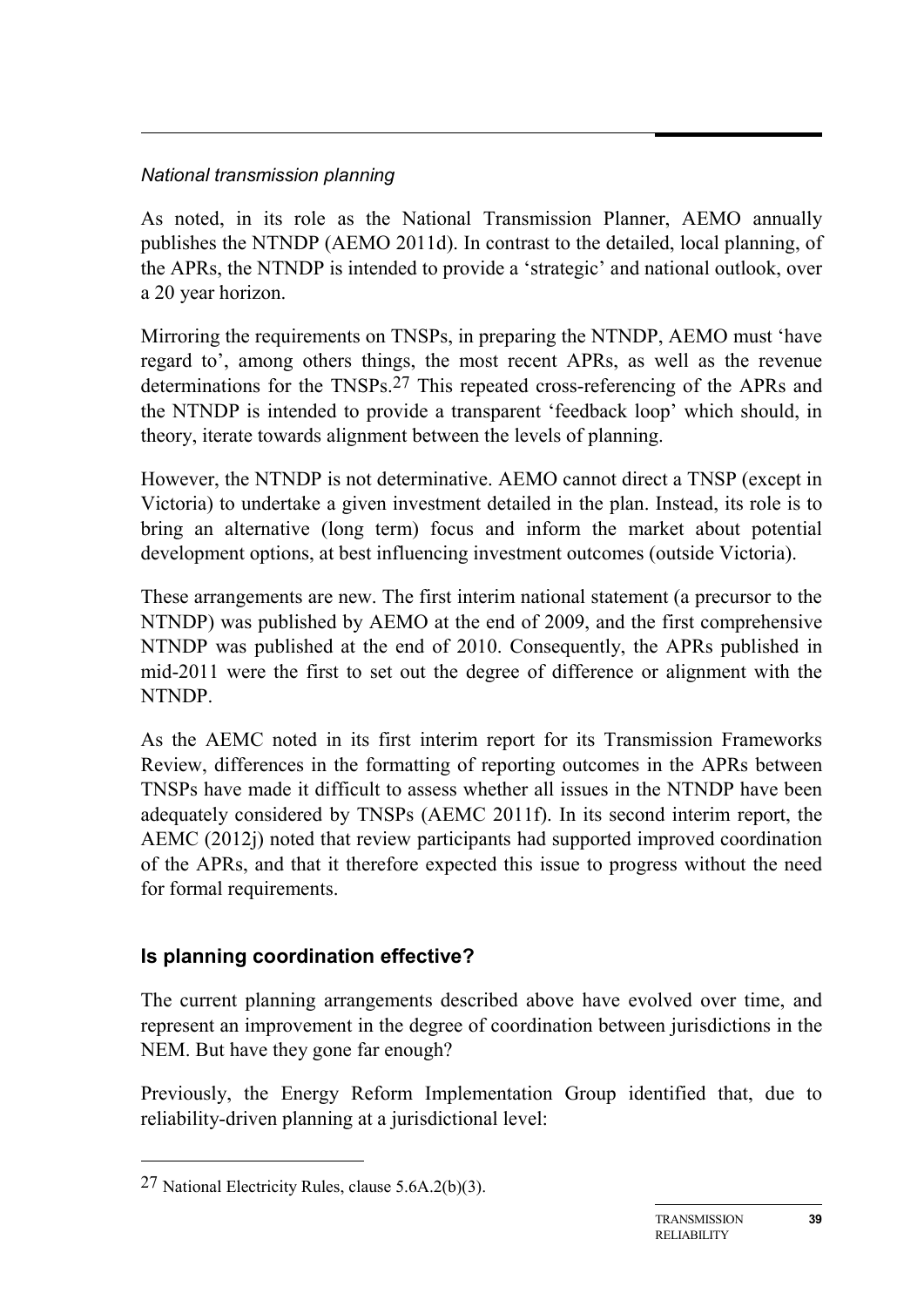… investment decision making is biased toward investment within each state rather than, where it is efficient to do so, having a true national character. (ERIG 2007, p. 12)

Not every sphere of regulation needs to be managed at a national level. Indeed, the principle of subsidiarity requires decisions to be taken by the lowest level of government capable of considering, and acting on, all the costs and benefits relevant to making the decision (PC 2012c). For example, planning and zoning requirements only affect parties within a limited area and, as such, should be handled at local levels. However, where actions have an impact that extends beyond one jurisdiction, the efficient level of decision making tends towards increased coordination, or harmonisation, at a higher level (national or, where relevant, international). This allows the decision maker to properly consider all of the effects of a decision, rather than just those occurring in one affected jurisdiction.

In the context of electricity, the 'network effects' (chapter 16) present in the NEM suggest that, at the very least, strong coordination is necessary to properly account for inter-regional effects, and plan adequate levels of interconnection. Further, as interconnection increases over time, so too will the extent of the network effects and, thus, the necessity for planning that adequately takes account of NEM-wide effects:

In an interconnected alternating current AC electricity grid, additions and subtractions of generation or network capacity at any point within the system affect conditions in other parts of the network. As a result, it is not possible to plan and develop subsections of the system in isolation. Efficient system wide development requires planning to be co-ordinated across generation, transmission and load. The increased level of interconnection in the NEM has elevated the need for NEM wide coordination for the efficient development of the entire transmission system and energy market. (ERIG 2007, p. 168)

The arrangements described above were implemented after the Energy Reform Implementation Group report. Grid Australia contended that: the reforms have addressed the concerns raised by Energy Reform Implementation Group; achieved an optimal level of coordination; and the current approach 'captures the strategic national perspective of AEMO with the detailed on-the-ground knowledge of the regional TNSPs' (sub. 22, p. 17). But AEMO disagreed, and submitted that:

There are many examples of the state-by-state approach to transmission planning which inhibits the development of a national grid. … Redundancy [reliability] driven investments … are traditionally treated by the local network planner as a problem that must be solved solely from within the state. (sub. 32, p. 31)